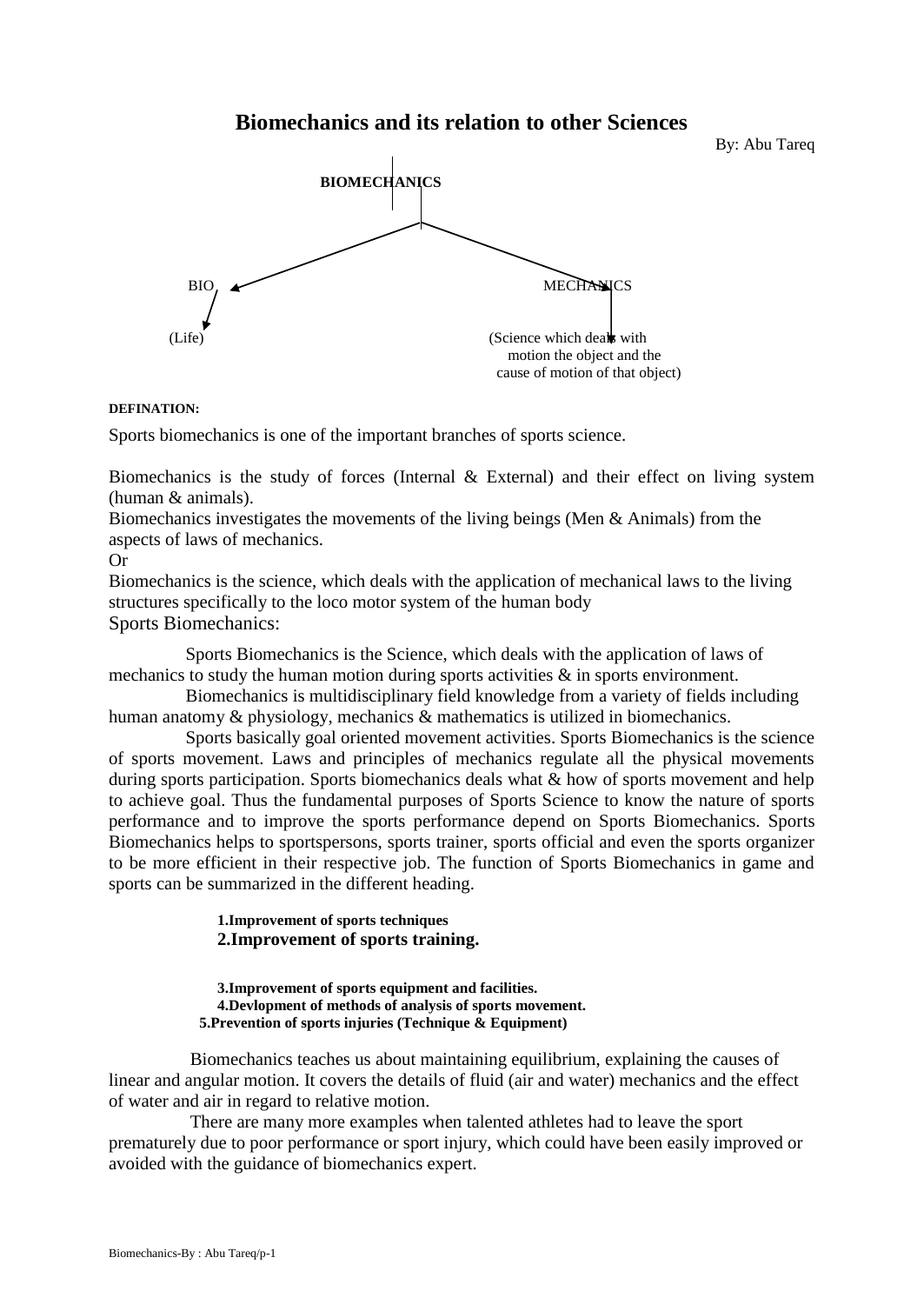# **Relation of SBM with other sciences**

By: Abu Tareq

 Sports biomechanics is not an independent area of study. Rather it has in inter disciplinary link with many other scientific fields. This relationship is shown in the figure below.

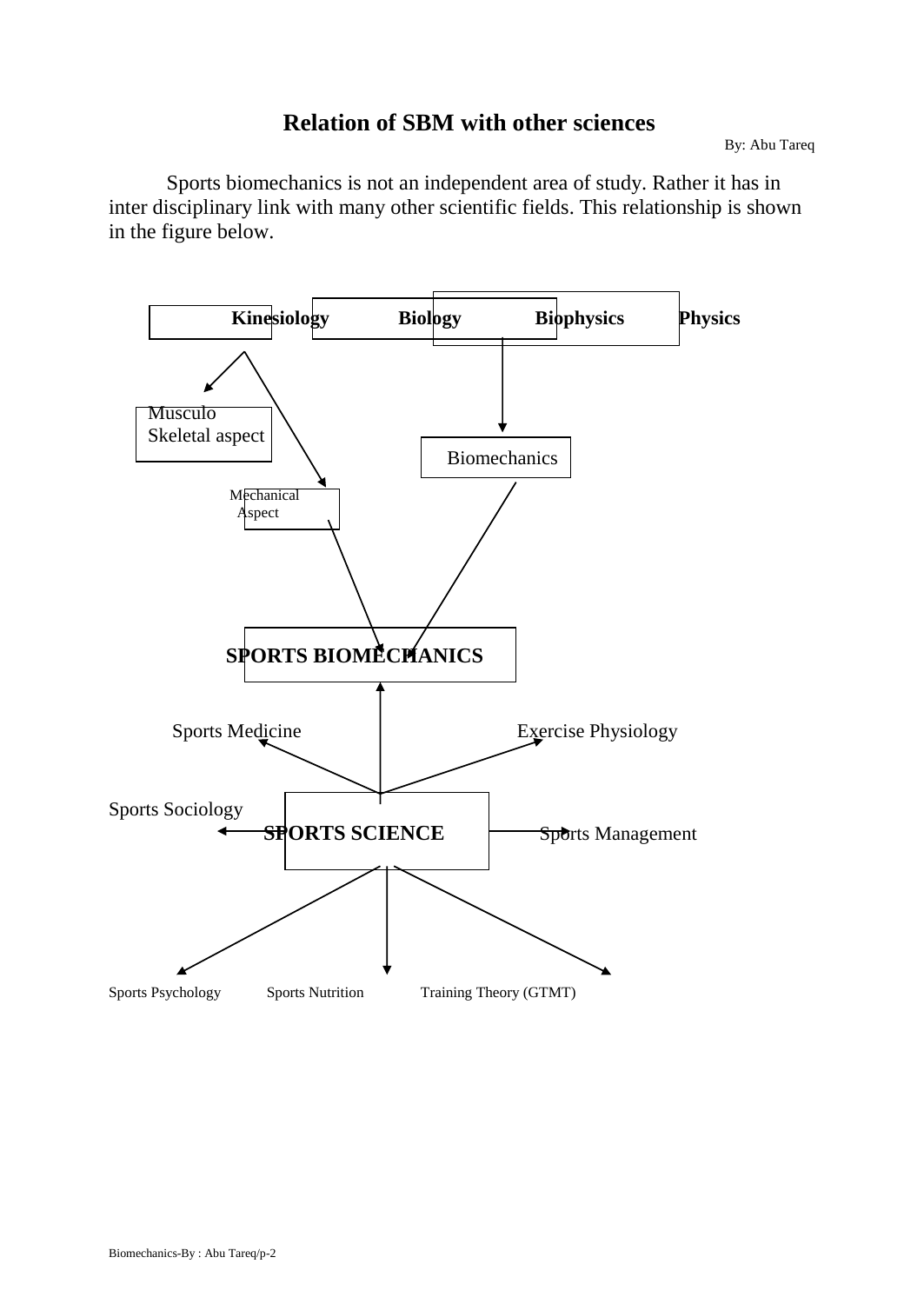# **IMPORTANCE OF SPORTS BIOMECHANICS**

- **1. It gives sound base of knowledge to the physical education teachers and Coaches to impart teaching training and coaching.**
- **2. It helps the coaches and physical education teachers to find out the technical and general execution errors during teaching and training of sports skills of different sports disciplines.**
- **3. Sports Biomechanics helps in evaluation the sports performances form biomechanical points of view. (Kinematics and kinetic)**
- **4. It helps to analyze the sports movements qualitatively and quantitatively.**

**(Videography, Cinematography and Dynamography etc.)**

- **5. It helps in measuring various motor abilities. (Maximum strength, speed & endurance etc.)**
- **6. It helps in developing new and appropriate sports techniques (Improving old sports techniques and Developing new sports techniques)**
- **7. Knowledge of Sports Biomechanics helps in developing new sports implements, equipments & exercises. (Equip. Shoe, ware guards and gloves etc,)**
- **8. It helps in developing safety majors to the sports men/women. (Some injuries fall catching, throwing, jumping, landing etc.)**
- **9. It helps in generalizing the Biomechanical principles, which are used in different situations of different games and sports.**

**Generalized facts –Based principles (Natural-Mechanical and Biological)**

**1.Biomechanical principle for initial force.**

- **2.Biomechanical principle for optimum path of acceleration.**
- **3.Biomechanical principle for optimum tendency of course of acceleration. (Ascending and Descending)**
- **4.Biomechanical principle of conservation of angular momentum.**

5.Biomechanical principle of reaction.

 **1, 2 & 3 are Mechanical** 

 **4 & 5 are Biological &mechanical**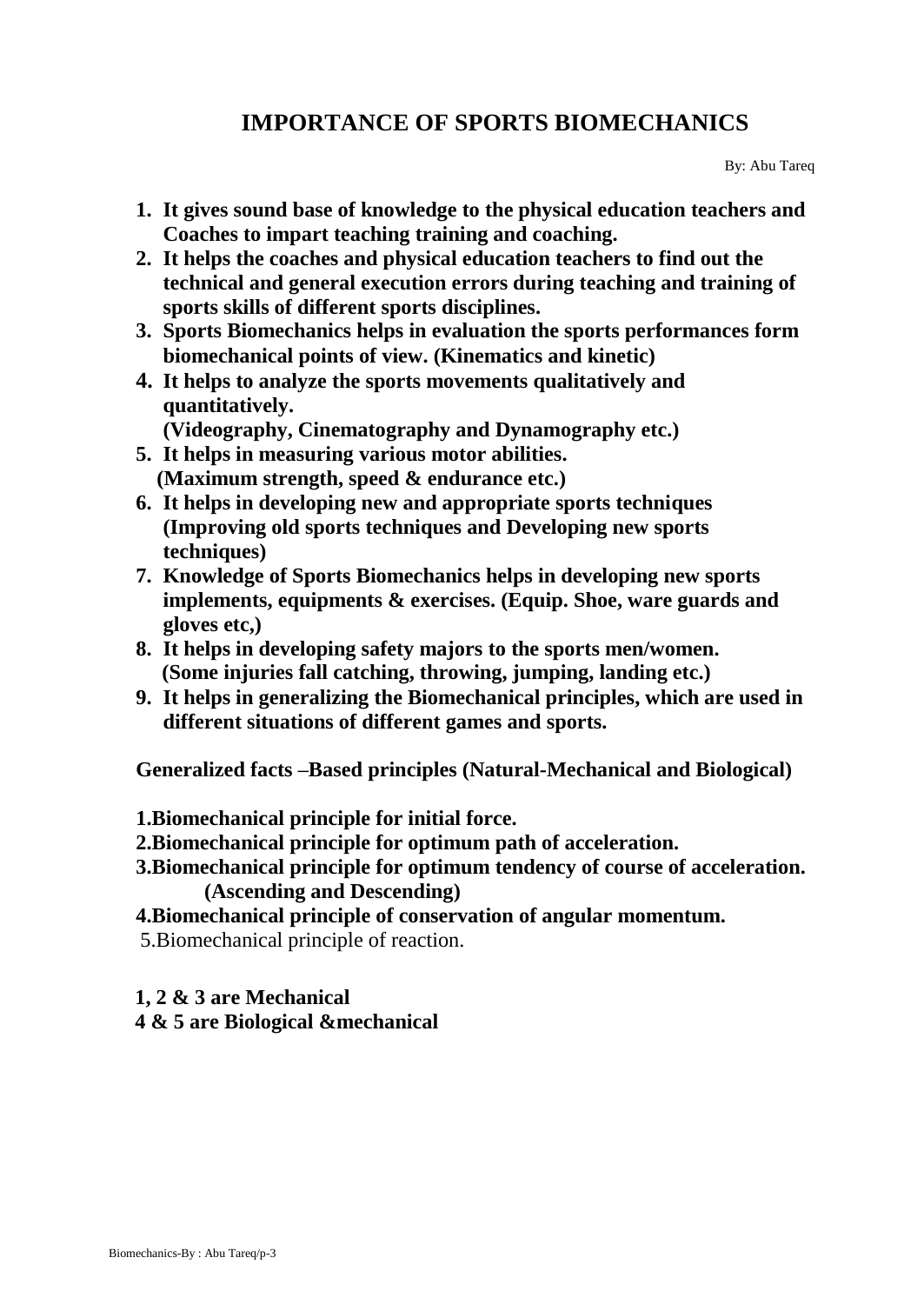# **IMPORTANCE OF BIOMECHANICS**

# **By: Abu Tareq**

Bio-mechanics helps in improving sports performance in the following ways:

## 1. Help for coaches and players

Main task of coaching is to identify faults of the players in technique. Most of times coach finds difficulties to locate faults with necked eyes. In bio-mechanics the movement of the players is recorded by high speed movie camera/video camera. Later on the recorded movements are shown to the coaches and players in slow motion or in freeze frame condition. This helps to locate faults of the players in technique. By using appropriate soft ware, for digitization it is possible to measure the movement parameters (speed, velocity, acceleration, angle, position of CG correctly. Comparing these parameters with those of successful performers of national and international levels, the coaches can be helped to understand where there are possibilities of improvement for a particular athlete and accordingly the training programme can be planned.

# 2. Force measurement

Force is the main factor for any kind of sports movement. Measurement of force can be done in bio-mechanics with the help of force platform and force transducers. These equipments measure force applied by a player during the movement.

3. Modification of technique

Bio-mechanics can help the coach in modifying the standard technique of a sportspersons keeping in mind the strong and week points. The technique of a player can be modified keeping in mind his special characteristics.

- 4. Prevention of injuries
- 5. Fabrication of equipment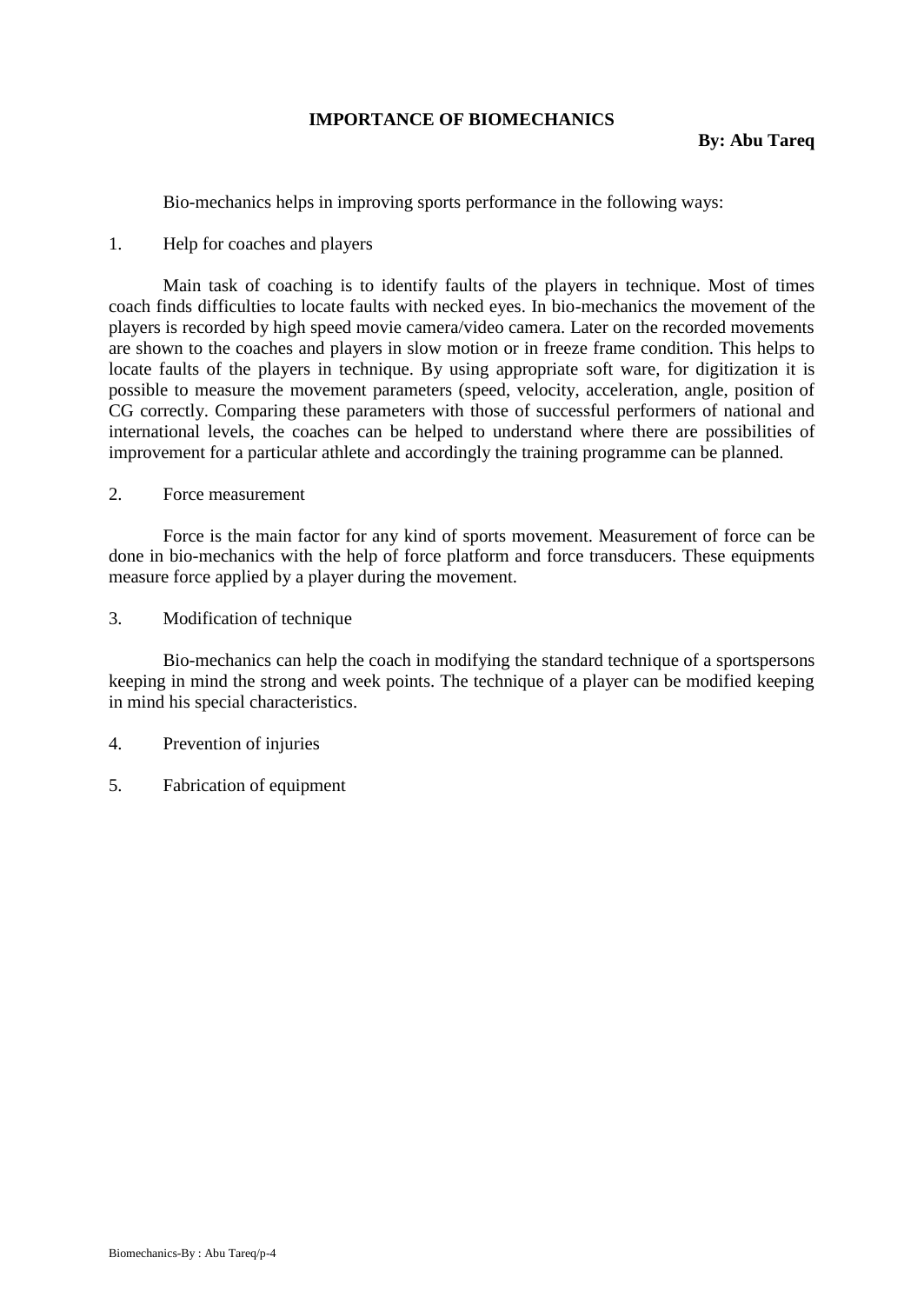# **Analysis of Movements**

All coaches are concerned, at one time or the other, with movement analysis and some of the more practical applications of bio-mechanics. Occasionally the focus is on observing a good performance so as to determine what makes it good. More often, the coaches concern is with poor execution and the means by which faults may be corrected. The results of analysis may be utilized in planning execution of skills in a manner so that superior performances can be created.

# **Types of Analysis**

# 1. Kinesiological Analysis

A kinesiological analysis seeks to identify the joints, muscles and bone levers used in a skill as well as the sequence and degree of their involvement. This kind of information might come from published electromyographic studies that have been done on the skills. To do this analysis efficiently the coach should be well familiar with the knowledge of kinesiology. With the help of this analysis the coach can suggest exercises for the development of muscles related to a particular sport. This is also useful to improve sportspersons joint flexibility.

# 2. Mechanical Analysis

Mechanical analysis helps coaches to know sports more fully, can make them more confident about their practices and can extend their knowledge beyond the techniques involved in the sports to the underlying scientific reasons for doing a particular movement in a given way.

It helps in analyzing sports skills with the help of laws of physics particularly those pertaining to the principles of mechanics. Where the performance conforms to the principles of mechanics, optimum results are obtained i. e. one can jump higher, kick football farther, run or swim faster with less exertion, throw a ball or an implement farther, catch an object with greater ease, should with greater accuracy and so on.

Mechanical analysis helps to familiarize one with the mechanical principles involved in a particular technique, to analyze the basic action involved in specific technique and to determine the basic principles to be applied and how they should be applied in order to obtain optimum results.

# 3. Bio-mechanical Analysis

This analysis provides the only sound and logical basis upon which to evaluate the sports techniques that might be used in a given case and to connect observed effects with their underlying causes. This knowledge equips coaches to make sound judgments concerning methods of instruction, length of frequency and nature of practice so as to choose appropriate techniques and to detect the root causes of faults that may arise in their use.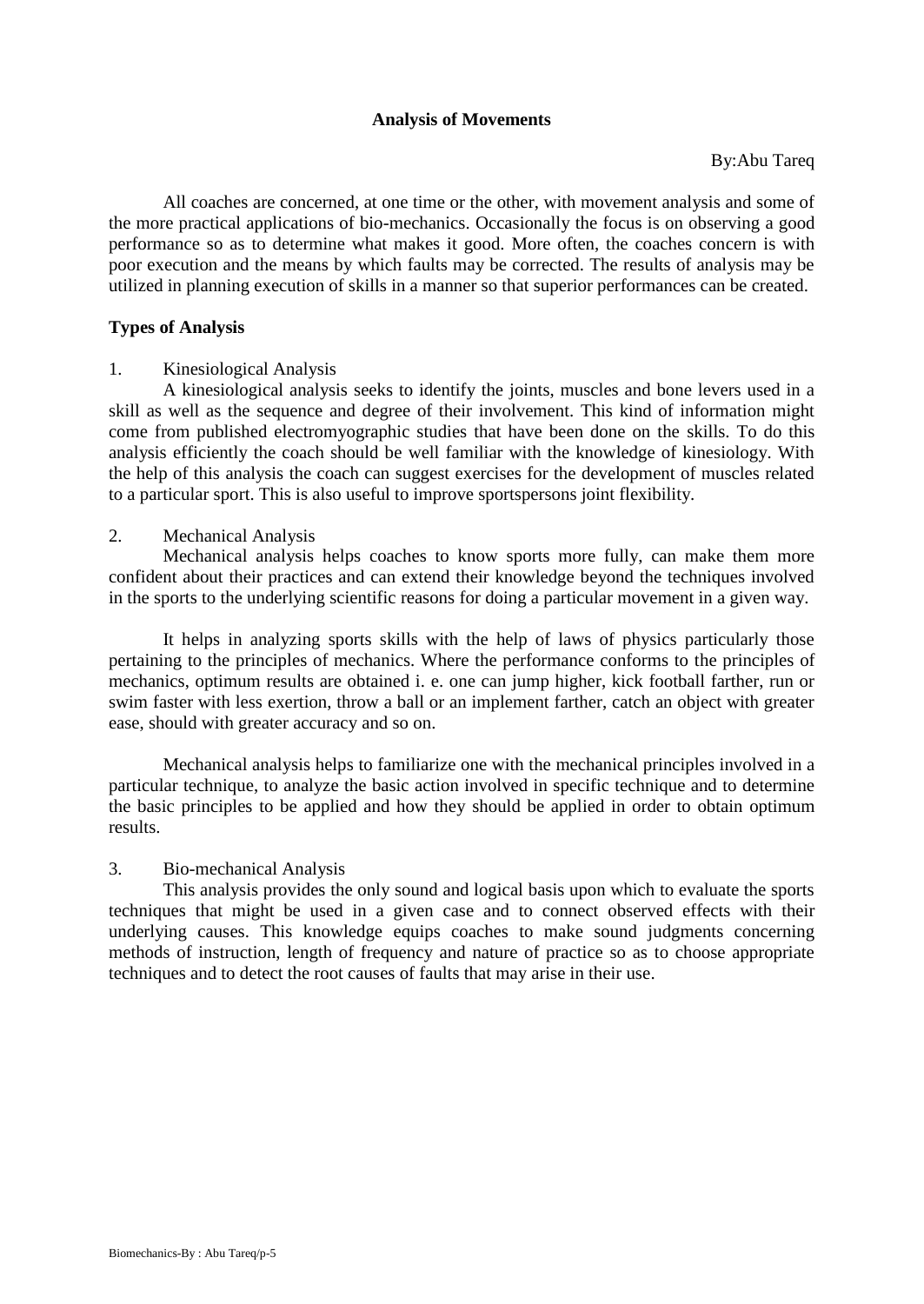# Motion and its Classification

Rest and Motion-Rest and motion are the state of two fundamental positions of a body which indicate whether the body changes its position or remains in the same position with respect of time and environment. The concept of motion is just opposite to that of rest. A body will be said to be at rest when it does not change its position with respect to time. Motion is a state which indicates that the body is changing its position with respect to time and environment.

Types of motion-There is a large variety of motion even in the field of games and sports. They are classified sometimes on the basis of their geometry of covered path and sometimes on the basis of their chronology of motion. Accordingly, we differentiate geometrical classification of motion and chronological classification of motion.

# **Classification of Motion-Geometrically and Chronologically**

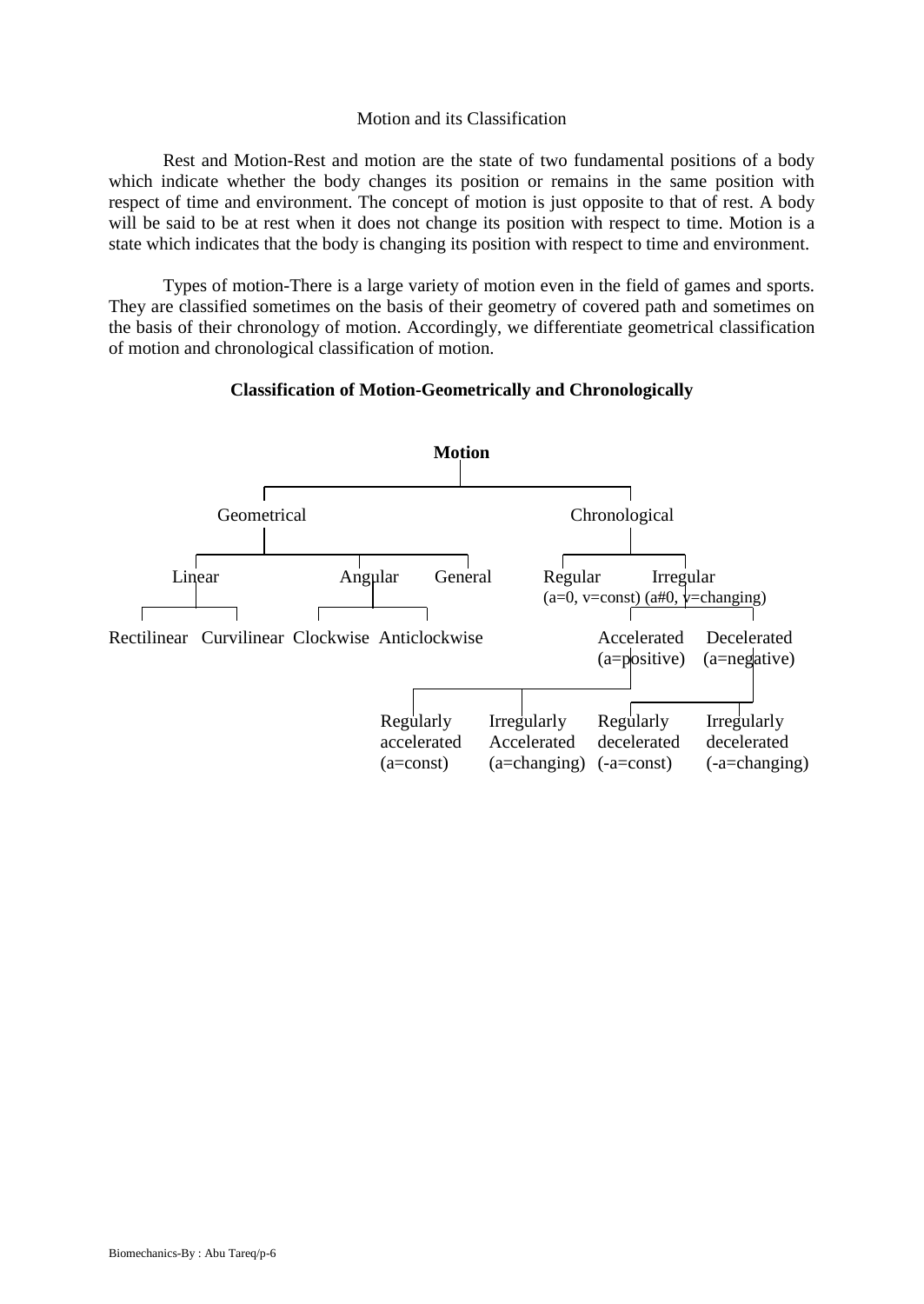# **Geometrical Classification of Motion**



Linear Motion-Different parts of the body changes its position in same direction in same time through same distance. Example-Motion of Cg during walking. Running etc.

Rectilinear Motion-Linear motion in a straight line path. Example-motion of a body during free fall

Curvilinear motion-Linear motion in a curve path. Example-Motion of a body during air bone position.

Angular motion-Different parts of the body changes its position in same direction in same time through same angle. Example-Motion of the limbs of human body, Giant circle movement.

Clockwise angular motion-In angular motion when a body moves in clockwise direction. Example-When a gymnast swinging his leg in clockwise direction (negative angular motion)

Anticlockwise angular motion-In angular motion when a body moves in anticlockwise direction. Example-When a gymnast swinging his leg in anticlockwise direction (positive angular motion).

General Motion-It is the combined from of linear and angular motion of a human body during walking, running, cycling etc.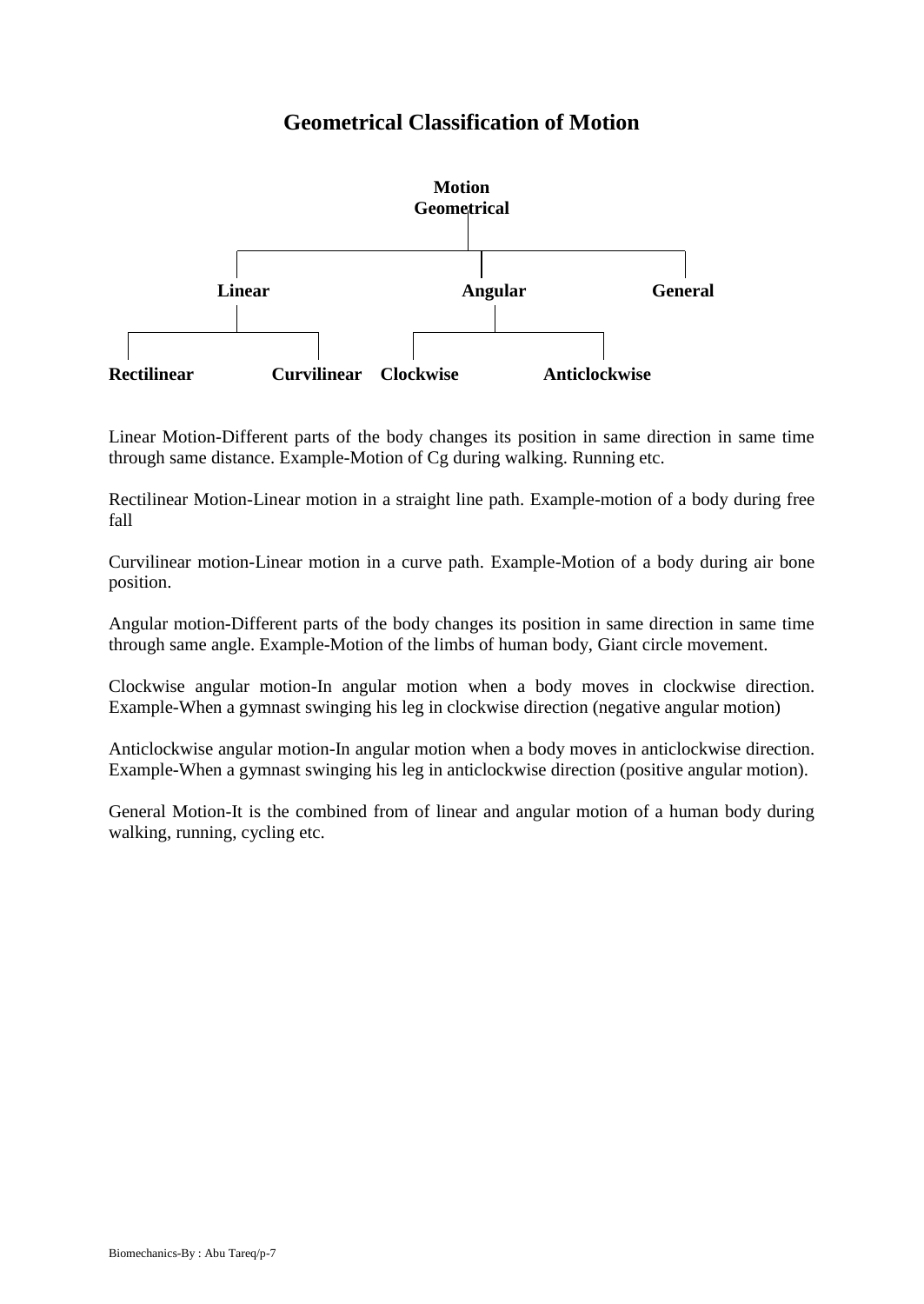# **Muscles**

# **By: Abu Tareq**

Muscles provide the required force for movement of human body parts. They are attached to the bones across the joints. So with their contraction they help the part to move.

**Types of Muscles**: There are three types of muscles-

- (i) Skeletal muscles
- (ii) Smooth muscles
- (i) Cardiac muscles.
- (ii)

Among them the skeletal muscle are voluntary muscles. In addition, they are constructed of bundles of striated muscles, which differ in both structure and function from the highly specialized cardiac muscles & from the smooth muscles at blood vessels digestive organ & uragential organs.

# **Muscles Attachments**:

One end of the skeletal muscle is usually attached to a relatively fixed part and the other end is connected to a movable part. The immovable end is called origin of the movable is called 'insertion'. When muscle contract, its insertion in pulled towards the origin.

# **Line of Pull**:

The line joining the origin with insertion by a straight line provides the line at pull. The movement of the segment is determined by the nature of joint as well as by the line of pull.

# **Roles of Muscles**:

Different muscles have different roles during the movement of a body part. According to the role played, the muscles are designated as Mover or Agonists, Antagonists & Synergists, A mover is a muscles that is directly responsible for the movement. They are may be prime moves and Instant moves. Antagonists are the muscles that have an effect opposite to that at the moves. They are located on the opposite of the joint from the mover. Synergists co-operate the muscle functioning as stabilizers or neutralizers. Stabilizers contract statistically support some part of the body against the pull of the contracting muscles, gravity or against the effect of momentum leg. Trunk must be supported against the grisly while hand or foot or head move. Neutralizes are muscles that act to present an undersize action of one of the movers trapezius alone adducts scapula and rotates it upward. Rhomboid alone adducts scapula and rotates it downward. (Together trapezius and rhomboid adduct the scapula withthout moving up or downward).

# **Group Action of Muscles**:

Skeletal muscle almost always function in a group rather than singly. During this group action the different muscles play their role in a coordinated manes. When the agonists contract antagonists relax and allow the agonists to contract. As a results of this smooth movement become possible.

# **Nature of Muscles Contraction**:

Muscle contraction may be of different types of muscles.

- 1. Static or isometric contraction
- 2. Dynamic contraction
	- (i) Concentric (2) Eccentric (3) Isotonic (4) Isokinetic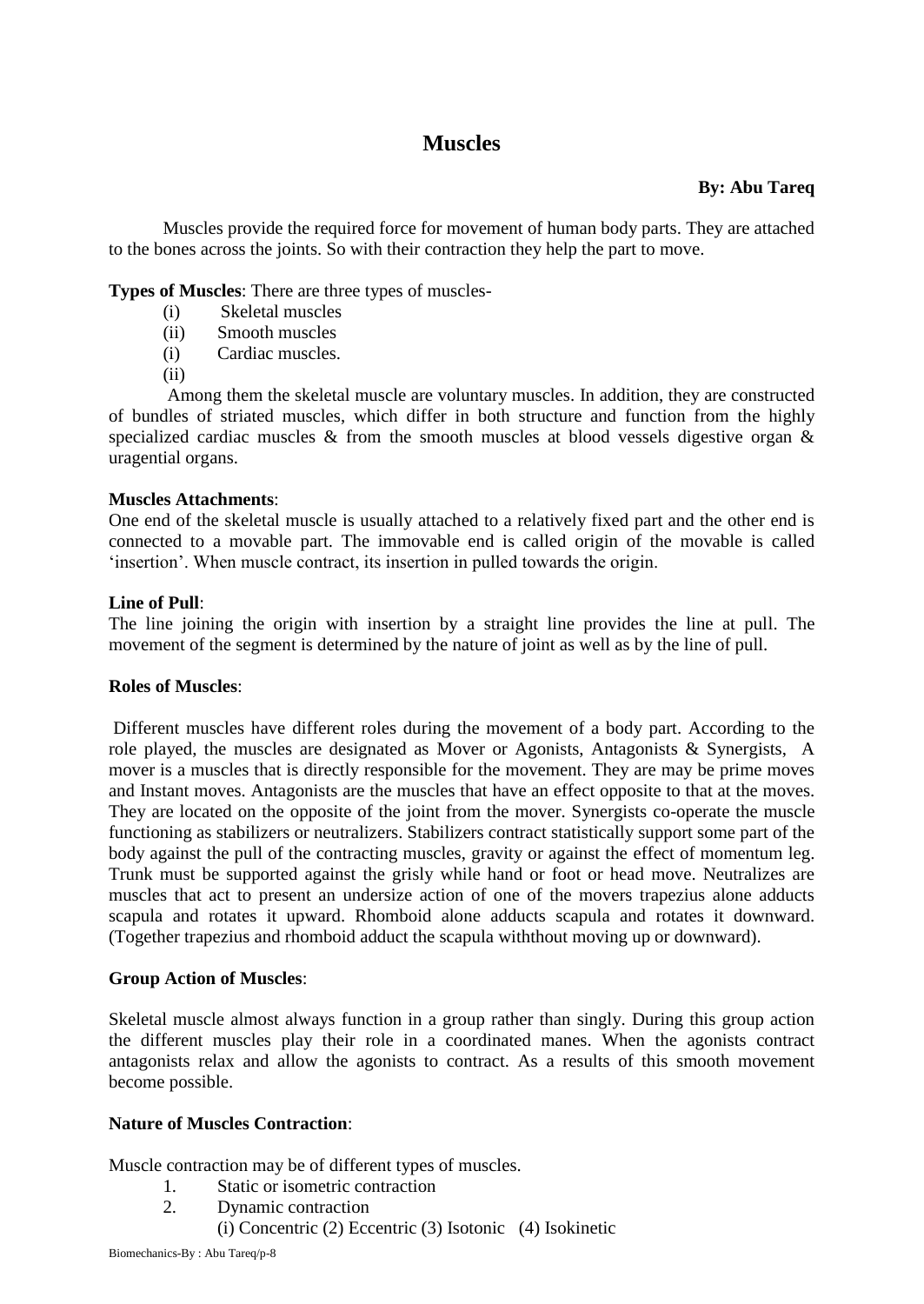# **Liner Kinematics**

By. Abu Tareq

What is Kinematics?

Kinematics is a branch of dynamics and it deals with the description of motion. The parameters which are used for this purpose are known as kinematics parameters. Linear Kinematics is the study of description of linear motion. The linear kinematics parameters are: (i) duration of motion, (ii) distance covered (iii) displacement (iv) speed of motion (v) velocity and (vi) acceleration.

**Duration of motion:** This parameter describes how long the motion continues. It is generally known as the time of motion and is denoted by 't' it is measured in second, minute or hour unit.

**Distance:** It is the length of path covered by a body during its motion. It is denoted by '1' is expressed in meter unit. It entirely depends on the path of motion and is a scalar quantity.

**Displacement:** It is the change of position or perpendicular distance between initial and final positions of the body due to motion. It is denoted by 'd' it depends on the initial and final positions and not on the path of motion. It is measured in meter unit and is a vector quantity.

Speed: Speed is the rate of distance covered or distance covered per unit time. It is expressed as: speed=distance/time. It is denoted by 's' and expressed in meter/second unit. It is a scalar quantity.

**Velocity:** Velocity is rate of change of position or rate of displacement or displacement covered per unit time. It is expressed as: velocity=displacement/time. It is denoted by 'v' and is also expressed in meter/second unit. It is a vector quantity.

**Acceleration:** Acceleration is the rate of change of velocity, it is expressed as: Acceleration= (final velocity-initial velocity)/time. It is expressed as 'a' or 'f'. It is measured in meter/second unit. It is a vector quantity.

**Relation among kinematics parameters:** Kinematics parameters possess very specific relations among themselves. These relations are very useful finding out one of them with the knowledge of others; these relations are termed as equation of motion.

They are as follows:

(a) Equations for regular motion (Acceleration=0, velocity=constant)

Distance=speed x time/displacement =velocity x time, or speed = distance/time //velocity=displacement/time or time=distance/speed 'time=displacement/velocity.

(b) Equations for irregular motion (acceleration  $#0$ , velocity =changing):

Final velocity = initial velocity  $\pm$  acceleration x time  $v = u + at$ Total distance = initial velocity x time  $\pm \frac{1}{2}$  acceleration x time<sup>2</sup>: s=ut  $\pm \frac{1}{2}$  a x t<sup>2</sup>

Final velocity <sup>2</sup> = initial velocity<sup>2</sup>  $\pm$  acceleration x total distance:  $v^2 = u^2 \pm 2a$  x s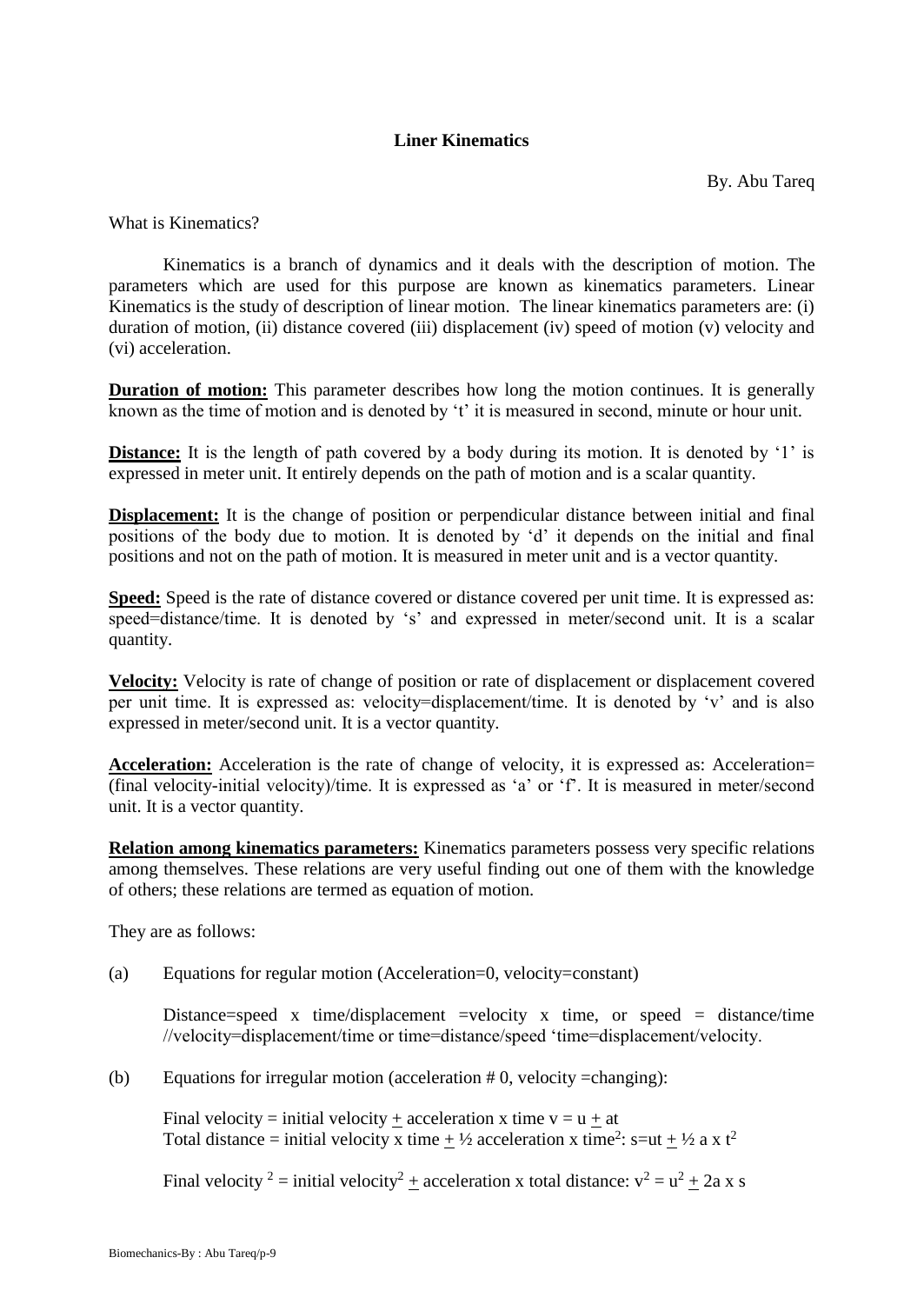# **Relation between Linear & Angular Velocities & its Implication in Game and Sports**

By. Abu Tareq

When a body processes both linear (curvilinear)  $\&$  angular motion simultaneously, there exists a definite relationship between its linear motion parameters and angular motion parameters.This relation can be expressed in general as follows: Linear motion parameter=radius x angular motion parameter --- (1). This relationship can be represented for different parameters as following for displacement  $d = \theta \times r$  (2) where is expressed in radian unit.ωσ

For velocity,

|                  |     | $N = \omega x r(5)$   |
|------------------|-----|-----------------------|
|                  | ()r | $ω = v/r$ (6)         |
|                  | Оr  | $r = v/\omega(7)$     |
| For acceleration |     |                       |
|                  |     | $A = \sigma x r(8)$   |
|                  | ()r | $\sigma$ = a /r (9)   |
|                  | ()r | $r = a / \sigma (10)$ |
|                  |     |                       |

Or  $\theta = d/r(3)$ Or  $r = d/\theta$  (4)

Implications at this relationship in sports: There relation have great implications in game and sports. They suggest important dues for correct execution of many techniques. They specially help to understand where  $\&$  how the radius of rotation should be (i) increased (ii) decreased & (iii) alternately decreased & increased for better results during rotational motion. For example, let us consider the eases of equation nos. (5 & 6). From equation nos 5 it is seen that the linear velocity of the body depends on both the angular velocity & radius of rotation. So for increasing the linear velocity both of the qualities should be increased. In this connections it should be kept in mind that among the two, the angular velocity needs to be increased at first and at the end the radius of rotation should be increased. Kicking a soccer ball, something a volley ball, badminton in the examples of these types of execution.

Again from equation nos 6 it is seen that the angular velocity depends directly upon linear velocity & depends directly upon linear velocity & indirectly upon the radius of rotation. There fore when the aim of execution is to increase the angular velocity at the end, the linear velocity should be increased and the radius of rotation should be decreased. This principle is followed during somersault in gymnastics and diving. For increasing angular velocity the radius of rotation is decreased for arm & leg movement during fast running.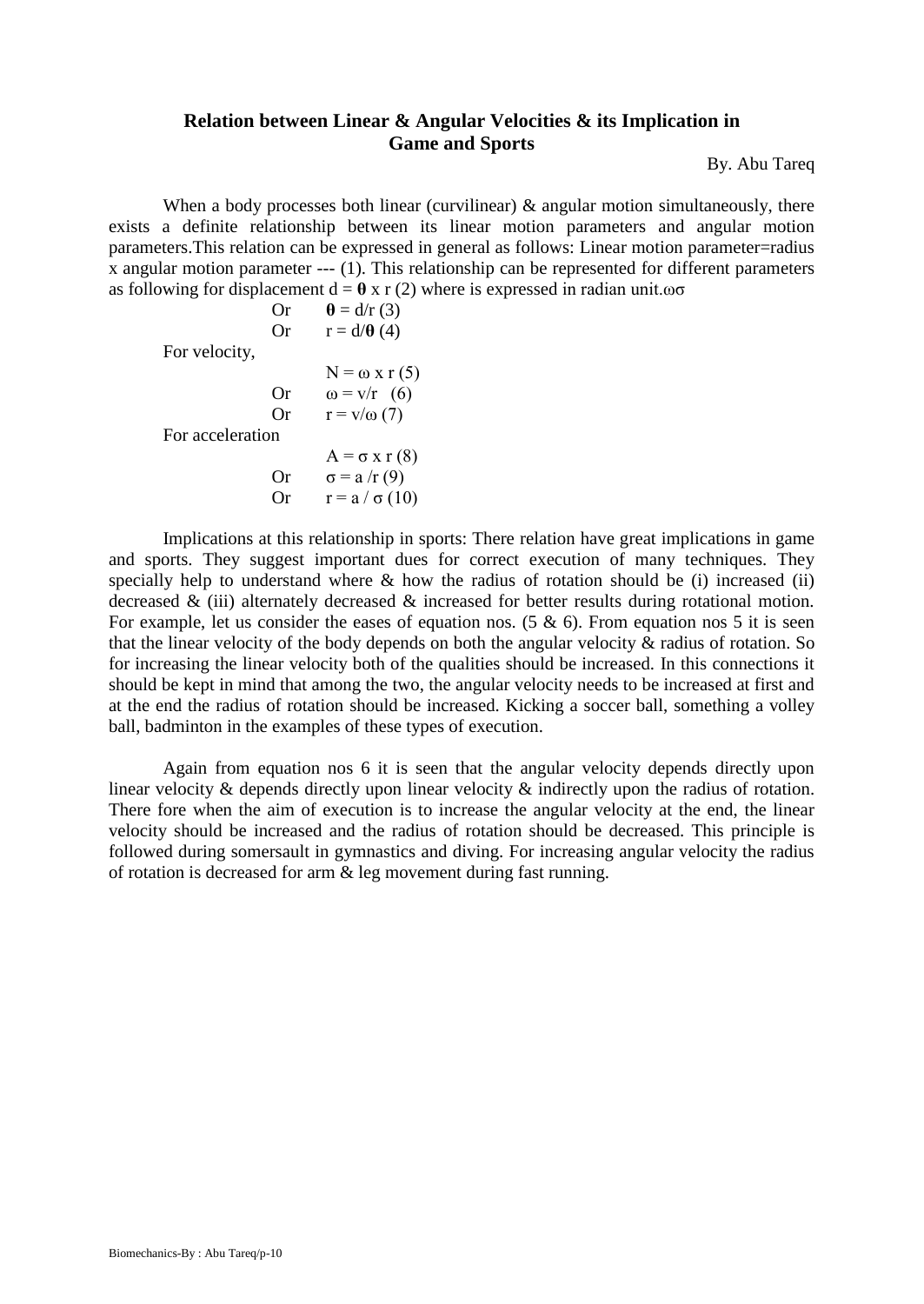# **Chronological Classification of motion**



In chronological classification, we categorize motion into different types on the basis of chronology of motion. This classification of motion is shown bellows.

Regular Motion-When a body moves with constant velocity (50 to 70m in 100m race).

Irregular motion-When a body moves with changing velocity. There may be two situations. Acceleration may be positive or negative (100m race).

Accelerated motion-When a body moves with positive acceleration there may be two situations acceleration may be constant or changing (first 30m to 60m in 100m race)

Regularly accelerated-When body moves with constant acceleration (downward motion of a body from free fall).

Irregularly accelerated-When the body moves with changing acceleration (acceleration part of a sprinter in 100m race). 30 to 60m in 100m race.

Decelerated motion-When body moves with negative acceleration or deceleration or retardation. There may be two different situations-deceleration may be constant or changing (motion of a runner after maximum speed phase in a 100m race). Finishing part of 100m race.

Regularly decelerated-The body moves with constant deceleration (upward motion of a body against gravity).

Irregularly decelerated-The body moves with changing deceleration (finishing part of a 100m race).

Kinematic parameter-The parameter which are related to the motion. That means (i) time (ii) distance (iii) displacement (iv) speed (v) velocity (vi) acceleration.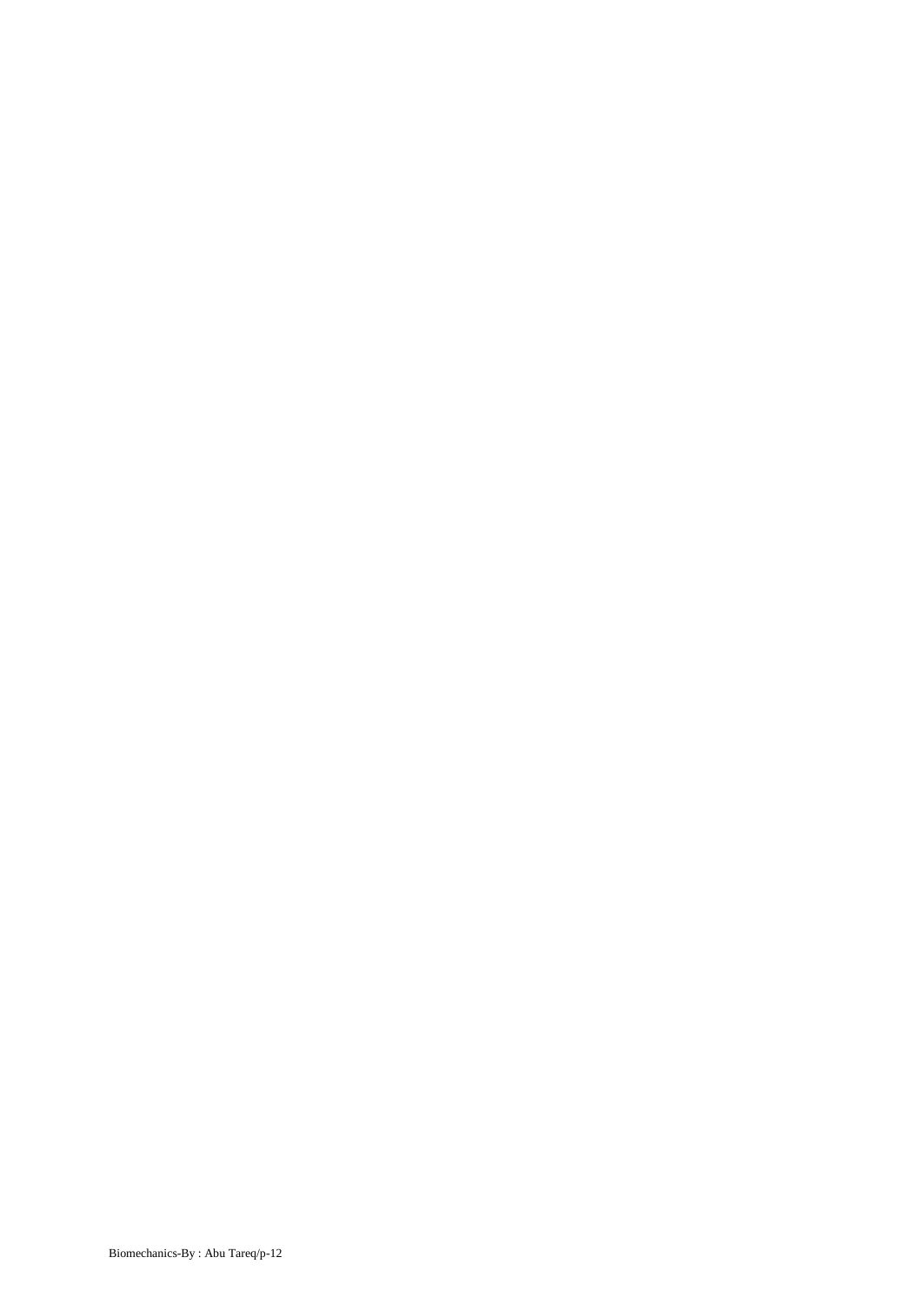#### **FUNDAMENTAL MOVEMENTS**

**The basic movements possible at difference joints of human body are technically known s fundamental movements.** 

#### **Flexion:**

**Bending part at a joint so that the angle between them is decreased and the part come closer together. Flexion takes place around transverse axis in a sagittal plane.** 

#### **Extension:**

**Straightening parts at a joint so that the angle between them is increased and the parts move further apart. Extension takes place around transverse axis in a sagittal plane.** 

#### **Hyperextension:**

**Excessive extension of the parts at a joint beyond the anatomical position. Hyperextension takes place around transverse axis in a sagittal plane.** 

#### **Dorsi-flexion:**

**Flexing the foot at the ankle. Dorsi flexion takes place around transverse axis in a sagittal plane.** 

#### **Planter flexion:**

**Extending the foot at the ankle. Planter flexion takes place around transverse axis in a sagittal plane.** 

#### **Abduction:**

**Moving a part away from the midline. Abduction takes place around sagittal axis in a frontal plane.** 

#### **Adduction:**

**Moving a part towards the midline. Adduction takes place around sagittal axis in a frontal plane.** 

#### **Rotation:**

**Moving a part around a longitudinal axis. Rotation takes place around longitudinal axis in a transverse plane.** 

#### **Circumduction:**

**Moving a part so that its ends follow a circular path. Circumduction is a combination of movement.** 

#### **Supination:**

**Turning the hand so the palm is upward or turning the foot so that the medial margin is raised. Supination takes place around longitudinal axis in a transverse plane.** 

#### **Pronation:**

**Turning the hand so that the plam is downward or turning the foot so that the medial line is lowered. Pronation takes place around longitudinal axis in a transverse plane.** 

#### **Eversion:**

**Turning the foot so that the sole is outward. Eversion takes place around the longitudinal axis in a transverse plane.** 

#### **Inversion:**

**Turning the foot so that the sole is inward. Inversion takes place around the longitudinal axis in a transverse plane.** 

#### **Protraction:**

**Moving a part forward.** 

#### **Retraction:**

**Moving a part backward.** 

#### **Elevation:**

**Raising a part (shrugging the shoulders)**

#### **Depression:**

**Lowering a part (dropping the shoulders)**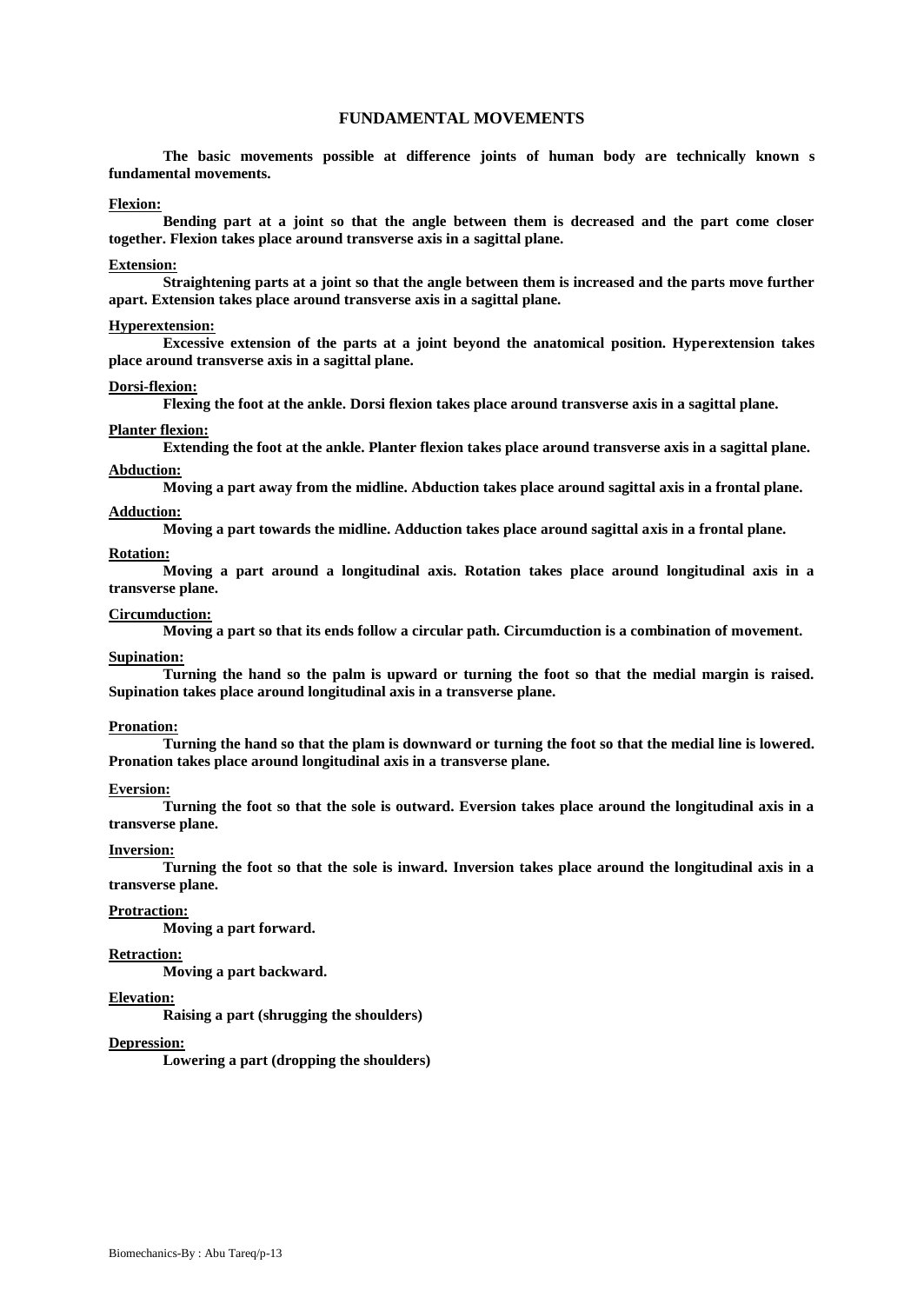### **CLASSIFICATION OF BONES**

**Bones may be classified in a number of different ways.**

- **Long-e. g. Femur, Tibia, Ulna**
- **Short-e. g. Tarsals, Carpals**
- **Flat-e. g. Scapula, Ribs, Hip Bone**
- **Irregular-e. g. Vertebrae**

#### **CLASSIFICATION OF MUSCLES**

**Muscles may be classified in a number of different ways. They may be divided according to:**

- **Shape**
- **Location**
- **Action**
- **Role**
- **Number**

#### **Shape**

**Classification is based on the shape and appearance of the muscle, e. g. deltoid, rhomboid. Location** 

**Classification is made according to the location of the muscle, e. g. Rectus Abdominis**

**Action** 

**Muscles performing similar actions may be grouped together, e. g. flexors, rotators.** 

**Role**

**Muscles may be classified according to the role that they perform, e. g. agonist, synergist. Number** 

**Muscles may be classified according to their number, e.g. Quadriceps**

#### **ROLE OF MUSCLES**

**Muscles act to produce a given movement, often working together. Depending on the movement required, a muscle would act in a certain role. The roles of muscles are:** 

- **agonist / prime mover**
- **antagonist**
- **fixator/stabilizer**
- **synergist.**

#### **Agonist / prime mover**

**An agonist is the main muscle responsible for carrying out a given movement at a joint, e. g. quadriceps acting as a prime mover while putting the shot.** 

#### **Antagonist**

**An antagonist produce the opposite effect to the agonist, or prime mover, relaxing reciprocally during the contraction of the prime mover, e. g. hamstrings are the antagonist in the above example.** 

#### **Fixator / stabilizer**

**The muscle works to position a bone to provide a base from which the prime mover can act. They act to provide a fixed attachment for another muscle, e. g. when deltoid abducts the upper arm, the muscles of the shoulder girdle contract to stabilize the shoulder to allow deltoid to act from a fixed base.** 

#### **Synergist**

**The muscle acts in conjunction with another, to produce a movement neither could produce on its own (conjoint synergist). They may act as a helping synergist, e. g. in flexion of the wrist the**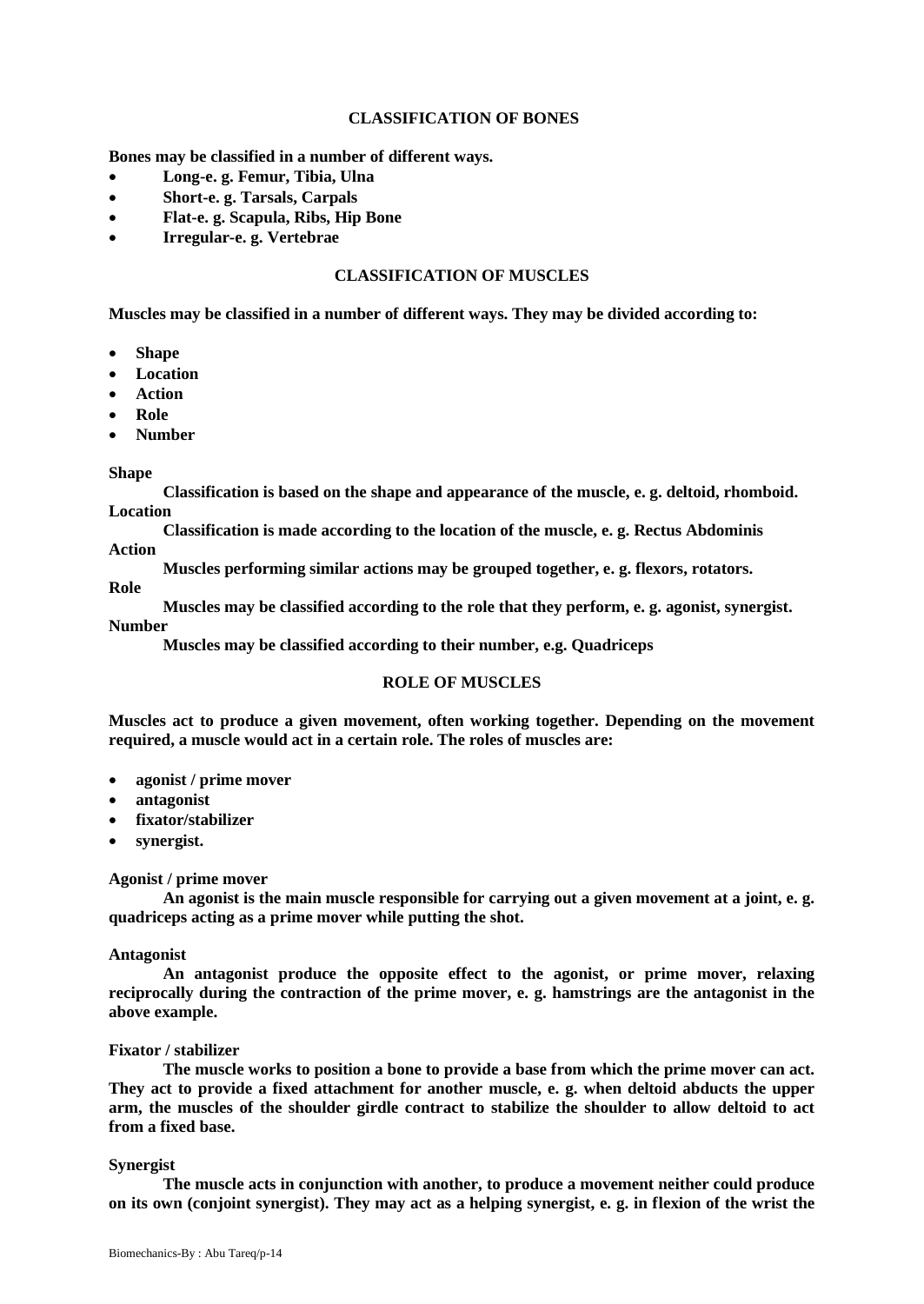**agonists will be flexor carpi radialis and ulnaris, but may be assisted by the flexors of the fingers acting as synergists.**

**Classification of Muscles**

**Slow Twitch (Red)-Slow twitch units are involved in relatively low tension, slow moving and enduring exercises.** 

**Fast Twitch (White)-Fast twitch units are more involved in fast, powerful, and relatively short term types of activities.** 

#### **JOINTS**

**A joint connects one component of a structure with one or more other components. The exact design of a joint will vary with its primary function, so that a joint that has a primary role of providing stability will be of a different design to one whose primary function is mobility. They may be broadly categorized as synovial joints (diarthroses) and non-synovial joints (synarthroses). Within each of these categories there will be further sub-classifications.** 

### **Synovial joints (diarthroses)**

**In a synovial joint the bones are linked together by a fibrous capsule, together with accessory ligaments, which may be inside or outside of this, so that the bone surfaces are in contact with each other but not in continuity (Williams and Warwick, 1980) (Figure2.2). All synovial joints share certain characteristic features:** 

- **joint capsule of fibrous tissue**
- **joint surfaces covered by articular cartilage**
- **capsule lined with a synovial membrane**
- **joint surfaces bathed in synovial fluid.**

**Synovial joints may further be divided based on shape into seven different varieties.** 

### **Hinge joint**

**These are uniaxal, allowing movement in one plane only. Examples include the inter-phalangeal joints which allow movement (flexion and extension) in the sagittal plane.** 

### **Pivot joint**

**These are uniaxial, comprising one component which acts as a central bony pivot and one that forms an osteoligamentous ring. Movement is restricted to a rotation around a longitudinal axis through the centre of the pivot.** 

#### **Bicondylar joint**

**The principal movement occurs in one plane, but a small amount of rotation can occur about a second axis perpendicular to the first. e. g. the knee joint.** 

## **Saddle joint**

**These are biaxial, in which opposing surfaces are concavoconvex, i..e they are convex in one plane and concace in the other. Examples include joint of the thumb, which allows extension and abduction/adduction.** 

#### **Ellipsoid (condyloid) joint**

**These are biaxial and have joint surfaces shaped so that the concave surface of one bony component slides over the convex surface of the other component in two directions. Examples include the metacarpo-phalangeal joints.** 

#### **Plane joint**

**These are multiaxial, formed by the apposition of fairly flat articular surfaces, producing gliding movements between the bones. Examples include the carpal bones.** 

#### **Ball and Socket joint**

**A ball-like convex surface articulates with a concave socket, allowing movement in all three planes. For example, the hip joint.**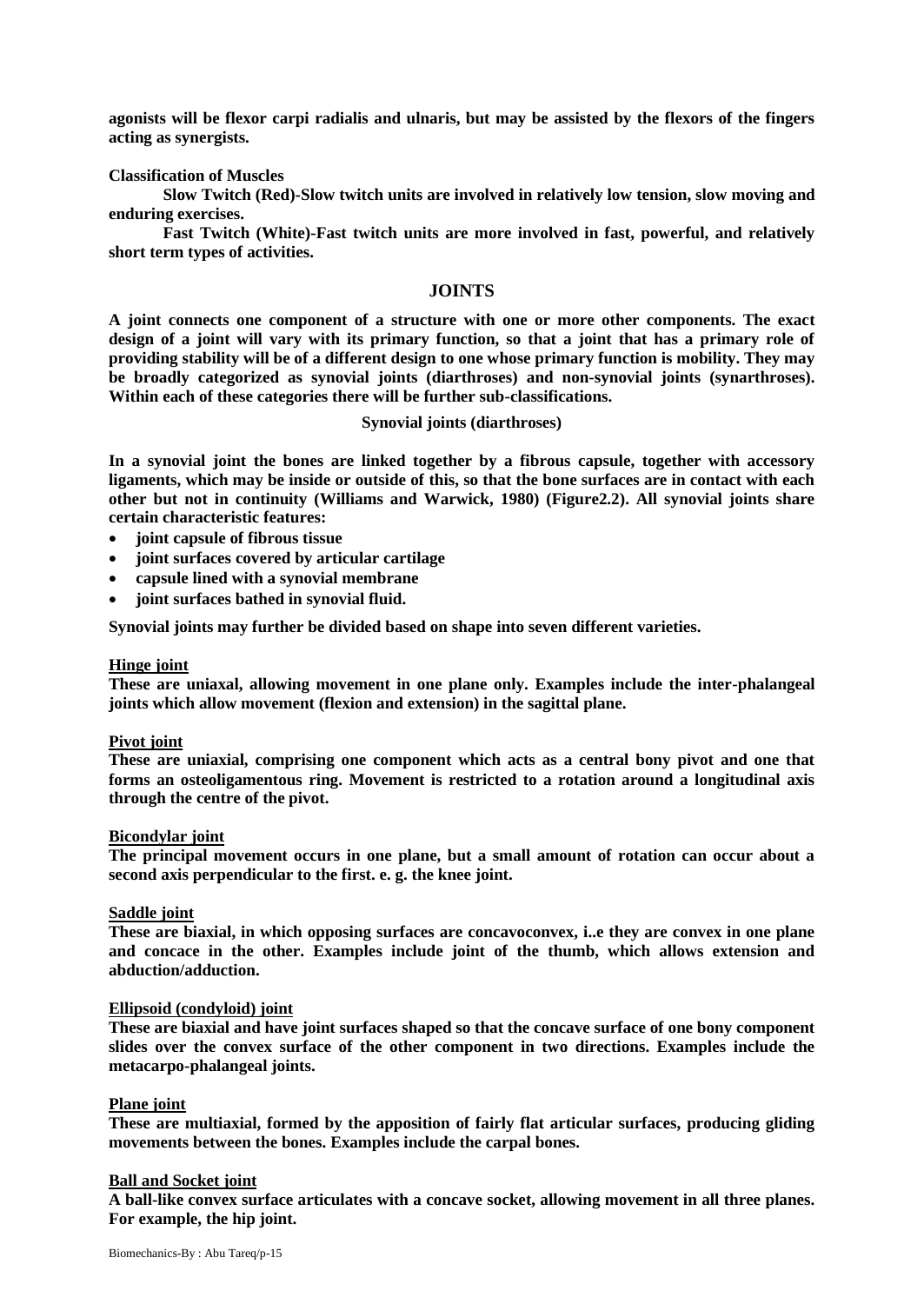### **Non-synovial joint (synarthroses)**

**In these the bony components are connected by connective tissue**

### **Cartilaginous**

- **a) Symphyses (e. g. symphysis pubis)**
- **b) Synchondroses – These are usually temporary cartilaginous joints where the bony components are joined by cartilage in the immature skeleton.**

### **Fibrous**

**Fibrous tissue joins the two bones.**

- **a) Suture joint (e. g. skull)**
- **b) Gomphosis ( Peg and socket joint. g. teeth in the mandible)**
- **c) Syndesmosis (e. g. shafts of the tibia and fibula are bound together by a membrane)**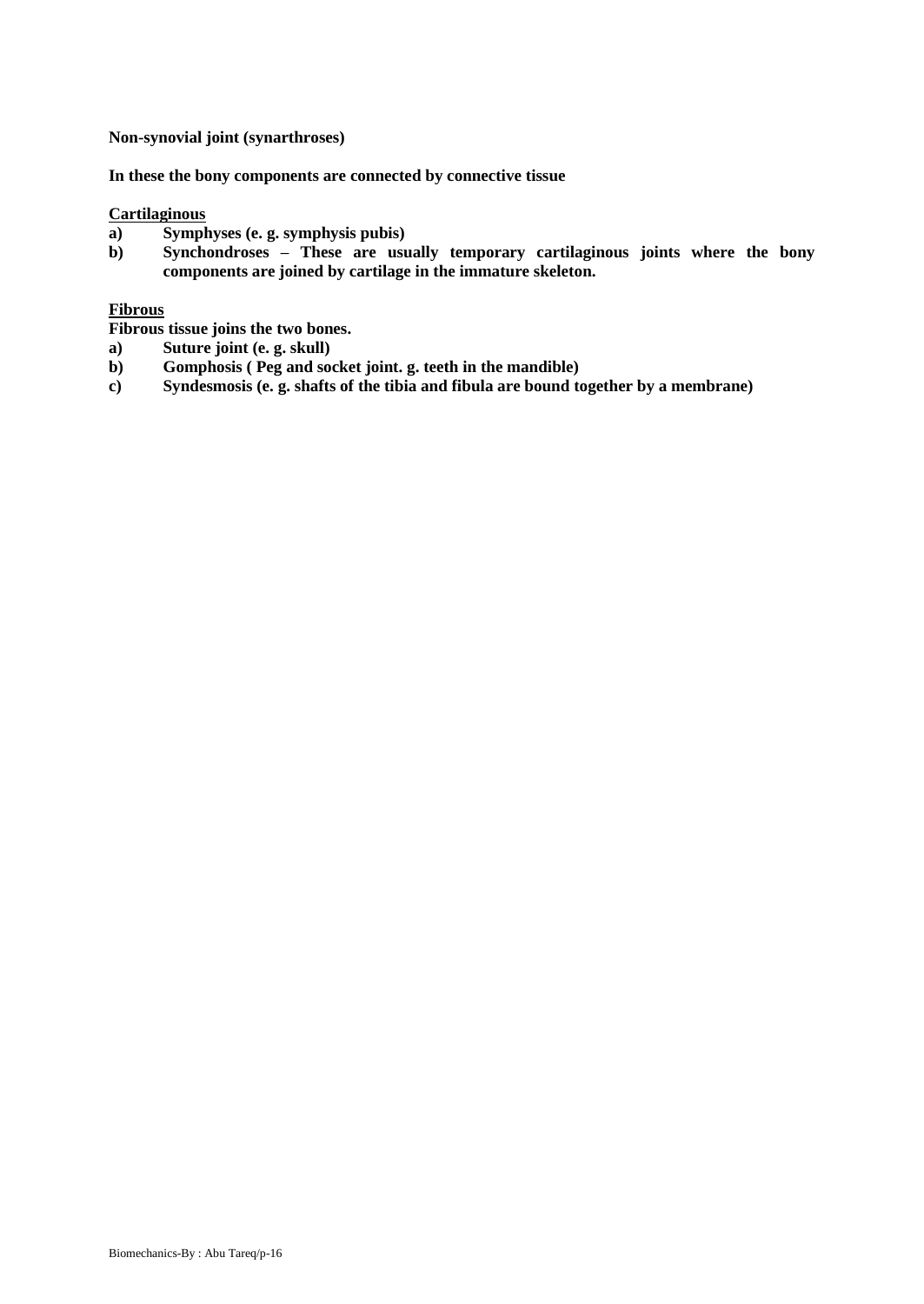### **HUMAN MOTION**

Motion is the prime element in all spots. They either involve motion or resistance against effort to move. Motion consists of movement of the body as a whole, movement of the some part of the body or movement of some object or implement by the body. This motion is a function of direction and speed. It may be in a horizontal direction, a vertical direction, at angle with the horizontal or vertical or it may consist of circular motion about some joint as a centre of rotation. Speed is indicated by the terms velocity and acceleration.

### Linear Motion

It takes place when a body (may be inanimate i. e. sports equipment or animate- human body or part there of) moves so that all parts of it travel exactly the same distance in the direction in the same time. e. g. Tabogganing, 100m run (ignoring rotational movements of arms, legs and trunk.

### Angular Motion (Rotation)

It takes place when a body moves along a circular path about some line in space so that all parts of the body travel through same angle, in the same direction, in the same time. This point of rotation (line may or may not pass through the body itself and is known as axis or rotation and lies at right angles to the plane of motion. Motion of body e. g. raising legs from lying position, swinging on horizontal bar.

Difference between Linear and Angular Motion

In angular motion, one part of the object-the axis-remains fixed (e. g. rotation of arm around the shoulder joint) but in linear motion every particle of the object travels the same distance simultaneously, moving from one location to another.

### General Motion

It is a combination of linear and rotary motion. In sports angular motion is more common as compare to linear motion, and general motion is much more common as compare to both e. g. Cyclist-upper body moves linearly, leg performs rotary motion, wheel-its axis of rotation moves in a straight line but wheel rotates in rotary motion. In pole carry while performing pole vault, legs perform angular motion but pole moves linearly. In sports for better performance both linear and rotary motions are combined.

Uniform Motion

When equal distances are covered in equal times.

#### Non-Uniform Motion

When unequal distances are covered in equal times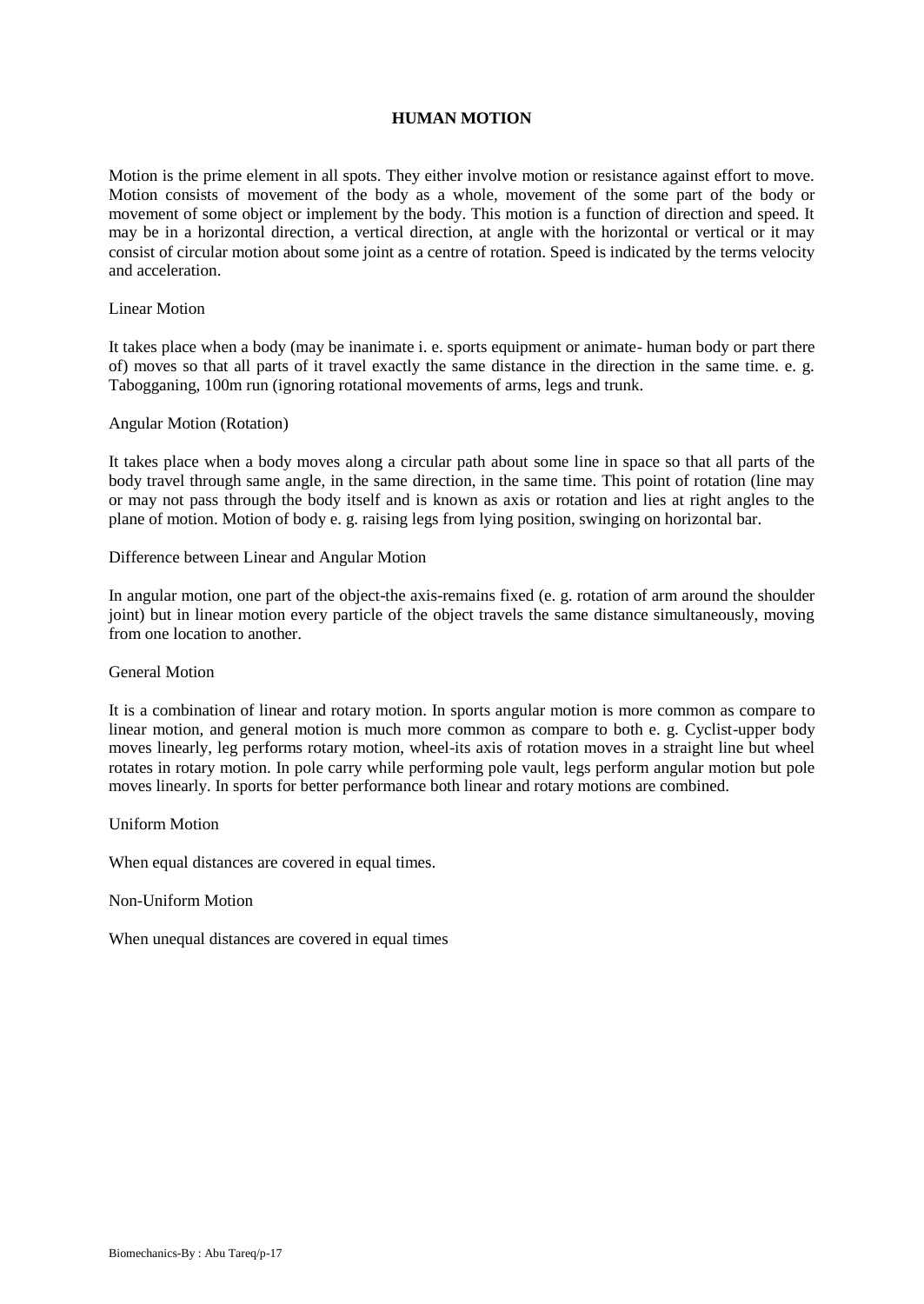### **LINEAR KINEMATICS**

It is that branch of Bio-mechanics that is concerned with describing the motion of bodies. It deals with such things as, how far a body moves, how fast it moves, and how consistently it moves. It is not concerned with what causes the body to move (Kinetics).

Distance and Displacement

These two quantities are commonly used to describe the extent of a body's motion.

Distance

Distance traveled by a body when it moves from one place to another i. e. the distance through which it moves is simply the length of the path it follows.

Displacement

The displacement, the body undergoes in the course of the same motion is the length of the straight line joining the initial and final position and noting the direction that this line takes.

When a body moves in a straight-line i. e. as in 100m sprint, the distance and displacement have the same magnitude i. e. 100m run. Distance only has magnitude whereas displacement has both magnitude and direction. Thus a 100m runner running in northern direction covers a distance of 100m, but undergoes a displacement of 100m North.

When an athlete runs a distance of 400m on the track, the distance covered by the athlete is 400m however the displacement is 0m.

The distance of Marathon race is 42.195 km. In Boston Marathon the displacement of the runner is 38.6km. ENE. In 1976 Olympic Games the displacement of the runner was 0km. because the Marathon race was started from the track and also finished at the track.

#### SPEED AND VELOCITY

The rate at which a body moves from one location to another is usually described with reference to its speed or velocity-the two quantities, which people thinks are alike but they are different.

#### **Speed**

Distance covered per unit time

Average speed =

$$
= \frac{Distance \ covered}{Time \ taken.}
$$
\nor

\n
$$
s = \frac{1}{t}
$$
\nwhere I is the length of distance covered and t is the time taken to cover that distance.

Speed has only magnitude and is therefore a scalar quantity.

Velocity

It is defined as displacement per unit time. It has both magnitude and direction and it is therefore a vector quantity.

It is also defined as rate of change of position in a given direction.

Displacement

$$
Average velocity =
$$

Time  $v = \frac{d}{dx}$ or  $v =$  where d is displacement and t is the time taken t

When a person runs 100m sprint, the magnitude of average speed and average velocity are equal. Whereas in running 400m, the average speed and velocity differ markedly. If the distance is run in 54 sec. **then:**

Average speed = 
$$
\frac{400 \text{m}}{54 \text{s}}
$$
 = 7.4 m/s  
\nAverage velocity =  $\frac{0 \text{m}}{54 \text{s}}$  = 0m/s

Thus while breaking records, greater average speeds are required. The average velocities generally remain unaltered at 0m/s.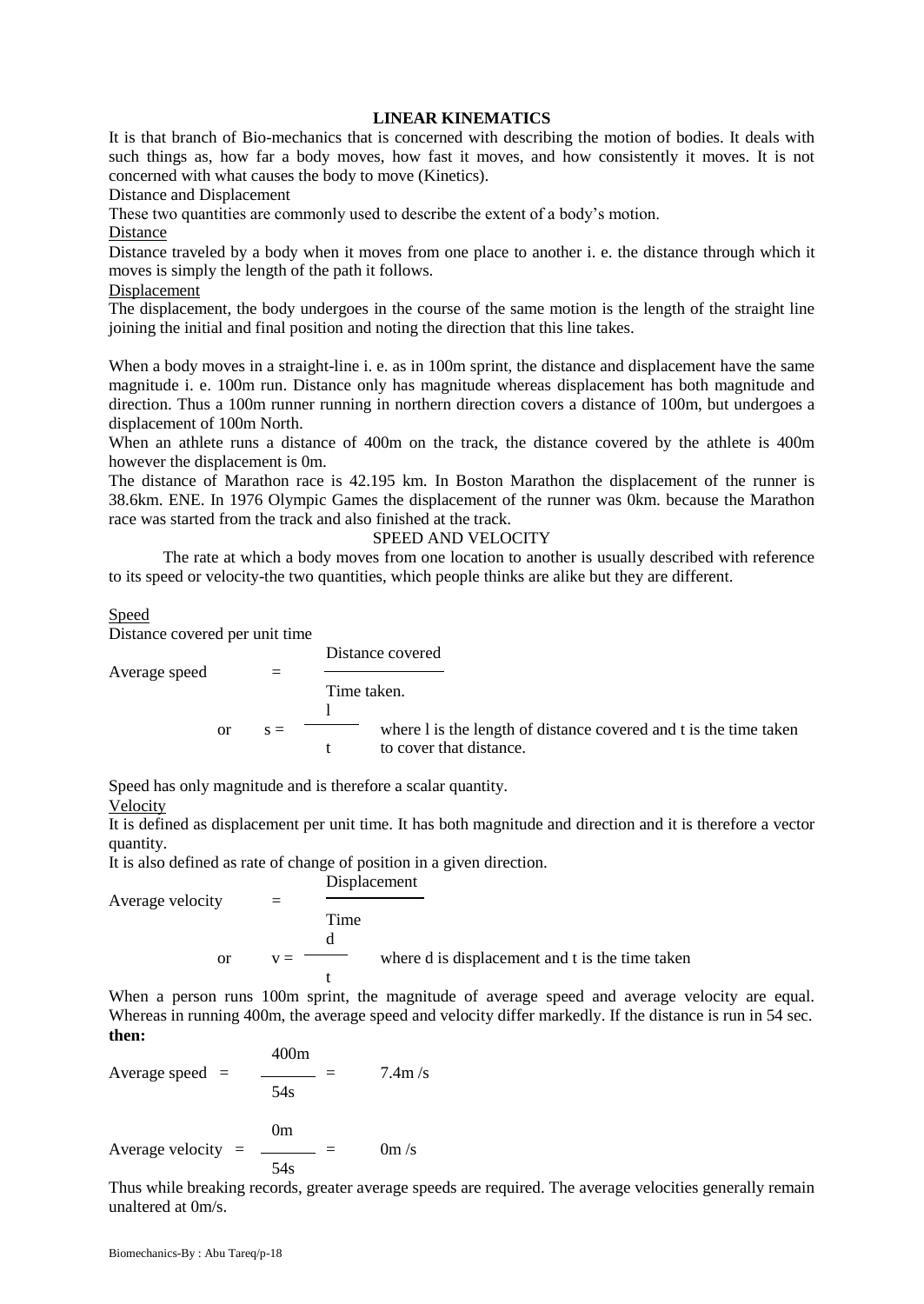## **ACCELERATION**

It is defined as the rate at which the velocity changes with respect to time.

|                      |     | Change in velocity                              |
|----------------------|-----|-------------------------------------------------|
| Average acceleration | $=$ | Time taken                                      |
|                      |     | Final Velocity - Initial Velocity<br>Time taken |
| a                    |     | $V_f - V_i$                                     |

The velocity of a body often changes during the course of motion e. g. when a sprinter sprints 100m, it seems that he is running at an even pace but in reality, the velocity changes.

In acceleration the unit of time is stated twice, once as a unit to describe change in velocity and once as a unit to describe the length of time involved.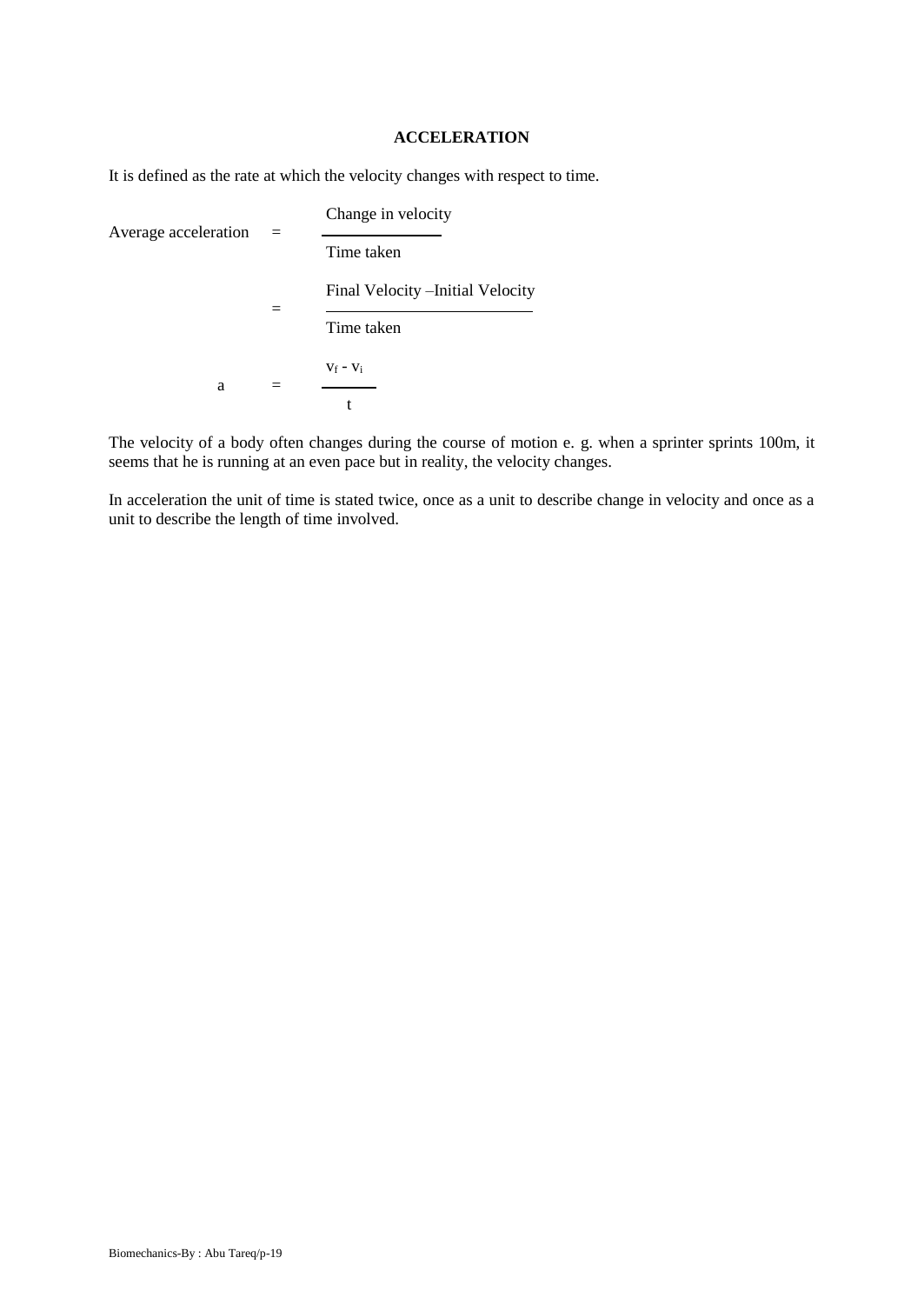# **FORCE**

Force is the cause of motion. It is the effort which one body exerts on another. Force and motion are closely associated. It is only through force that motion is created. There may be force without motion, but not motion without force.

A push (or pull) that alters or tends to alter the state of motion of a body is called force. If a body is at rest, a force exerted by another body will set it in motion or at least will tend to do so. Similarly if the body is moving in a straight line, a force exerted by another body will change or tend to change the velocity at which it is moving.

Force is a concept that cannot be seen, although its effect can be felt, e. g. by squeezing a rubber ball. It is an agent that tends to produce change in the state of rest or motion of an object (Enoka, 1988). Force can be designated as applied force (contact), inertial force (motion) and gravitational force (weight). In all cases force cannot exist on its own and there must be a balance to maintain a state of equilibrium. Brancazio (1984) categorizes force as either contact or non-contact force. Contact force are pushes and pulls exerted by one object in direct contact with another, e. g. friction, muscle forces and ground reaction forces. Non-contact forces refer to effects not due to direct contact, such as gravity and the attraction and repulsion of electrically charged particles.

Force is a vector, having both magnitude and direction. A force vector is a line drawn to scale of a certain length to represent the magnitude, at some inclination to represent the direction and in a particular position relative to the body to identify the point of application. An arrow head will provide the direction of the force (Le Veau, 1977).

Forces are vector quantities-they have both magnitude and direction and can be added or resolved using the parallelogram of vectors and are measured in Newtons (N).

In the analysis of human motions, it is customary to regard the human body as a system of bones, muscles and ligaments and the forces exerted by one on another as for example, when a muscle contracts and exerts force on the bones to which it is attached-an internal force. Conversely forces exerted on the body from outside the system-by gravity or contact with some other body are regarded as external forces. The major external forces, which influence sports performance are, ground friction, air and water resistance, gravity, buoyant force, elastic force etc.

Force can put a body at rest, in motion and it can stop the motion of a body or it can change the direction of motion of a moving body. It also can initiate change in shape and size of the body.

Factors of force

- 1. The direction of force
- 2. Point of application of the available force
- 3. Proper sequence in the application of generated forces
- 4. The resultant effect of the forces applied
- 5. The time of application of forces

These factors are more important than the mere presence of "brute force"

### Effects of forces

Forces will act together to produce an effect. The effects of forces can be used to analyse human movement by determining the net effect of several forces acting upon the body and the functional effect of that force, e. g. rotation or stabilization.

### Linear Force System

When forces act along the same straight line of action they are said to be collinear in a linear system of forces. This is the simplest combination of forces. They may act in the same direction or opposite to each other.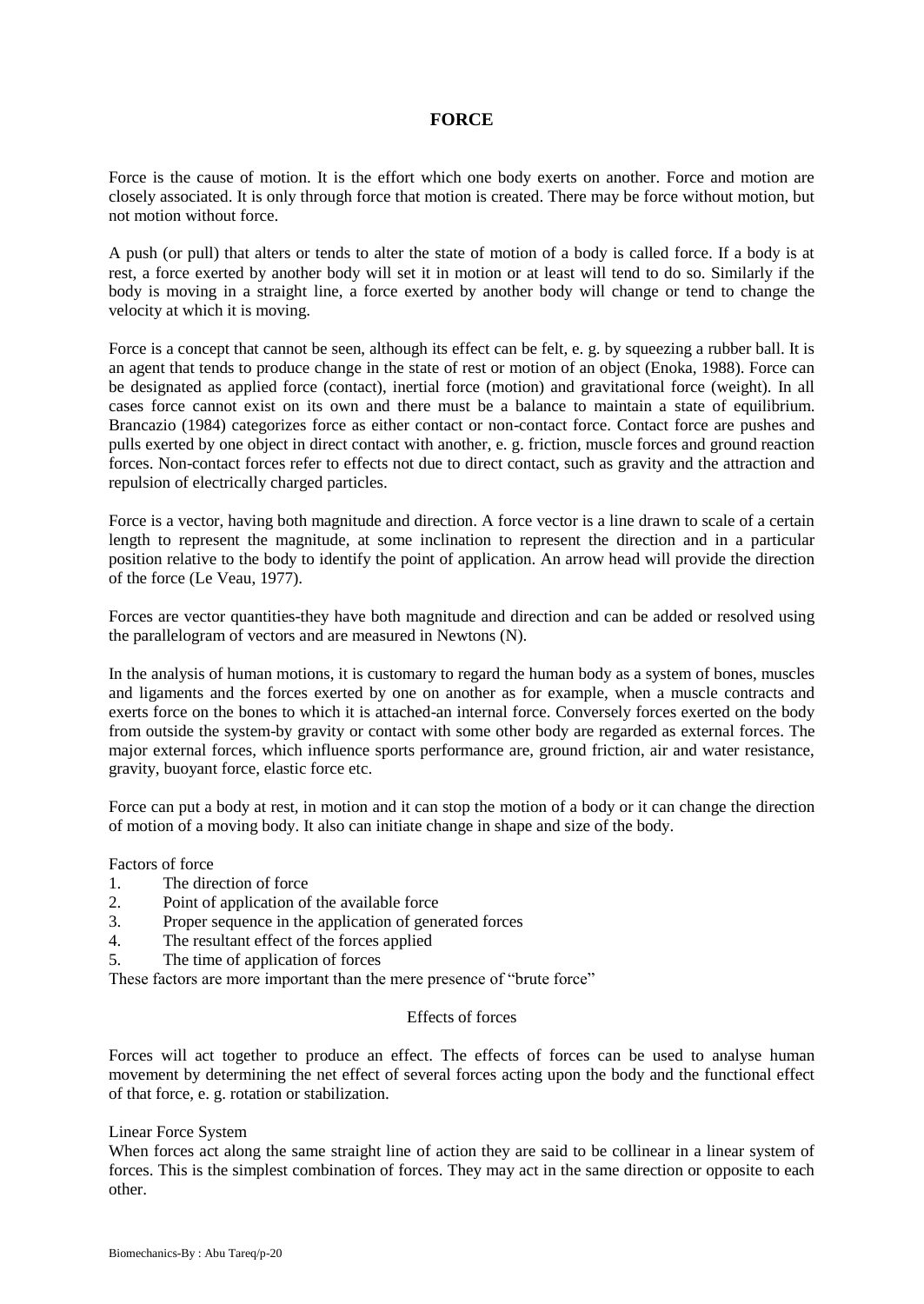

Parallel Force System

When the action lines of the forces under consideration are parallel to each other and lie in the same plane they form a parallel force system. The forces do not have the same line of action and tend to produce a rotatory effect if they are not in equilibrium.



#### Force couple

This is a specialized example of a parallel force system, which occurs when two forces of equal magnitude act at a distance from each other and in opposite directions. Under these circumstances they will produce a turning effect. As long as the two forces are equal and opposite there will be no linear displacement or acceleration and the resultant of the two forces will be zero, but the object still turns. In the human body, there is no true example of a force couple, but the body may act to form one, e. g. the force couple formed by the thumb and index finger in unscrewing a lid from a jar.



### **Parallel force systems in equilibrium**

In many cases forces will be in parallel and lie in the same plane, but also be in equilibrium. This effect can be utilized therapeutically, especially in the application of orthotics. Most bracing works upon the principle of three-point pressure. The supporting forces of the orthosis are arranged so that two forces pressing against the trunk or limb are opposed be a third acting between them. The third force must be equal in magnitude to the two forces acting in the same direction. For example, in a Milwaukee brace to correct spinal mal-alignment, a three-point pressure system with forces acting in a parallel force system is seen.

### **Concurrent Force System**

When forces action lines meet at a point they are said to operate in a concurrent force system. The forces may be applied from several different angles so that projections of their lines of action will cross. This intersection may occur inside or outside the body. For example, if one views the right hand side of the body, in standing, the line of gravity falls anterior to the ankle joint so that gravitational forces pull the body in a clockwise direction; forces produced by the tension of the posterior tibia muscles act in an anticlockwise direction to maintain an erect stance (Gowitzke and Milner, 1988).

#### **Resultant of forces**

Where many forces are acting on an object, the resultant force, or the final effect will need to be calculated. The resultant is the single force obtained by combining all of the given forces. If all forces acting on the body produce a resultant force of zero, the body is in equilibrium.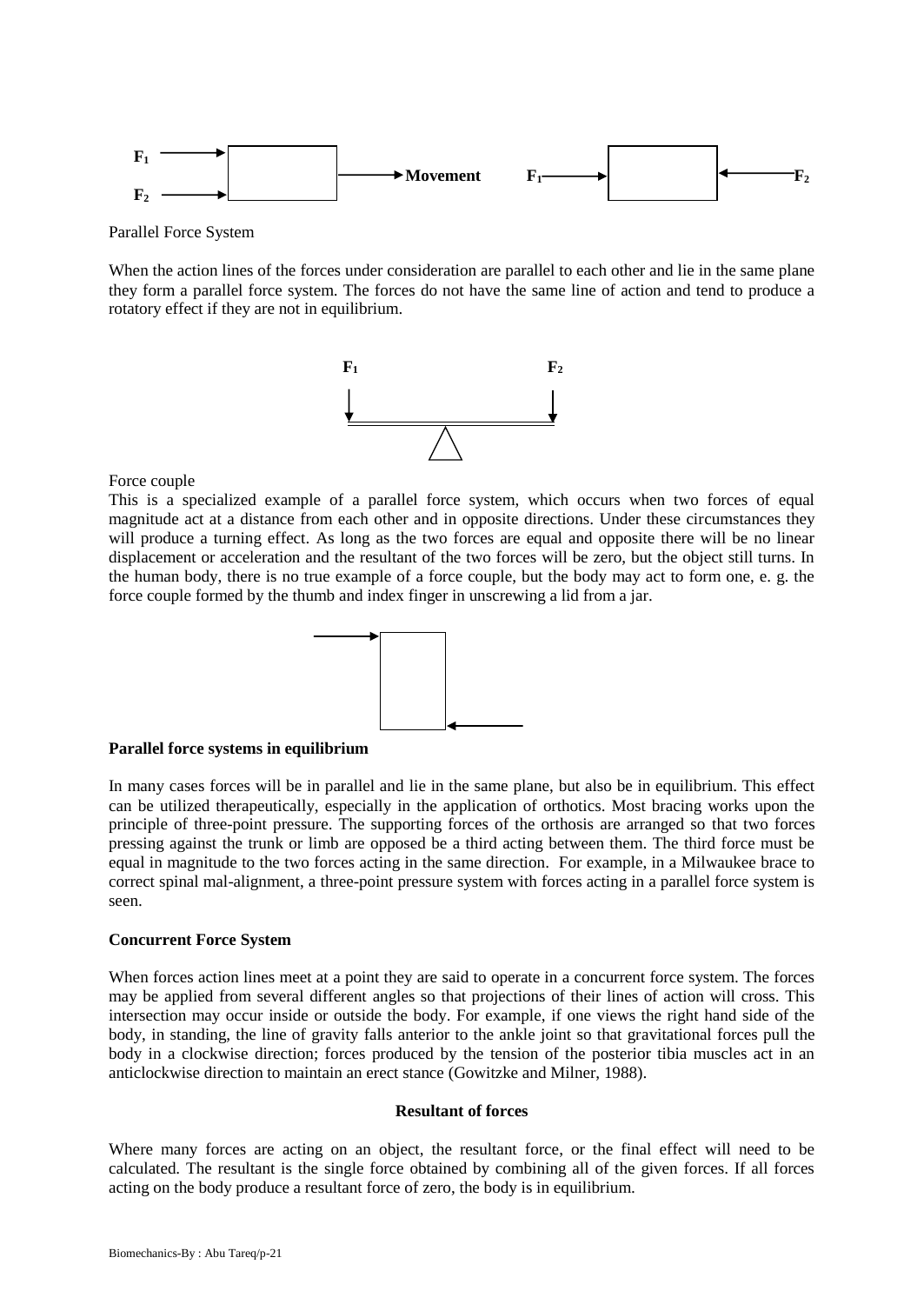### **Analysis of forces**

**Force may be analysed to find the resultant effect of several forces (composition). Alternatively, the**  resultant may be analysed to find its component forces (resolution). The analysis may be done by graphic means or trigonometry.

Composition of forces-parallelogram method

The rule of parallelogram of forces states that if two forces act on a body at the same point from two different directions, the body will move in a direction which will be the diagonal of a parallelogram drawn form the point of application of the forces.



### Units of Force

Newton (N) It is defined in terms of acceleration it produces. A force of 1N is the force that will produce acceleration of  $1m / s^2$  in a body of 1kg mass.

### or

A mass of 1kg is a mass that when acted upon by a force of 1N, will have an acceleration of  $1m/s^2$ 

### Sources of Force

Forces can be classified according to their effects and according to their sources. According to the effects, forces may be propulsive and resistive. The propulsive force causes motion while resistive force opposes motion. According to the source, forces may be internal and external. The internal forces are developed within the system while the external forces are applied from outside on the system. Considering human body as a system, the muscular force is internal and air resistance is external. For games and sports the external forces of the environment influence the performance to a great extent. Some of such forces are body weight (gravity), frictional force, centrifugal force, elastic force, air resistance, water resistance etc.

### Vector property

Force is a vector quantity. For its complete expression it needs magnitude as well as direction. Three factors of a force must be accurately described in the study of human motion are magnitude, direction and the point of application. A straight line drawn from a dot on a sheet of paper can represent a force. The dot indicates the pint of application and the length of the line as the magnitude of force. The sign of an arrow is attached with the line indicate the direction of force. Change in any one of these three factors also changes the effect of force.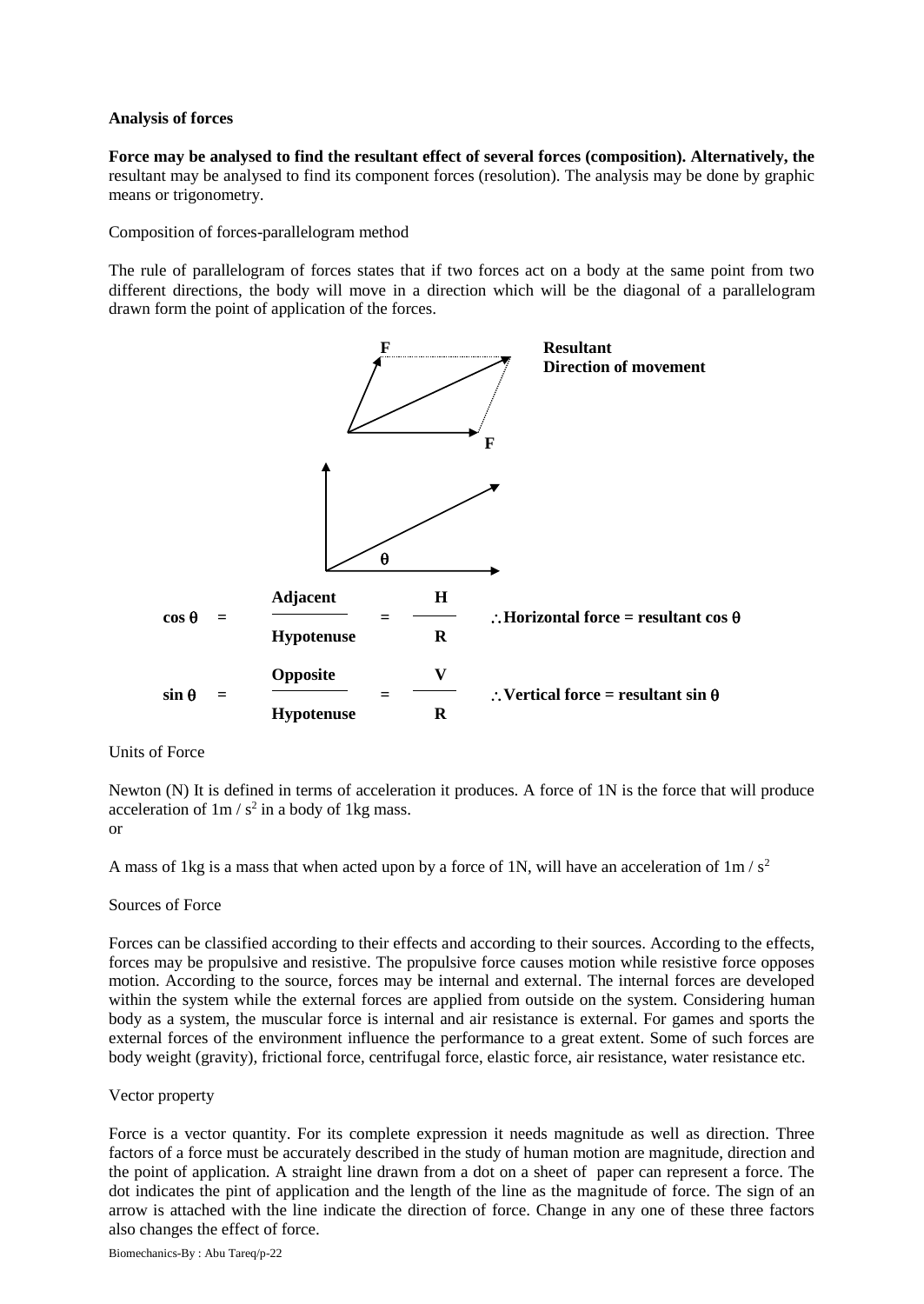# **ANGULAR KINEMATICS**

The basis concepts involved in angular kinematics (angular motion) are closely related to those encountered in the description of linear motion.

Angular distance and Angular displacement

### Angular distance

The angular distance through which a rotating body moves is the angle between the initial and final positions measured following the path followed by the body. For example, a gymnast swings her legs forward through  $120^{\circ}$  and then backward through  $150^{\circ}$  so that she can move from sitting position to standing position on the beam, moves her legs through an angular distance of  $(120^0 + 150^0) = 270^0$ 

### Angular displacement

The angular displacement through which a rotating body moves is equal in magnitude to the smaller of the two angles between the initial and final positions. The direction of angular displacement is usually indicated by the word clockwise or counterclockwise or even more commonly by the use of plus and minus signs. The counterclockwise is considered positive and clockwise direction negative. For example, a gymnast performing a forward giant circle on the horizontal bar:

Distance= $350^\circ$ 

Displacement=10 clockwise or  $-10<sup>0</sup>$ 

Angular speed and Angular velocity

### Angular Speed

The average angular speed of a rotating body is found by dividing the angular distance through which it has moved by the time taken.

| Average angular speed $=$ | Angular distance |            |  |
|---------------------------|------------------|------------|--|
|                           |                  | Time taken |  |
|                           |                  |            |  |
|                           | റ                |            |  |

When  $\sigma$  = average angular speed,  $\phi$  = angular distance and t is time taken

Average angular velocity  
\n
$$
= \frac{\text{Angular displacement}}{\text{Time taken}}
$$
\n
$$
\omega = \frac{\theta}{t}
$$

Where  $\omega$  is average angular velocity,  $\theta$  is angular displacement and t is time taken.

In the above example if the girl takes 1.5 sec. to swing her legs forward (from initial position) and then backward (to the final position) the average angular speed is  $(270^0/1.5) = 180^0$  /sand the angular velocity is  $(-30^0/1.5) = -20^0/s$ .

### Angular Acceleration

The rate at which angular velocity of a body changes with respect to time

 $\omega_f$  -  $\omega_i$  change of angular velocity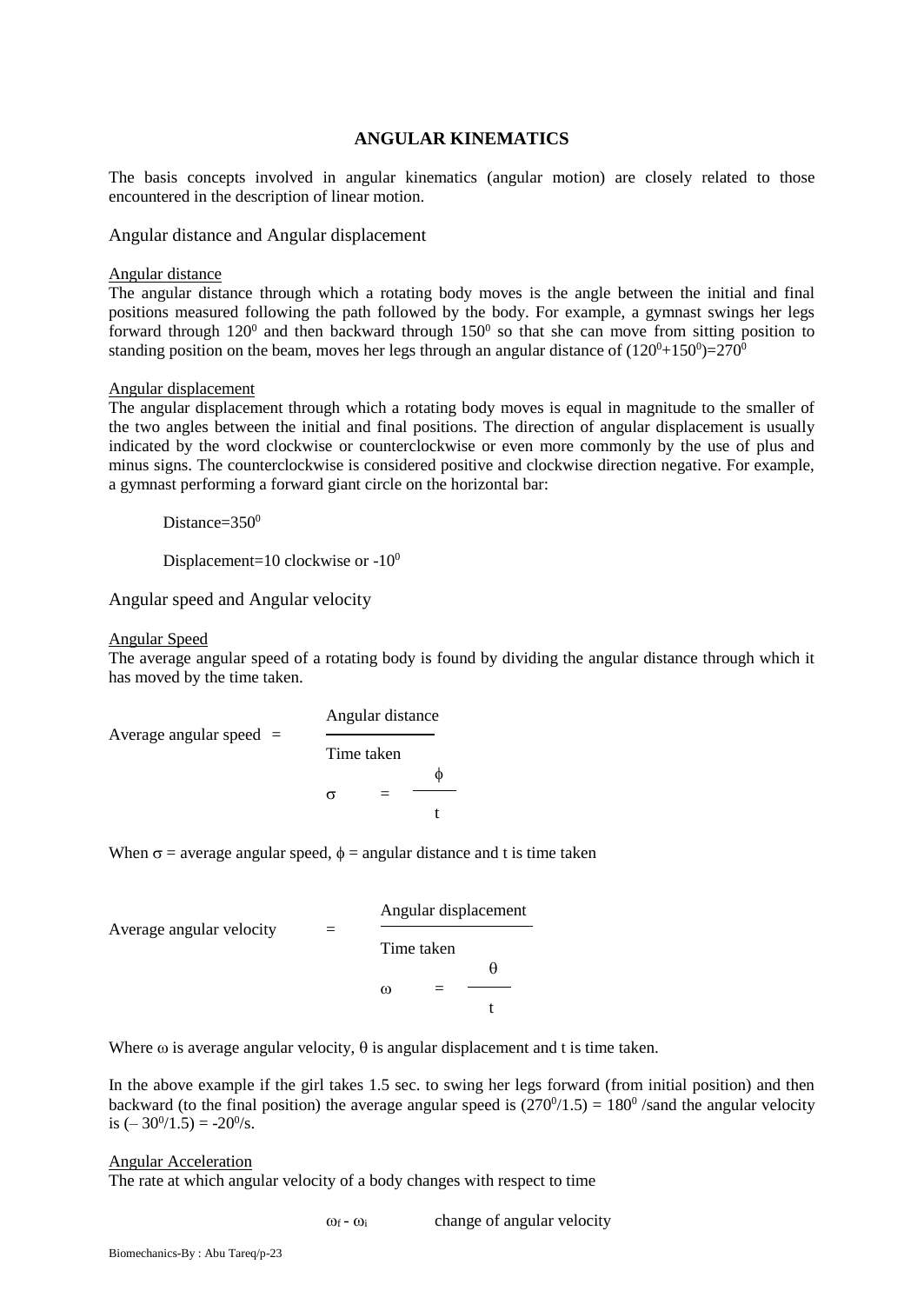$\begin{array}{cccc} \alpha & = & \frac{}{} & \frac{}{}& t \end{array}$ time taken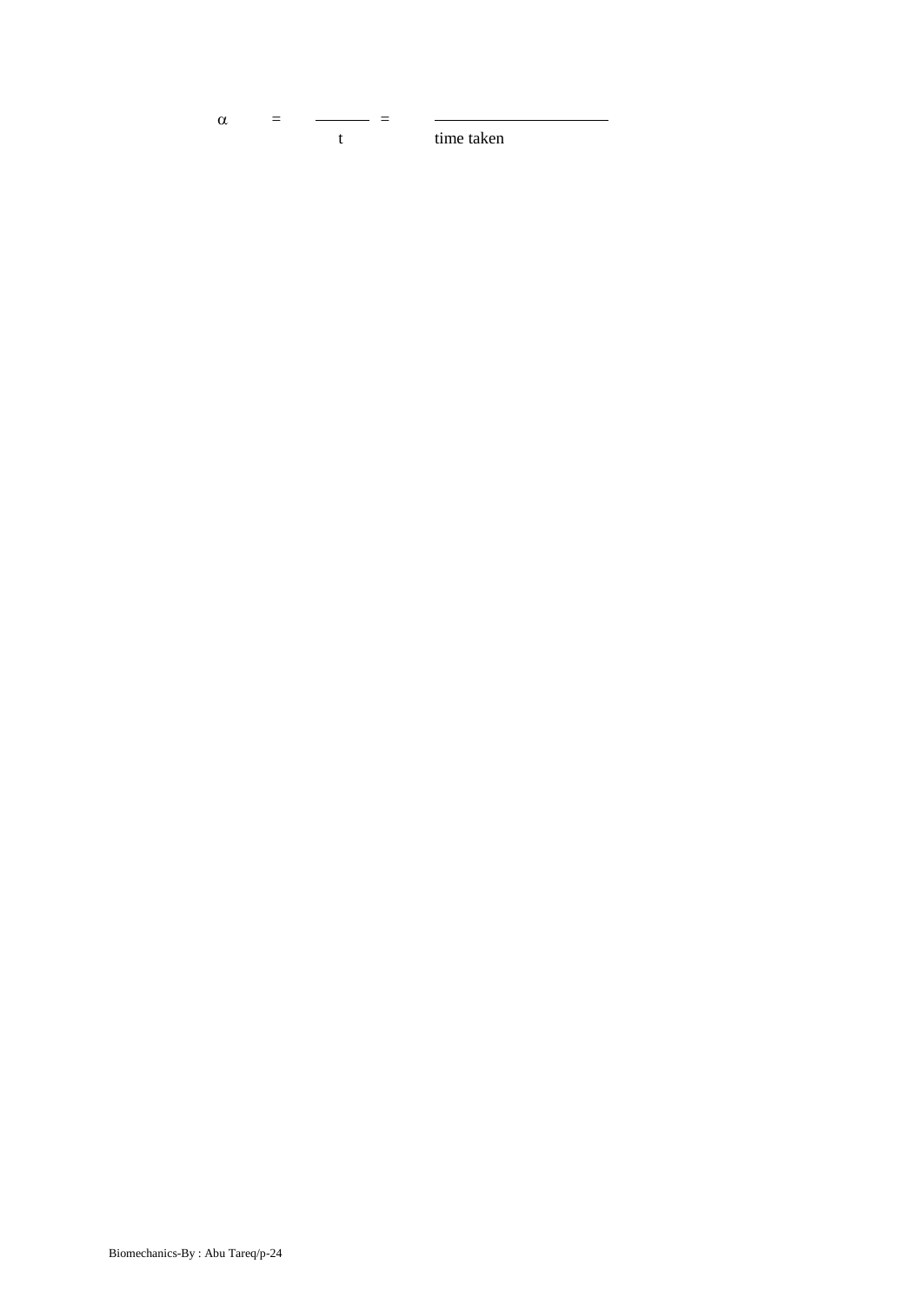# **Velocity and Angular Velocity**

Cricket players, Volleyball players, boxers and many other sportspersons often seek to have some part of their bodies, or some piece of equipment they are having, moving of maximum possible velocity at the moment it makes contact with the second body. The velocity of the part that makes contact with the second body is in variably the result of either a simple angular motion or a complex general motion that involves a combination of several angular motions. Consider for example a volleyball player executing under arm service. In the case, the velocity of the ball will depend on the velocity of the player's hand at the time contact. The relationship between velocity v and the angular velocity  $\omega$  is summarized in the equation  $v=0$  where r is the radius i. e. distance between the axis of rotation and the point of contact. This relationship suggests that there are only two ways in which the contact velocity or a rotating velocity can be increased-by increasing its angular velocity and / or by increasing the radius. If the player is having difficulty in crossing the ball over the net, he should concentrate on swinging his arm hard (maximize  $\omega$ ) and keeping arm straight (maximize r).

Units in Angular Kinematics.

Three units are commonly used

| a)           | Revolution (rev) | $\alpha = 1$       | one and half somersault body takes $1 \frac{1}{2}$ rev. about horizontal |
|--------------|------------------|--------------------|--------------------------------------------------------------------------|
|              | axis.            |                    |                                                                          |
| b)           | Degree           | $=$                | $(1/360 \text{ rev})$                                                    |
| $\mathbf{c}$ | Radian           | $\equiv$ 100 $\pm$ | 1 rad = $57.3^{\circ}$                                                   |
|              |                  |                    |                                                                          |
|              |                  |                    |                                                                          |
|              |                  |                    |                                                                          |

If PQ is equal to length of radius of circle then angle POQ formed by radius joining the ends of the arc to the centre of circle is equal to 1 rad.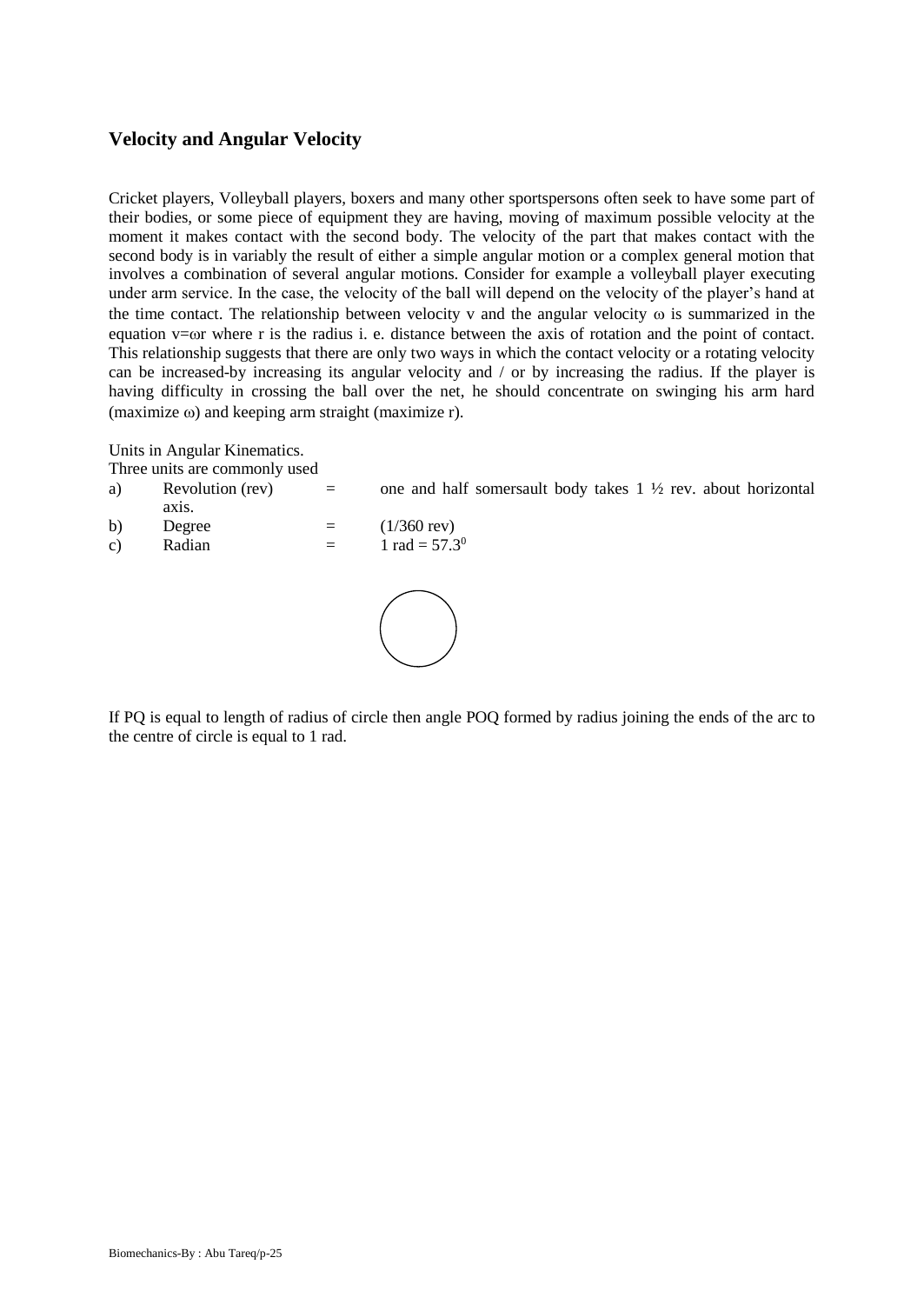### **LINEAR KINETICS**

Kinetics is that branch of mechanics that a deal with what causes a body to move in the way that it does. Inertia

When a body is lying at rest, it is reluctant to do any thing other than to remain at rest. A heavy barbell lying on the floor of a weight training room shows these reluctance by the resistance it provides when attempts are made to move it. A body in motion is similarly reluctant to change what it is doing, as any one who has thrust out a bare hand to stop a hard driven ball in cricket and testify. This characteristic of a body (its reluctance to change what ever it is doing) is known as its inertia (the tendency of a body to maintain its state). Inertia of a motionless body is called 'inertia of rest' and the inertia of a moving body is called 'inertia of motion'. Mass is the measure of inertia.

### Mass

The quantity of matter of which a body is composed is called its mass and it is a direct measure of inertia that the body possesses. Thus a lighter barbell is easier to lift than a heavier one. Similarly it is easier to change the motion of an object which is lighter than it is to effect the same alteration in the motion of heavier object.

### Force

Force is the cause of motion. It is the effort which one body exerts on another. Force and motion are closely associated. It is only through force that motion is created. There may be force without motion, but not motion without force.

A push (or pull) that alters or tends to alter the state of motion of a body is called force. If a body is at rest, a force exerted by another body will set it in motion or at least will tend to do so. Similarly if the body is moving in a straight line, a force exerted by another body will change or tend to change the velocity at which it is moving.

Forces are vector quantities-they have both magnitude and direction and can be added or resolved using the parallelogram of vectors and are measured in Newtons (N).

In the analysis of human motions, it is customary to regard the human body as a system of bones, muscles and ligaments and the forces exerted by one on another as for example, when a muscle contracts and exerts force on the bones to which it is attached-an internal force. Conversely forces exerted on the body from outside the system-by gravity or contact with some other body are regarded as external forces. The major external forces, which influence sports performance are, ground friction, air and water resistance, gravity, buoyant force, elastic force etc.

Force can put a body at rest, in motion and it can stop the motion of a body or it can change the direction of motion of a moving body. It also can initiate change in shape and size of the body.

### Factors of force

- 6. The direction of force
- 7. Point of application of the available force
- 8. Proper sequence in the application of generated forces
- 9. The resultant effect of the forces applied
- 10. The time of application of forces

These factors are more important than the mere presence of "brute force" Momentum

Momentum is the quantity of motion of a body and is equal to the product of body's mass and velocity. Momentum  $=$  mass x velocity

 $M = mV$ m =  $70\text{kg}$  v =  $30\text{m/s}$  $M = 2100$ kg-m/s 90kg (mass) man runs 100m in 10. 0 sec.  $M = 90 \times 100/10 = 900 \text{kg m/s}$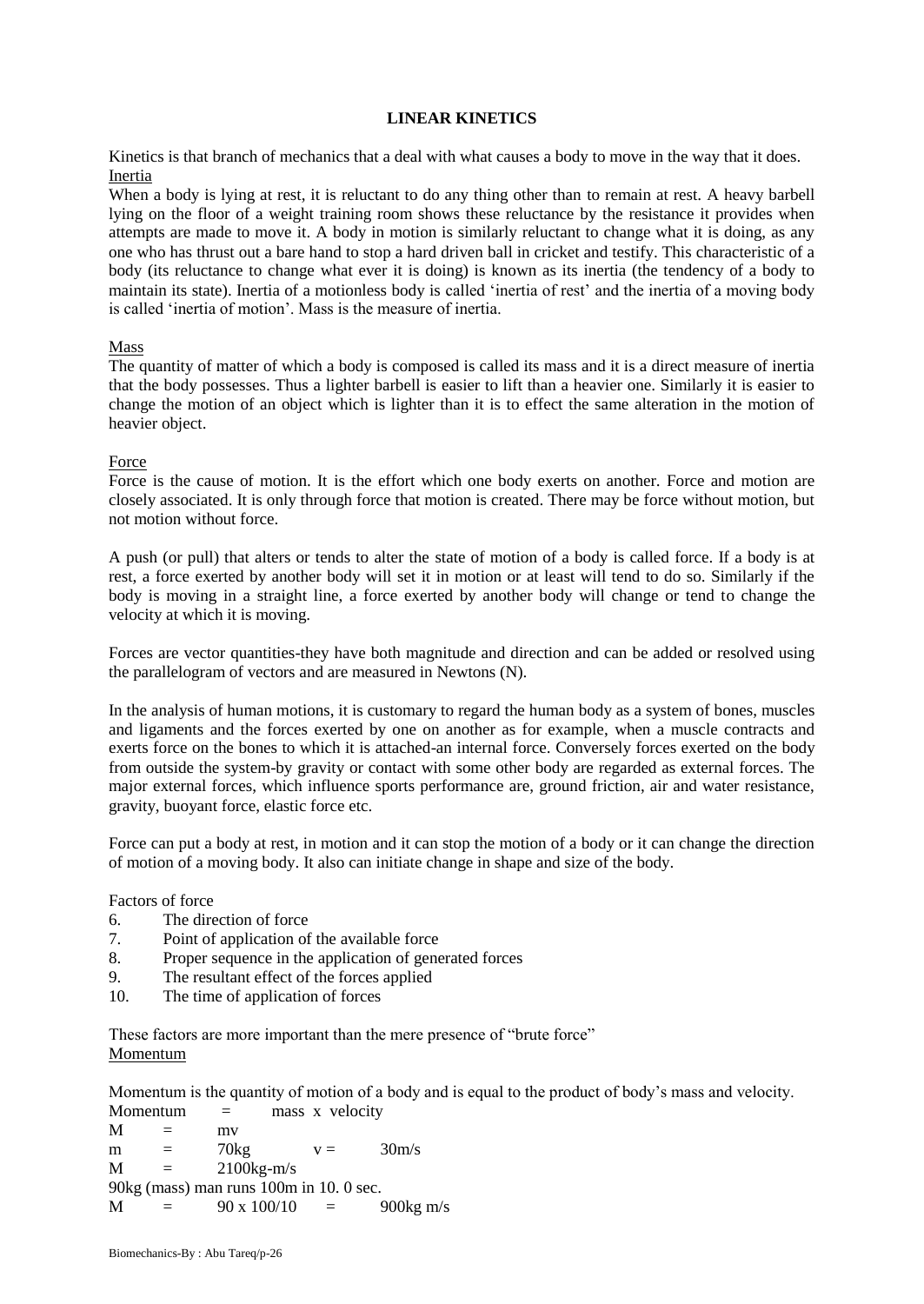**Momentum of a body is of little importance in sports unless that body becomes involved in collision**  with another body. Then the result depends upon how much momentum each body had before collision. The greater the momentum of the body, more pronounced the effect that it produces on the other bodies in its path. Two bowlers bowling at same velocity-mass will make a difference. If mass is same, then velocity will make a difference.

# **Units of Linear Kinetics**

Mass-kg.

Force-Newton (N) It is defined in terms of acceleration it produces. A force of 1N is the force that will produce acceleration of  $1m/s^2$  in a body of 1kg mass. or

A mass of 1kg is a mass that when acted upon by a force of 1N, will have an acceleration of  $1m/s^2$ 

Momentum-kg -m  $/s$  Mass in kg, distance in meters and time in sec.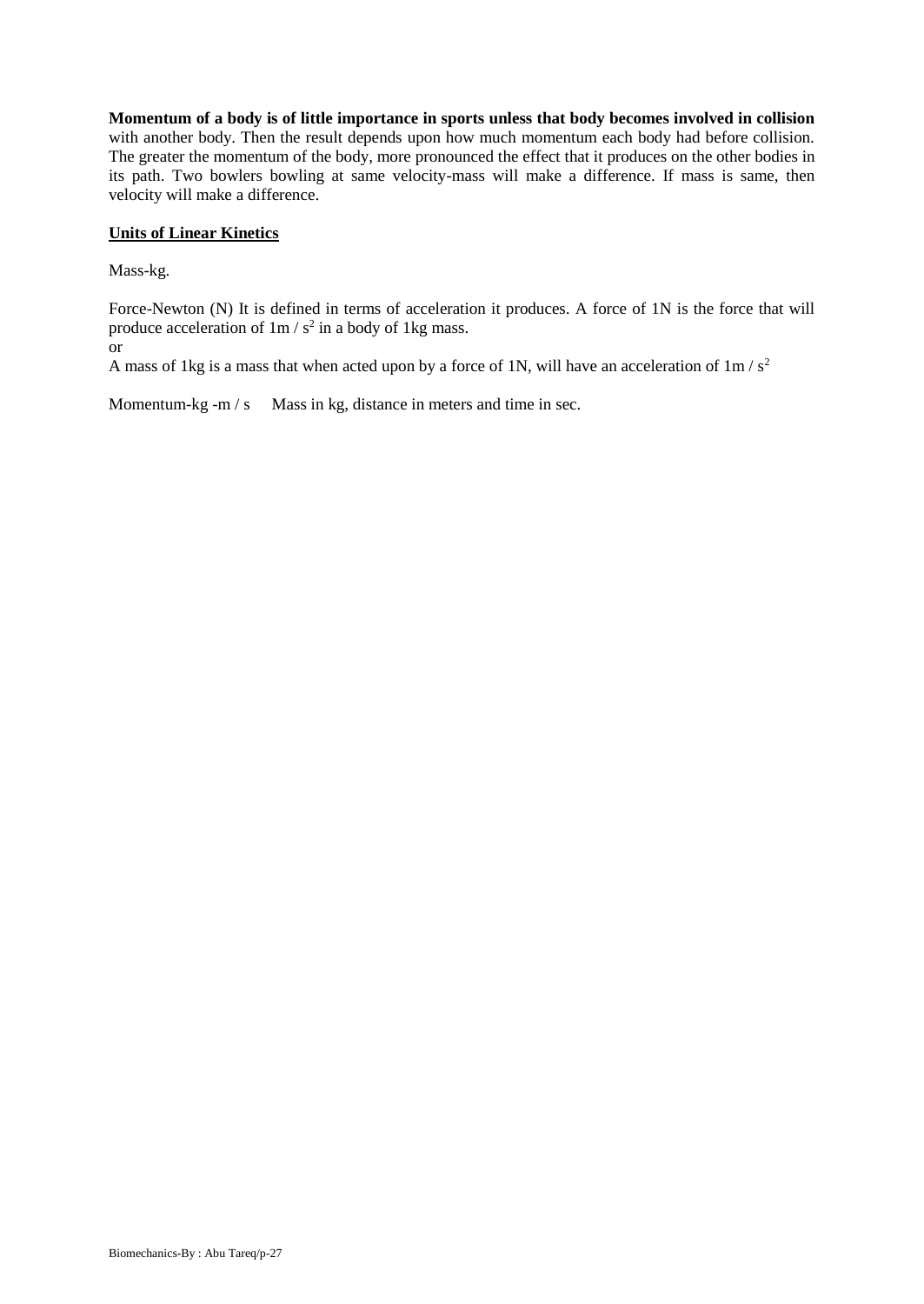### **Centrifugal and Centripetal forces and their influence on sports performance**

#### **Centrifugal force**

It is that force which tends to cause a rotating body to fly off at a tangent to its circle of movement or away from the centre of rotation. It can be quantified using the following formula:

 $Cf = Wv^2/gr$  OR mv<sup>2</sup>/r where Cf =centrifugal force  $W = weight of the body$  $v =$  velocity in  $m/s$  $r =$  radius of circle  $g =$  force of gravity.

Centrifugal force is assumed to be the reaction force of centripetal force. From Newton's III law we know that action and reaction and reaction are equal in magnitude and opposite in direction. So centrifugal force of a rotating body is same as centripetal force and it is directed away from the center. The line of action for both the forces is same but the direction is opposite.

#### **Centripetal force**

It is a force, which tends to cause a rotating body to move towards the center of rotation. It is a center seeking force. This force develops only when a body moves in a circular path. Let us consider the example of an athlete spinning with a hammer. According to Newton's law motion the thrower must apply force to keep the hammer moving in a nearly circular path. He exerts force by pulling the hammer towards the center of rotation. This pulling force is the centripetal force. Since this force prevents the moving objects to fly away, its magnitude is equal to centrifugal force and therefore can be quantified using the same formula i. e.  $Cf = Wv^2 / gr OR mv^2 / r$ .

In many games and sports situations centripetal and centrifugal forces influence the performance as external forces. In most of the cases the centrifugal force creates problem during rotational motion and the athlete requires a conscious adjustment in technique to overcome its ill effects. He counters this effect by applying equal amount of centripetal force. Moving on the curve in sprint running and cycling are the examples of such situations. The problem increases with the increase of speed and decrease of curve radius. The sportspersons leans inward to adjust the problem sometimes, the problem of centrifugal force is overcome by providing artificial banking. There are numerous situations, where the sportspersons manipulate the centrifugal force for increasing performance. Rotational movements in discus and hammer throw, curve running in Fosbury Flop and swing movements in gymnastics on parallel bars and horizontal bar are the examples of such situations.

Factors determining centrifugal and centripetal force: As seen form the equations, both these forces depend directly upon the mass and square of the velocity of the body and indirectly upon the radius of rotation.

Centrifugal and Centripetal forces depend upon

- 1. Directly upon mass
- 2. Directly upon square of the velocity of the body
- 3. Indirectly upon the radius of rotation
- 4. Directly upon the square of angular velocity

In view of the above:

- a) A 16 lb hammer is pulled in with twice the force of a 8lb hammer
- b) If the hammer's speed is doubled, the centripetal force increases four fold
- c) The centripetal force varies inversely with the radius of rotation. Examples are seen when track sprinters and cyclists negotiating a bend on the track

Difference between centripetal and centrifugal forces:

| <b>Centripetal force</b>                                | <b>Centrifugal force</b>                              |
|---------------------------------------------------------|-------------------------------------------------------|
| 1. The word 'centripetal' has been derived from Latin   | 1. The word centrifugal has been derived from Latin   |
| root 'petere' means to "seek". So the centripetal force | root 'Fugere' means 'to flee'. Thus the centrifugal   |
| is defined as the centre seeking force.                 | force is defined as the 'centre fleeing force'.       |
| 2. Centripetal force is directed towards the centre of  | 2. Centrifugal force is directed away from the centre |
| rotation of any rotating body                           | of rotation of any rotating body.                     |
| 3. Centripetal force produces acceleration towards the  | 3. Centrifugal force is the reaction force.           |
| centre.                                                 |                                                       |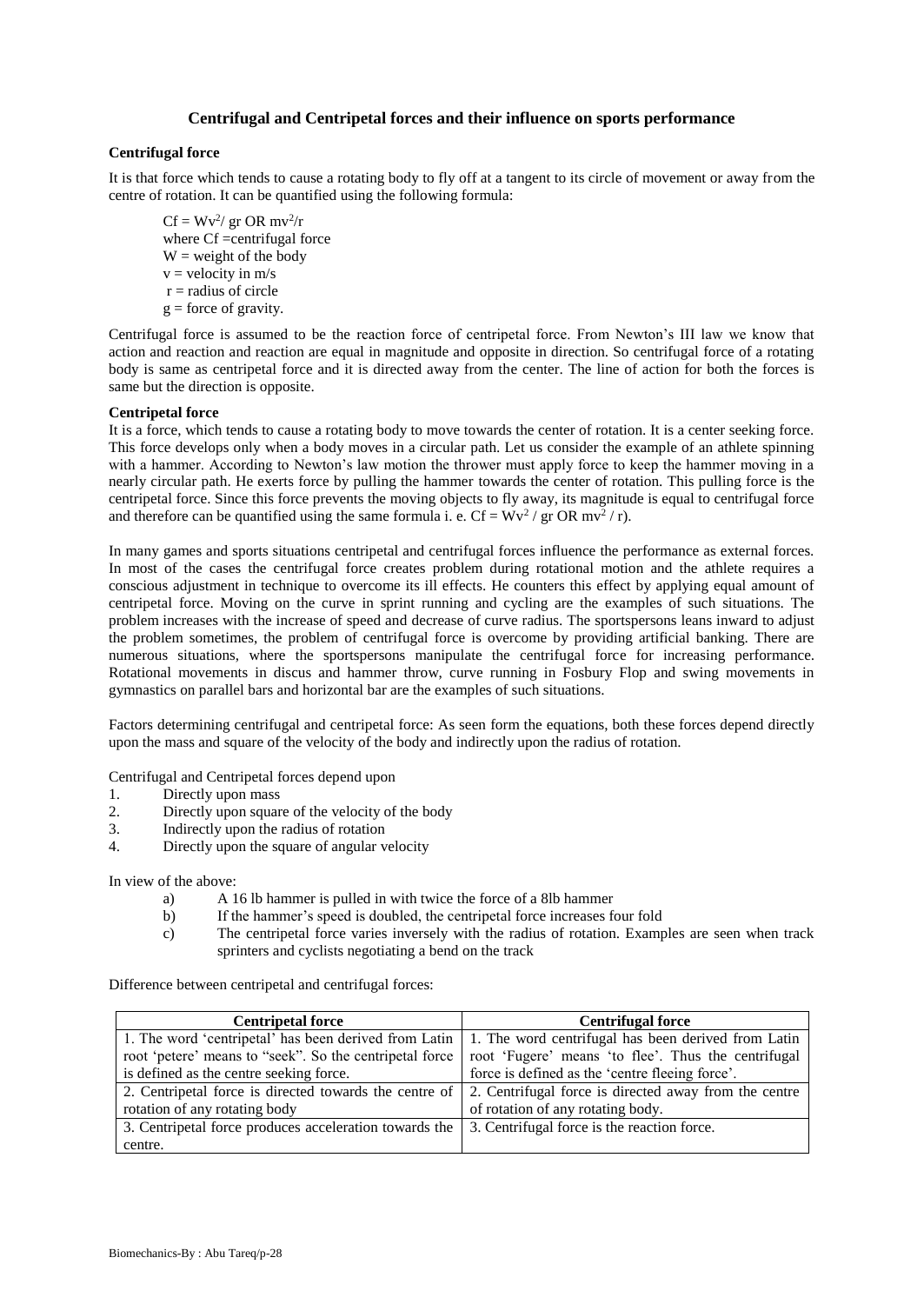# **Friction and its influence in sports performance**

When two surfaces in contact tend to exhibit relative motion between them, a force develops at the junction of the surfaces parallel to them in the opposite direction of intended motion. this phenomenon is called friction and the force developed due to friction is called as the frictional course.

# **Types of friction:**



The magnitude of friction varies in a rather unusual way. Consider the following example

A point at which the flock is still at rest, but the friction has reached a limit beyond which it is incapable of increasing further, this value is called limiting friction and it is equal in magnitude to the applied load at that time. If further weight is added, the block begins to slide. The opposing friction becomes less than its limiting value.

# **Ground friction**

Ground friction is in the group of solid of friction. It is the friction between two solid surfaces: the ground and the sole of the shoe during games and sports. There may be three types of ground friction: Limiting friction, sliding friction and rolling friction. Limiting friction is the highest value of static friction. It occurs when the body is about to move from static position. The friction during sliding is called the sliding friction and the friction during rolling is called roll friction. In magnitude static friction is greater than sliding friction and sliding friction is greater than rolling friction.

# **Sliding friction**

This friction acts only when the body is in motion or has a tendency to start moving across the surface of another body. A barbell disc lying on the floor is acted upon by two forces; one its weight (w) and other (R) an upward supporting force exerted by the floor. Under the action of these forces, the disc has no tendency to slide across the floor and thus there is no friction acting to oppose this tendency. If a person gives push to the disc, the disc will tend to slide. Only the friction (F) will act in opposition to this tendency. Another important characteristic of friction is that, until sliding actually commences, the magnitude of friction is exactly equal to that of the force tending to cause the body to slide. Once the friction has reached its upper limit in magnitude (limiting friction) sliding is about to commence.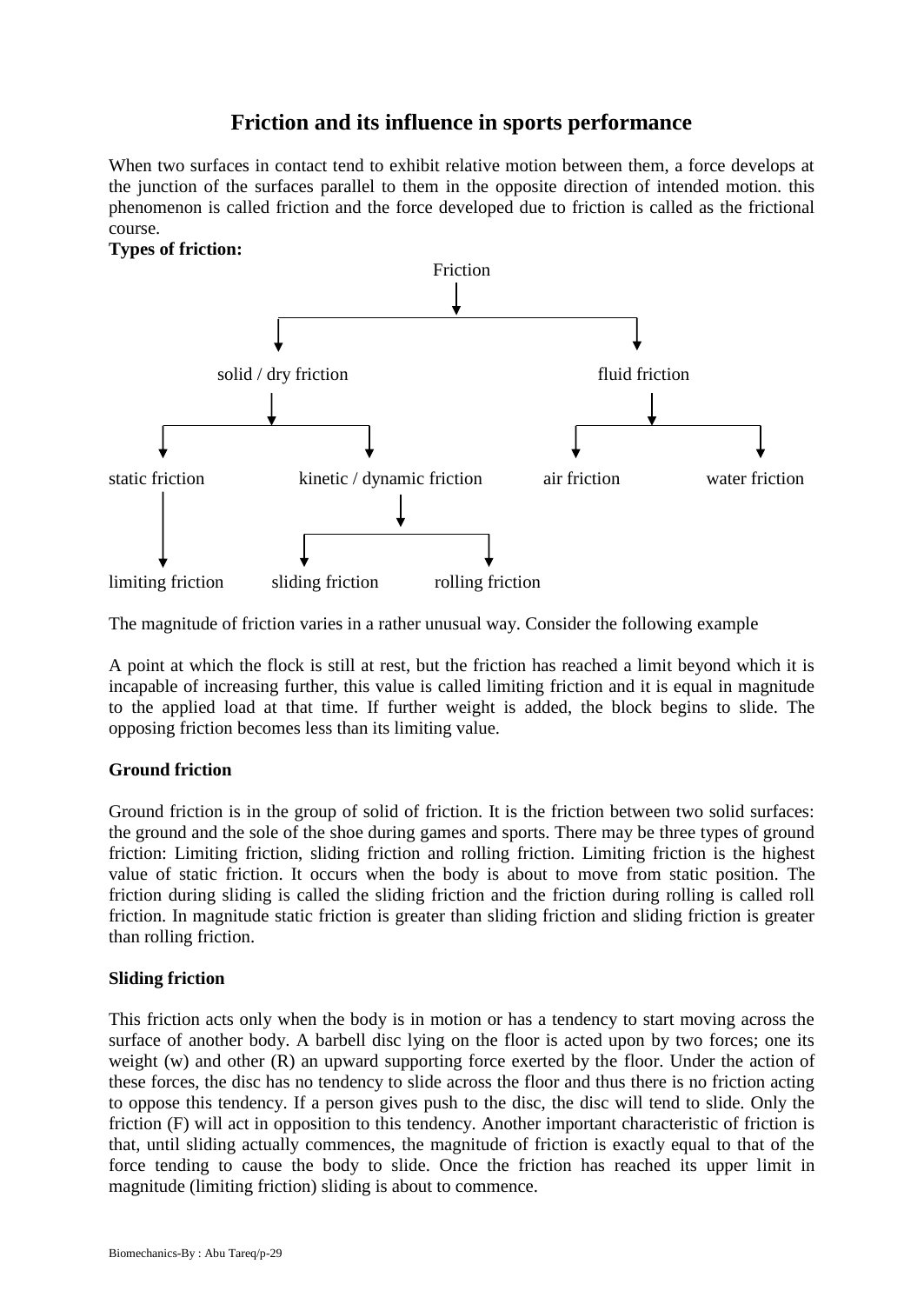There are many situations in which sportspersons increase the friction (or grip) between two surfaces in order to prevent sliding.

- 1. Use of magnesium chalk by gymnast
- 2. Use of resin by table tennis player
- 3. Use of spray or vanice turpentine by pole vaulters.

There are also examples where sportspersons make effort to reduce friction – Skiing.

From these examples it is apparent that there are two ways in which friction between bodies can be modified:

- a) By altering the nature of the bearing surfaces.
- b) By changing the forces that hold these surfaces together.

# **Law of friction:**

For two dry surfaces, the limiting friction is equal to the normal reaction multiplied by a constant, the value of this constant depending only on the nature of surfaces. That is

 $F = \mu R$ where  $F =$  Limiting friction  $R = Normal$  reaction  $\mu$  (Mu) = The constant known as the coefficient of limiting friction.

# **Rolling Friction**

The friction that opposes the motion of the ball when it rolls across the playing surface is called rolling friction.

Experienced golfers carefully study the approach, the path that the ball will follow, before making a putt, they look closely at the length of the grass and the way it is lying. They also see whether grass is wet or dry because all these things have influence on the movement of the ball. Hockey, Cricket and Football players also study the conditions of the playing surface carefully. They know that the movement of the ball depends upon how hard, smooth and dry it is.

The magnitude of rolling friction depends upon:

- 1. The nature of the ball and the surface involved.
- 2. The normal reaction.
- 3. The diameter of the ball.

In sports only the first i. e. nature of the ball and the surface are more important and the sportspersons can not do any thing against these. The nature of the ball and surface is fixed as per rules. The best thing they can do is to check the prevailing conditions and adjust accordingly if playing surface is heavily grassed, soft and wet, the rolling friction will he high. The player will have to use more force than usual to offset the effect of high rolling friction.

Friction is resistance to motion created by contact between two surfaces. The magnitude of this resistance depends upon four factors:

- a) The materials that make up two bodies.
- b) The irregularity of their surfaces.
- c) The force with which the surfaces are pressed together.
- d) Relative action between the surfaces.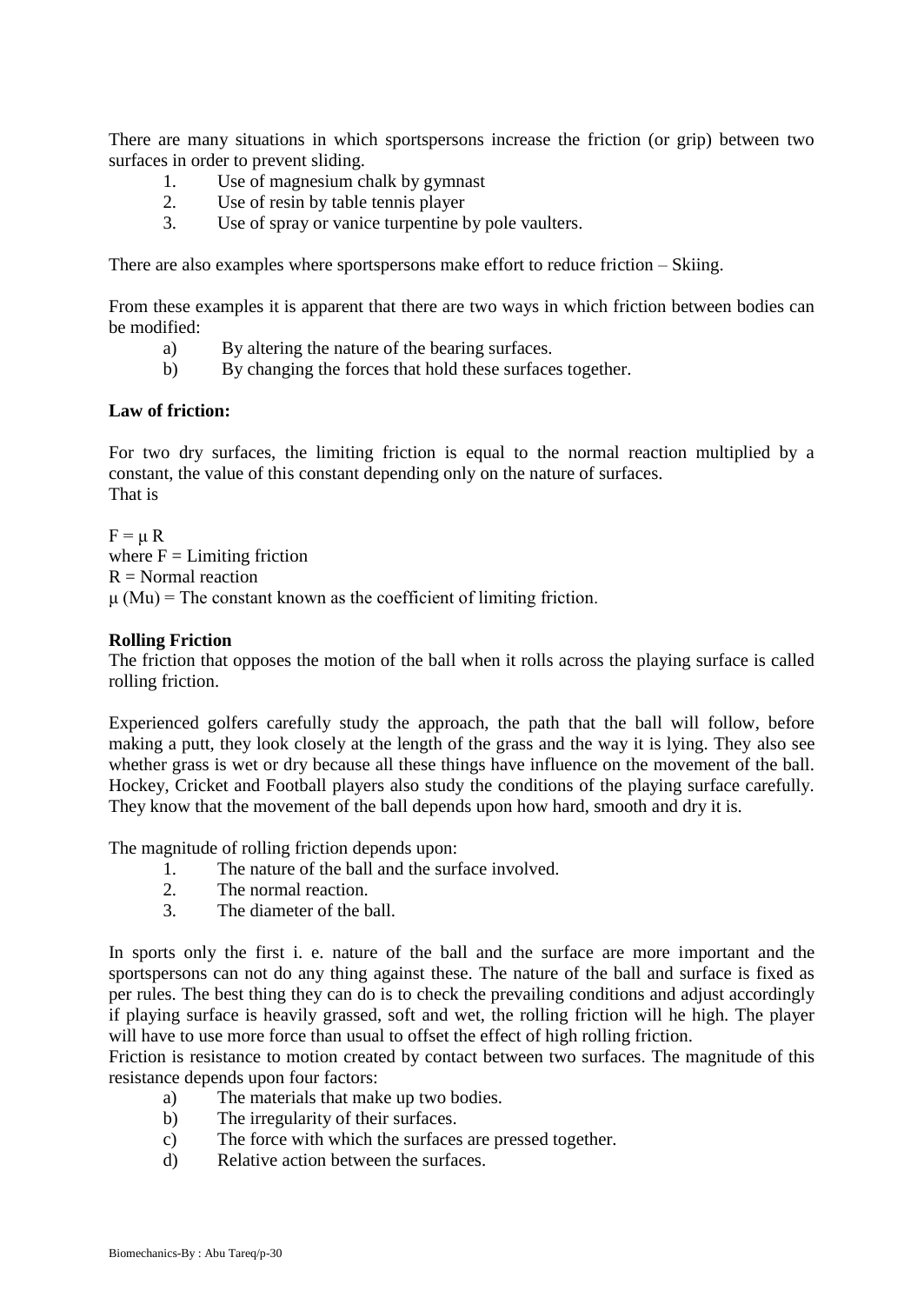A measure of friction is the amount of force applied to the body parallel to the surface of contact that is necessary to just start movement or slipping between the surfaces. It has been found that this forces is proportional to the force that presses against the two surfaces. Most interesting and significant from the sports point of view is the fact that the force pressing against the surfaces may be concentrated at one point or spread over a large area. The proportional relationship for all practical purposes does not change. If the force pressing the two surfaces together is represented by W, and the force necessary to start the movement by P, this relation may be shown as a ratio:

 $P/W = c$  where c is the coefficient of friction between the surfaces.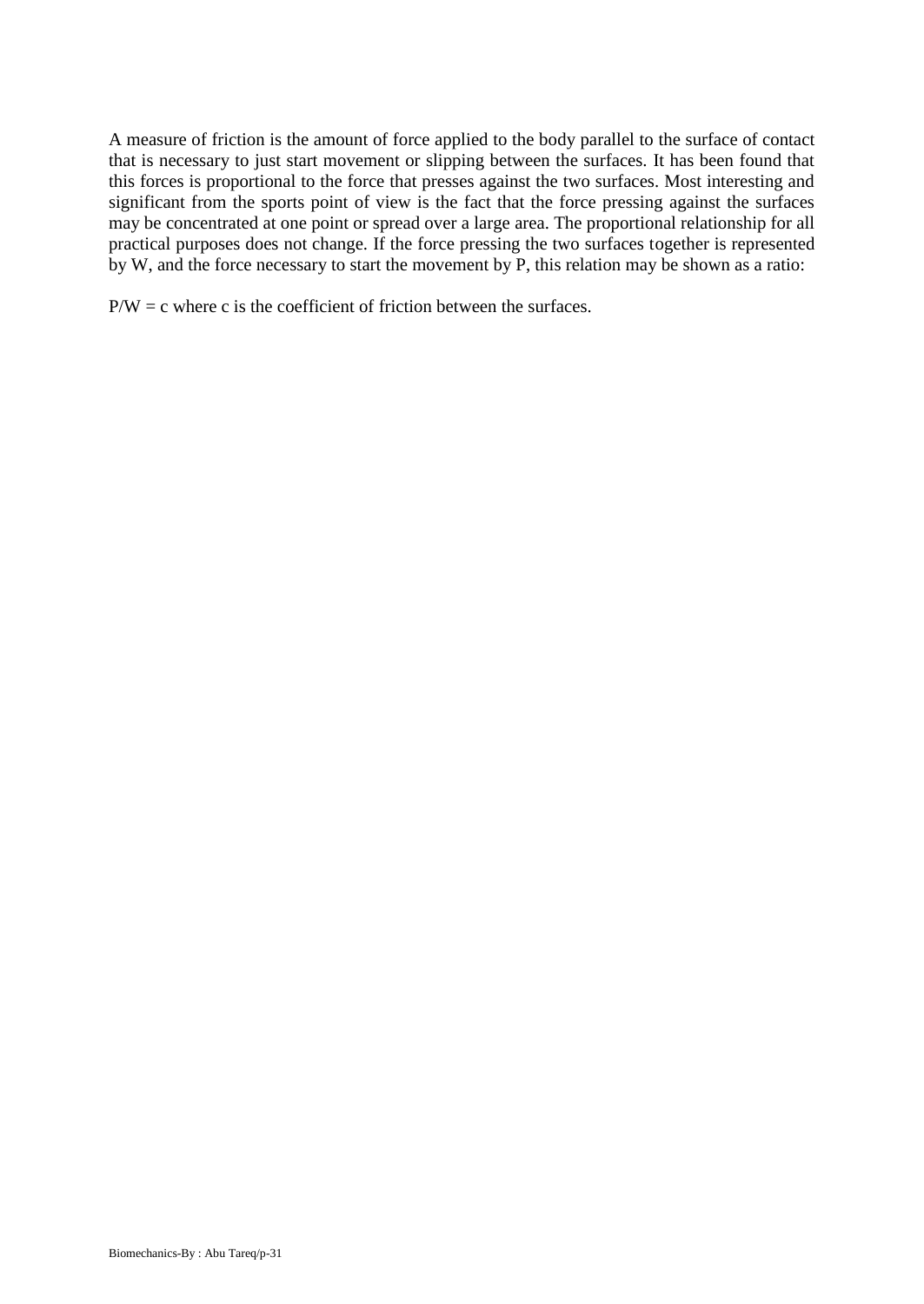# **Force: Concept, Vector property, Effect, Source and System**

Concept of force: Concept of force is derived from Newton's I law of motion. It is a factor, an effort that tends to initiate change in the positional state of a body. It compels a body at rest to start motion and a body in motion to stop motion or change the magnitude or direction of motion.

**Vector property**: Force is a vector quantity. For its complete expression it needs magnitude as well as direction. In fact, three factors of a force must be described in the study of human motion are magnitude, direction and the point of application. A straight line drawn from a dot on a sheet of paper can represent a force. The dot indicates the point of application and the length of the line as the magnitude of force. The sign of an arrow is attached with the line to indicate the direction of force. Change in any one of these three factors also changes the effect of force.

**Unit of force**: The unit of force in S. l. unit is Newton. It is the quantity of force that produces an acceleration of  $1m/s^2$  when applied on a body of mass 1 Kg. the smaller unit of force in CGS system is dyne (A forec that gives a body of mass of 1 gm an acceleration of 1 cm/sec<sup>2</sup>. one Newton =  $10^5$  erg.) The gravitational unit of force is kilopound (kp) which acts on a mass of one kilogram at normal acceleration of gravity (1kp=9.8 Newtons).

**Effect of force** : Effect of force has been shown if following fig.



Propulsive force helps the body to propel from one place to another, whereas the resistive force opposes motion. In games and sports the interaction between propulsive and resistive forces goes on everywhere. Structural state indicates the shape and size of the body. External force tends to produce changes in these aspects also.

Source: According to the source forces may be internal and external. The internal forces are developed within the system while the external forces are applied from outside on the system. In games and sports human body is considered to be a system. The internal force in this case is produced by muscle contraction. The external forces that influences sports performances are gravity, friction, centripetal & centrifugal forces, elastic force, buoyant force etc.

# **Force Systems**:

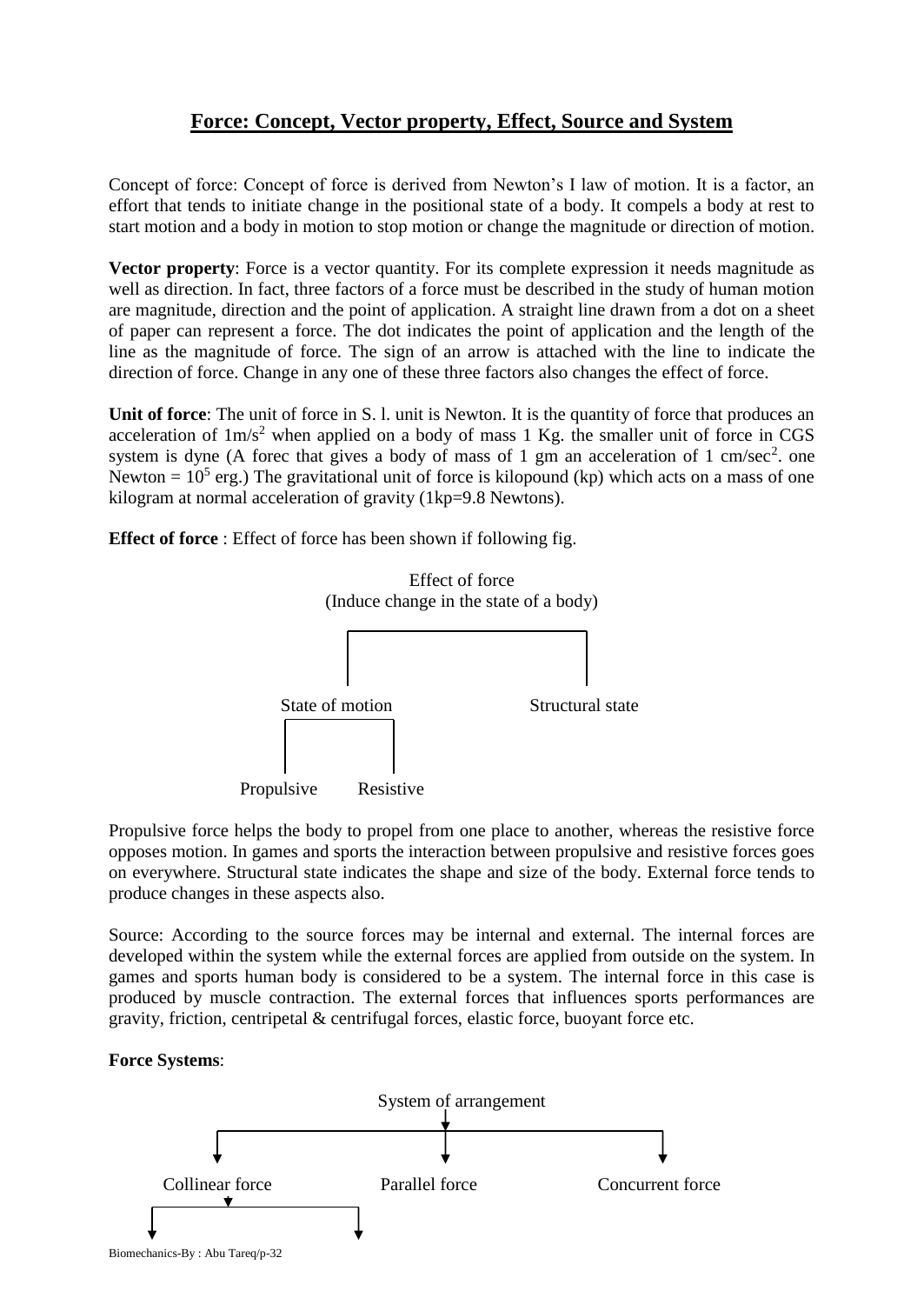Unidirectional Opposite directional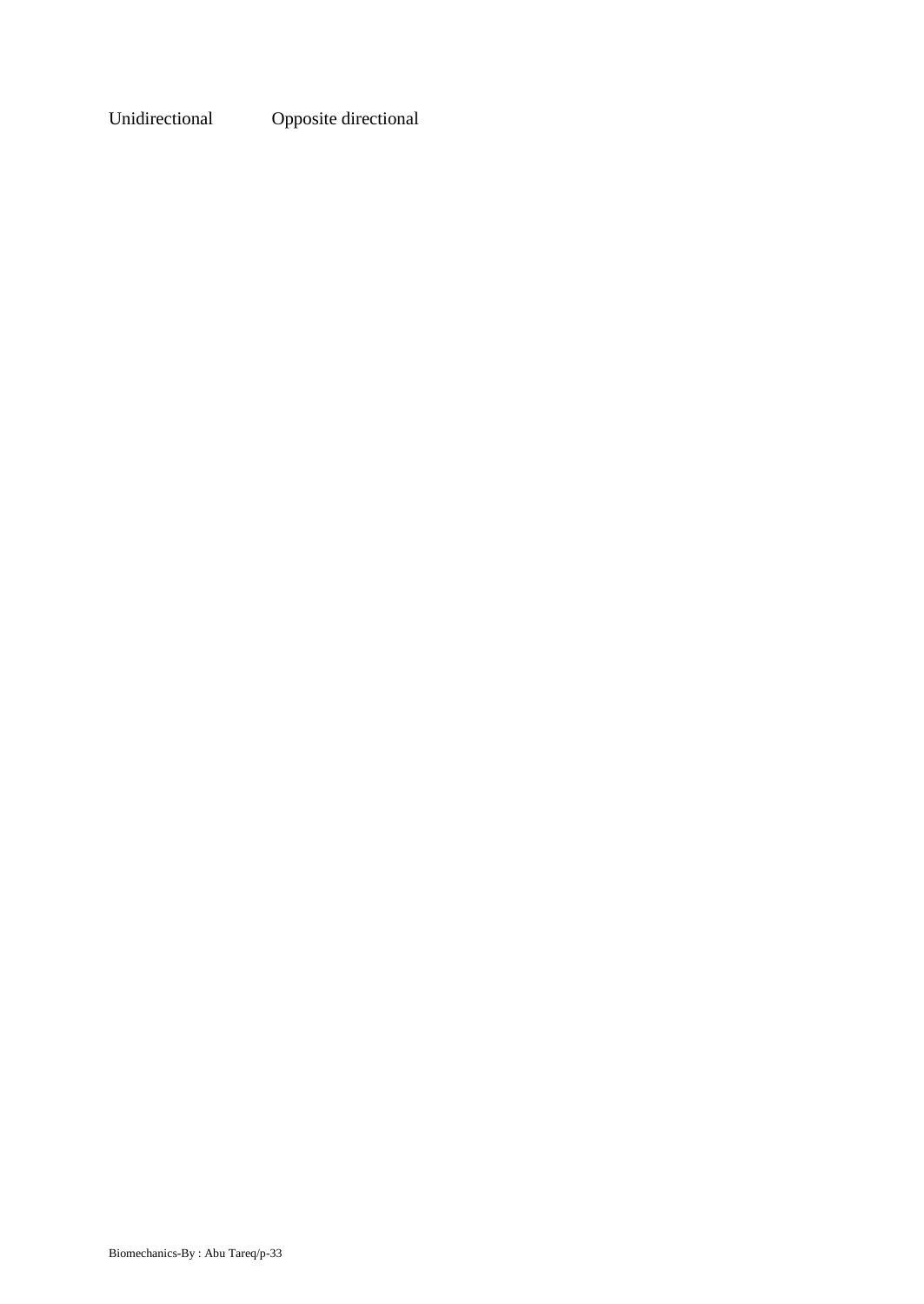**Collinear forces**: When two forces act in the same line and in the same direction, the magnitude of the resultant will be:  $F_1 + F_2 = R$ ; but if the direction of the forces become opposite, the magnitude of the resultant will be:  $F_1+(F_2) = R$  or  $R=F_1-F_2$ 

**Parallel forces**: When two or more forces acting on a body are parallel to one another. The resultant will be  $R=F_1+R_2$  (the direction will be same as that of the forces.

**Concurrent forces**: When two or more forces are acting on a same point. For two concurrent forces the magnitude will be  $R = \sqrt{(F_1^2 + F_2^2 + 2F_1F_2\cos\theta)}$ 

**Resolution of forces**: A single force can be resolved into two mutually perpendicular directions.

## **By using mathematical method**

The resolved components of a force F will be F cos $\theta$  in horizontal direction and F sin  $\theta$  in vertical direction where θ is the angle between the force F and the horizontal direction.

### **By using geometrical method**



F cos θ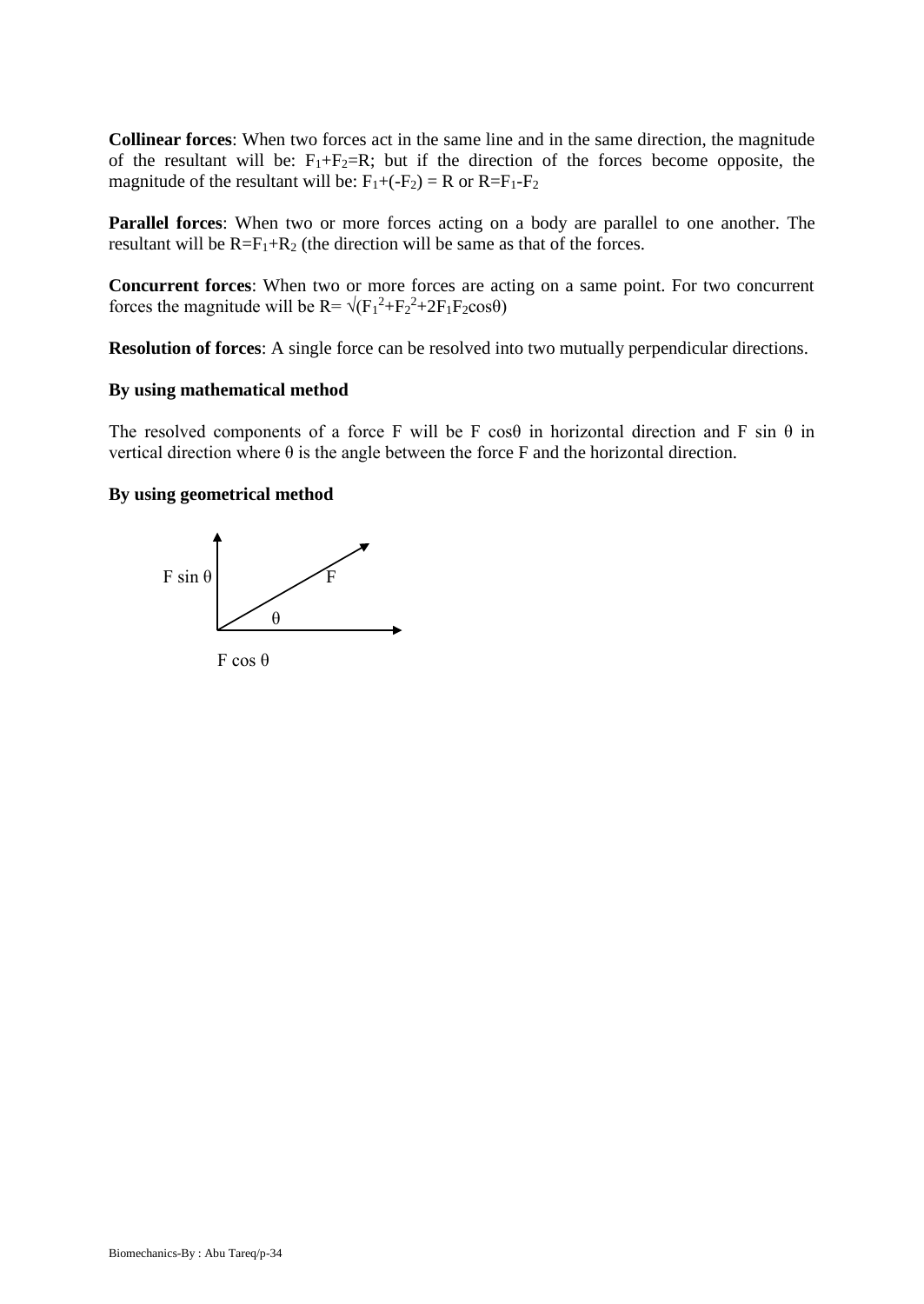# **PRESSURE**

When a gymnast performs a one-handed handstand, she supports her weight on the palm of her hand. If she weighs 500N and the area of her palm in contact with the floor is  $100 \text{ cm}^2$ , the average load supported per unit area-i.e. the average pressure is:

Pressure  $=$  Force / Area  $= 500N / 100cm^2 = 5N / cm^2$ 

If regular handstand with both hands is done, the area of hands in contact with the floor is 200 cm<sup>2</sup>, the average pressure is decreased  $(500N / 200 \text{cm}^2 = 2.5N / \text{cm}^2)$ . If he performance head stand, the area of head and hands in contact with the floor increases to  $250 \text{cm}^2$ , the average pressure is reduced further i. e.  $500N / 250cm^2 = 2N / cm^2$ .

The pressure to which any given part of the body can be exposed without it suffering damage is limited. It is therefore essential that from the safety point of view sports activities should not involve greater pressure than the body is capable of withstanding.

Many sports involve use of helmets, shin guards, pads, gloves etc. so as to distribute the pressure over a large area. Some sports involve use of special techniques to spread the forces, especially impact forces over a large area. Judo involves use of break falls to reduce pressure exerted on the body during the landing following the throw.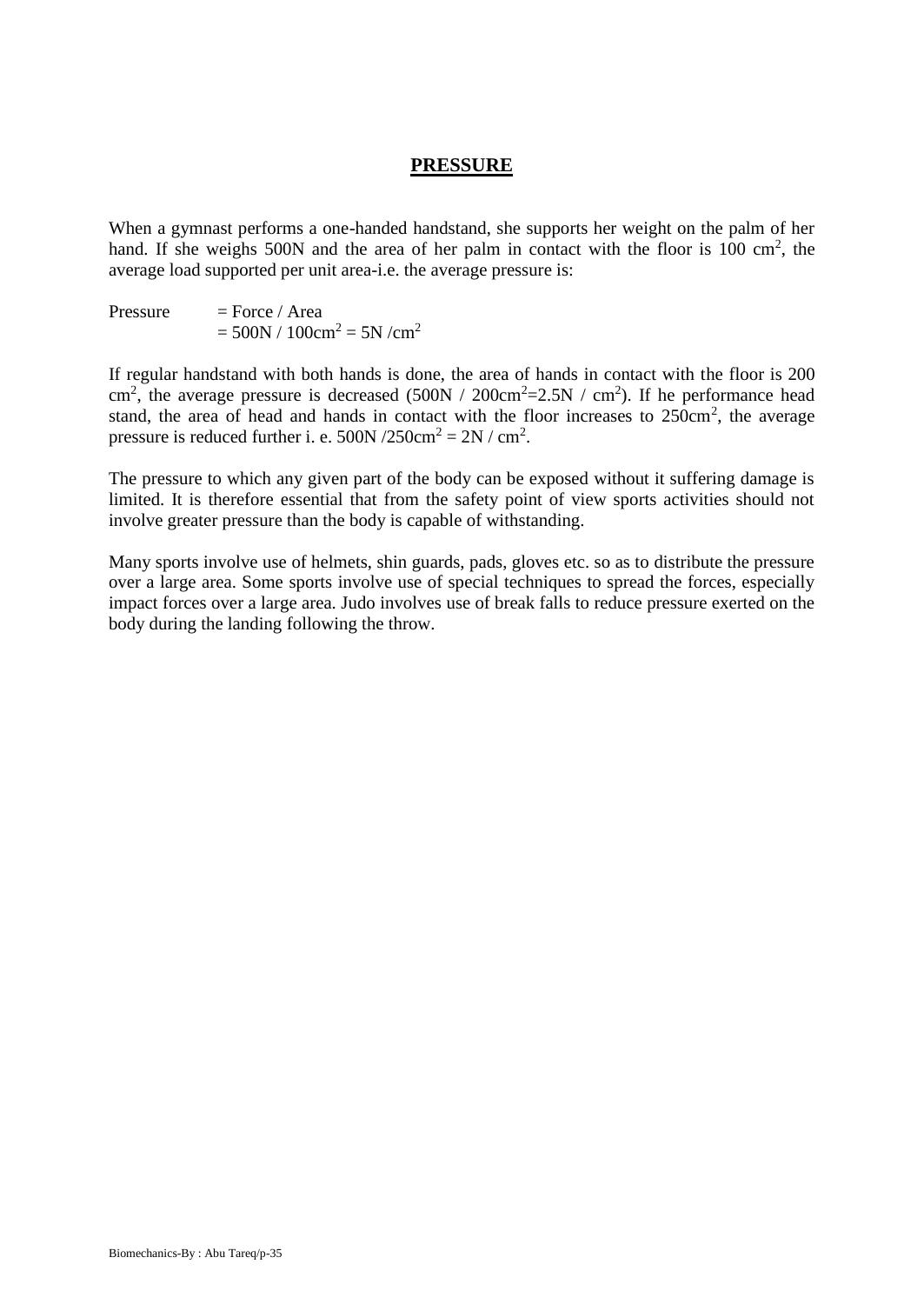Centrifugal and Centripetal force and their influence on sports performance

# Centrifugal force

It is that force which tends to cause a rotating body to fly off at a tangent to its circle of movement or away form the centre of rotation. It can be quantified using the following formula.

Cf  $=$   $Wv^2/gr$  Or  $mv^2/r$ where  $Cf =$  centrifugal force W = weight of the body V=velocity in m/s r=radius of circle g=force of gravity

Centrifugal force is assumed to be the reaction force of centripetal force. From Newton's III law we know that action and reaction and reaction are equal in magnitude and opposite in direction. So centrifugal force of a rotating body is same as centripetal force and it is directed away from the center. The line of action for both the forces is same but the direction is opposite.

# Centripetal force

It is a force, which tends to cause a rotating body to move towards the center of rotation. It is a center seeking force. This force develops only when a body moves in a circular path. Let us consider the example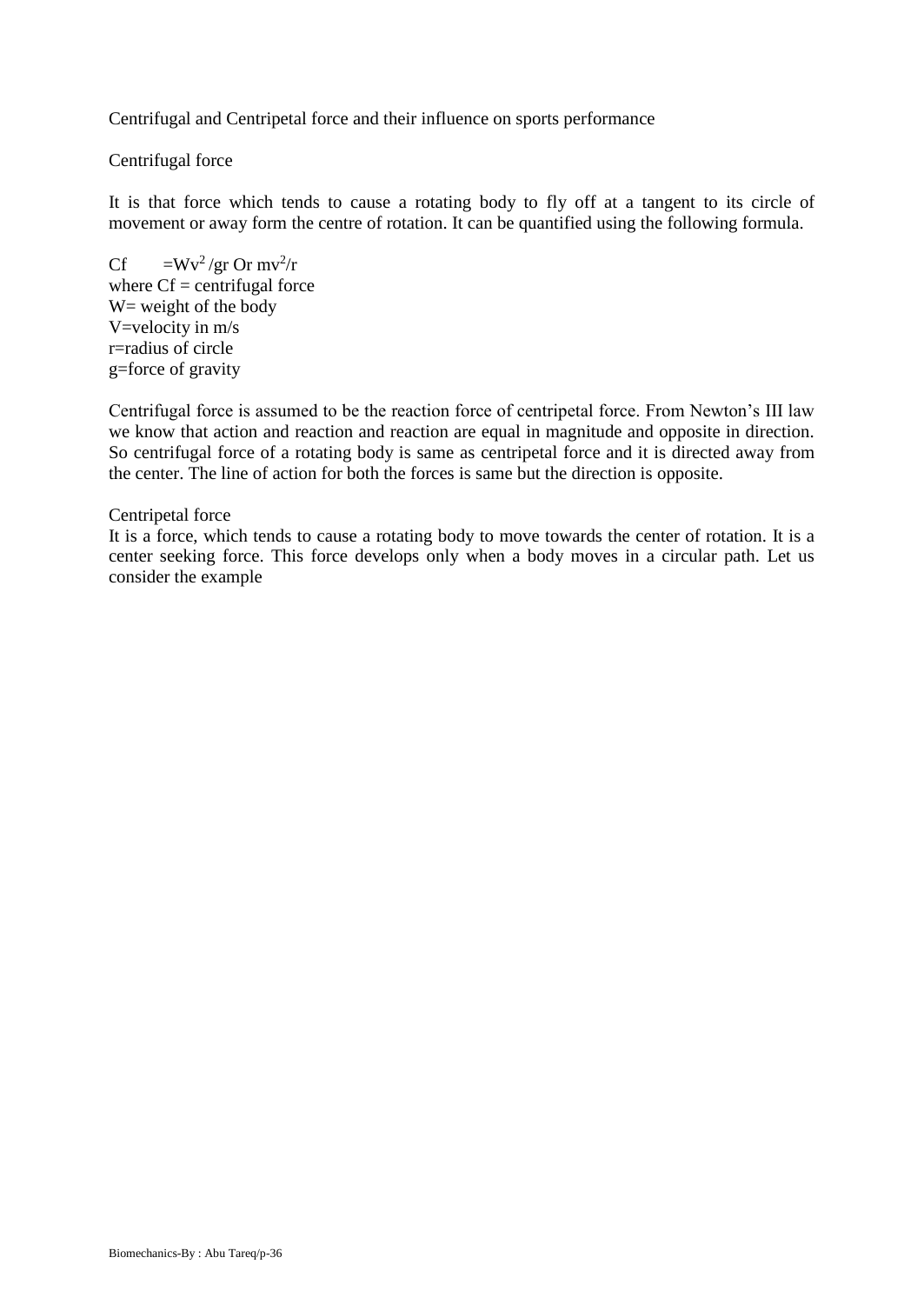### **PRESSURE**

**When a gymnast performs a one-handed handstand, she supports her weight on the palm of her hand. If she weighs 500N and the area of her palm in contact with the floor is 100cm<sup>2</sup> , the average load supported per unit area-i.e. the average pressure is :**

**Force Pressure = Area 500N**   $=$   $=$   $5N/cm^2$ **100 cm<sup>2</sup>**

**If regular handstand with both hands is done the area of the hands in contact with the floor is 200 cm<sup>2</sup> , the average pressure is decreased.**

**500N**  $= 2.5N / cm^2$ **200cm<sup>2</sup>** 

**If she performs head stand, the area of head and hands in contact with the floor increases to 250 cm<sup>2</sup>, the average pressure is reduced further i.e.**  $500N / 250cm^2 = 2N / cm^2$ **.** 

**The pressure to which any given part of the body can be exposed without it suffering damage is limited. It is therefore essential that from the safety points of view sports activities should not involve greater pressure than the body is capable of withstanding. Many sports involve use of helmets, shin guards, pads, gloves so as to distribute the pressure over a large area. Some sports involve use of special techniques to spread the forces, especially impact forces over a large area. Judo involves use of break falls to reduce pressure exerted on the body during the landing following the throw. If a sportspersons falls, he is advised to roll in order to reduce the injury. The roll distributes the pressure of fall over a bigger area.** 

## **MOMENTUM**

**Momentum is the quantity of motion of a body and is equal to the product of body's mass and velocity.** 

**Momentum = mass / velocity**

 $M = mv$ 

**If m= 70kg and v=30m/s then M=2100kg m/s If 90kg man runs 100m in 10.0 sec. then M=90 x 100/ 10 = 900kg m / s.**

**Momentum of a body is of little importance in sports unless that body becomes involved in collision with another body. Then the result depends upon how much momentum each body had before collision. The greater the momentum of the body, more pronounced the effect it produces on other bodies in its path. Two bowlers bowling at the same velocity-mass will make a difference. If mass is same, then velocity will make a difference.**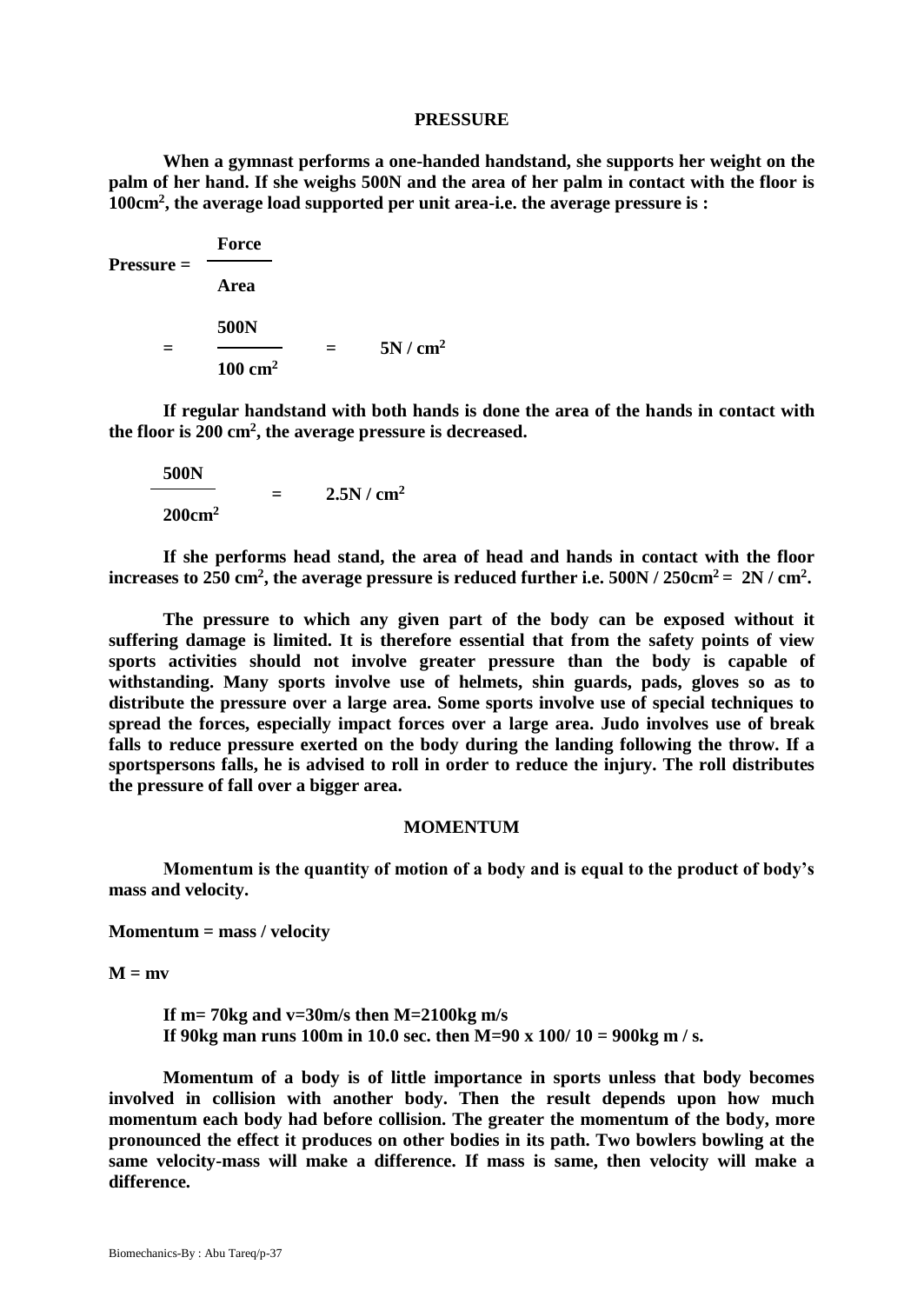# **MOMENT OF FORCE**

It is the tendency of a force to rotate a body to which it is applied about its axis of rotation.

The moment is equal to the force when directed at right angle to the force arm multiplied by the length of the force arm.

 $M = F / x$  where M is the moment of force, x is the moment arm and F is the force.

In sports, axis of rotation may be the centre of gravity of body e. g. gymnast doing somersault. It may be a point of support e. g. hands when doing handstand or feet in lifting. It may be median line of body e. g. discus throw or batting in cricket. It may be a joint e.g. hip joint in kicking or shoulder joint in golf. It may be a bar e. g. giant swing in gymnastics.

If one is over coming moment of force or holding it to minimum, he should keep the moment arm (the distance from the point of application of force to the axis of rotation) as short as possible. If lifter is closed to the bar, he does not have to overcome any handicap. If lifter is 10cms away from the bar, the moment of force is increased 10 times.

There are also situations when it is advantageous e. g. Giant Swing in Gymnastics. Batting in cricket or hitting in hockey. More linear speed is created at the end which contacts the ball.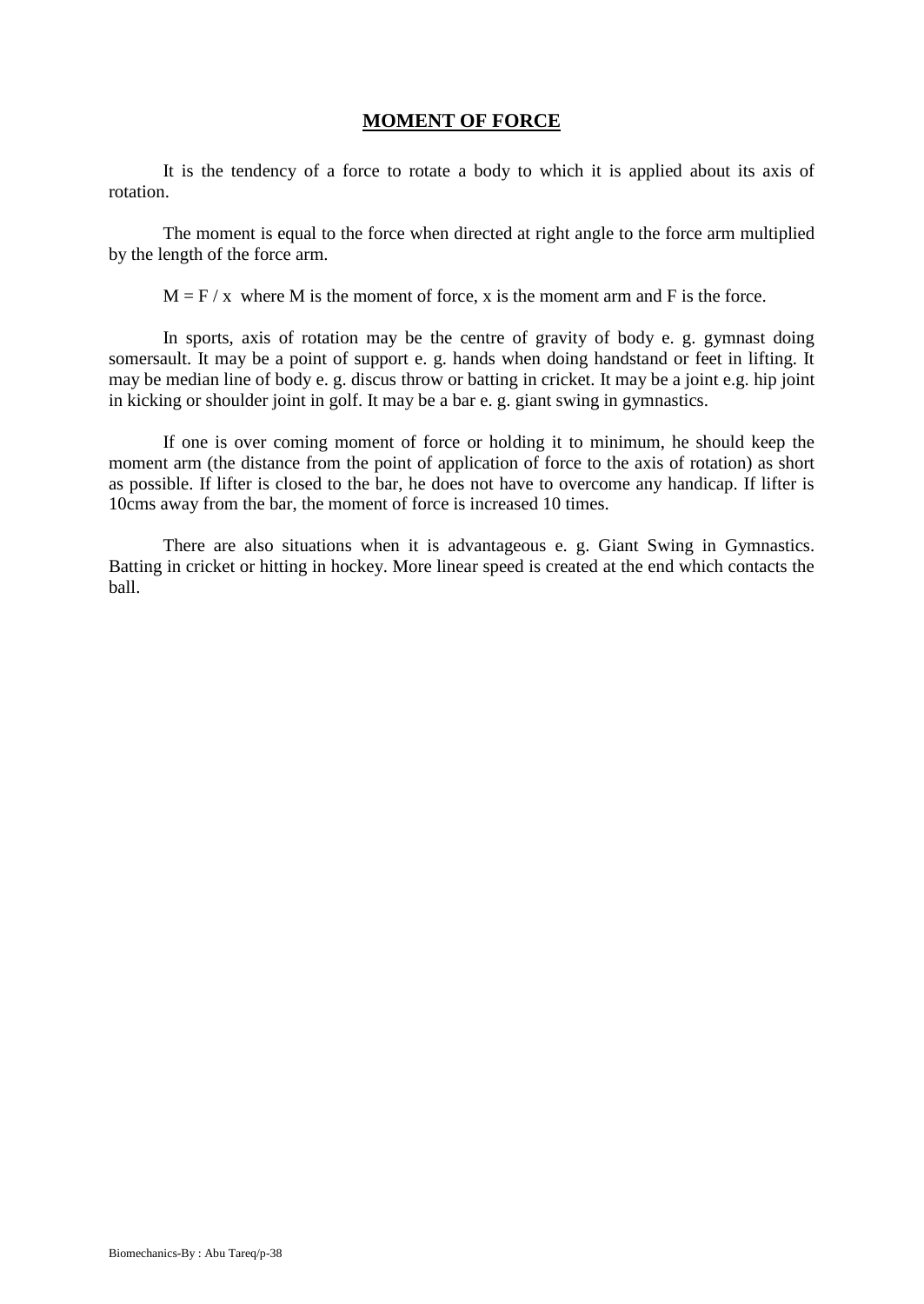## **LEVERS**

The body movements are produced through a system of levers. The bones of the body act as levers. They are acted upon by a force that is produced by the contraction of muscles. The Principle of lever has its application outside the body also i. e. in games and sports. The techniques of wrestling are largely based on the principles of levers and leverage.

A lever is a mechanical device designed to produce turning motion about an axis. It consists of fulcrum, which is the centre or axis of rotation, a power arm which is the distance from the fulcrum to the point where the force is applied and the weight arm which is the distance from the fulcrum to the weight upon which the force is acting.

## **Levers are of three types**

| (1) | <b>First Class</b> | $\overline{\phantom{0}}$ | Fulcrum is between power and resistance |
|-----|--------------------|--------------------------|-----------------------------------------|
| (2) | Second Class -     |                          | Resistance is between fulcrum and power |
| (3) | Third Class        | $\sim$                   | Power is between fulcrum and resistance |

Levers create mechanical advantage for producing either strength or speed unless they are first class or balancing type. The functions or levers are two fold.

- (1) Strength
- (2) Speed

| <b>Increase Speed</b>                          |                |                       | <b>Increase Force</b>     |                     |
|------------------------------------------------|----------------|-----------------------|---------------------------|---------------------|
| R                                              |                | R                     | R                         | <b>First Class</b>  |
|                                                |                |                       | P▲<br>К                   | <b>Second Class</b> |
| $\blacktriangle$ P<br>$R^{\blacktriangledown}$ |                |                       |                           | <b>Third Class</b>  |
| Force arm is smaller                           | Force<br>arm   | is<br>$\quad \  \  =$ | Force arm is greater than |                     |
| than resistance arm                            | Resistance arm |                       | resistance arm            |                     |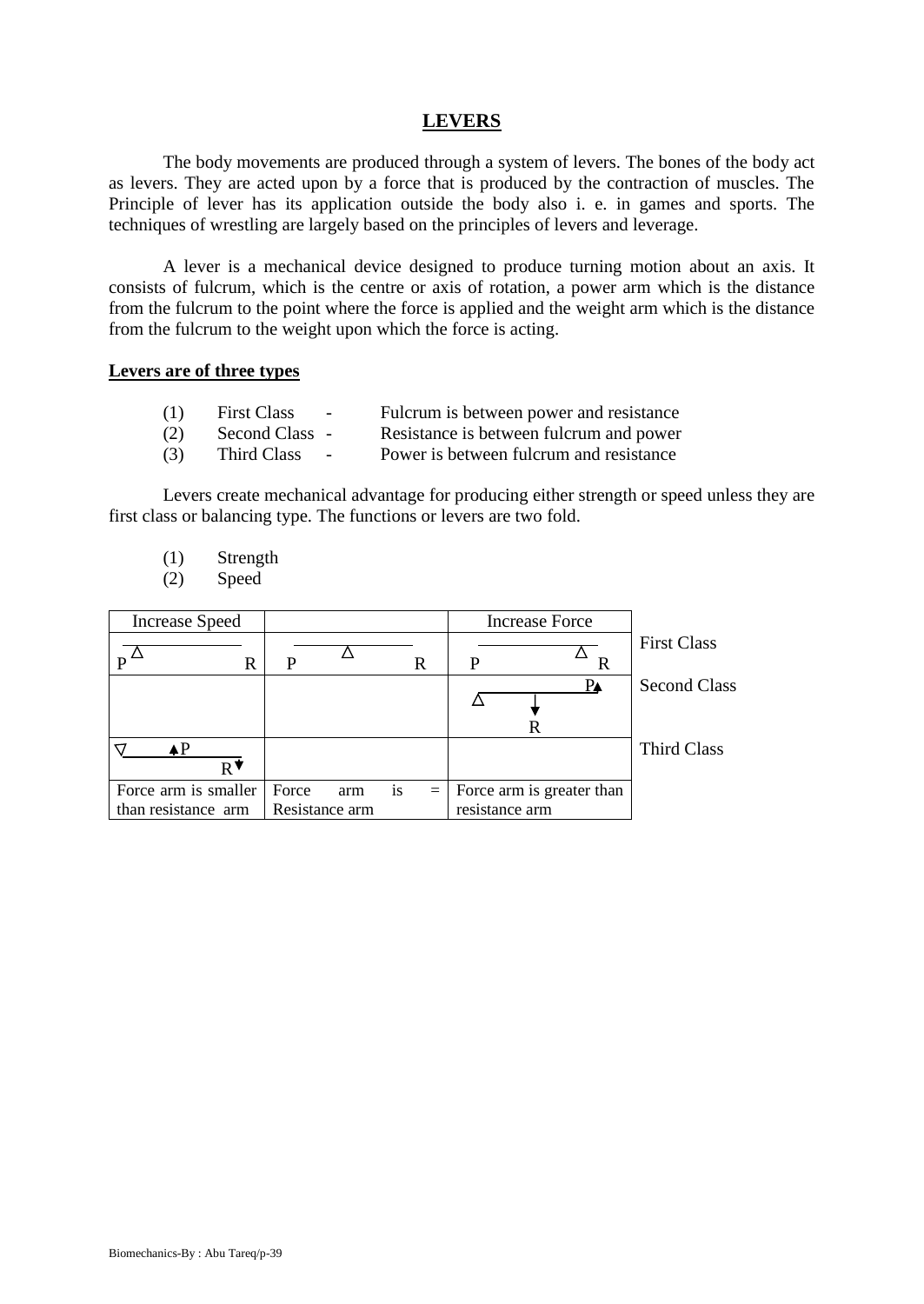## **WORK**

It is defined as the product of force applied to the body and the distance through which the body moves in the direction in which the force acts.

Work = force x distance or  $W = F x d$ 

This definition leads to confusion. There are several situations in which work is done but body do not move a distance. For example bench-press when arms are held straight. This is called mechanical work. This may be positive, zero or negative. Positive work is done when barbell is lifted. Zero work is done when barbell is held with stretched arms. Negative work is done when barbell is lowered.

### **POWER**

The rate at which mechanical work is performed is determined by dividing the work done by the time taken.

Power = work done / time taken or  $P = W / t$ 

## **ENERGY**

In any physical activity work in performed and energy is consumed. The amount of energy possessed by each individual for performing work is limited. Therefore, it is of considerable importance from a competitive standpoint to know the energy requirement for the performance in terms of the method used. The effectiveness of technique is determined in terms of both the results accomplished and the energy expanded.

Energy exists in many forms i. e. mechanical, chemical, electrical, heat and sound. Mechanical energy is the only form considered here. It is the energy that a body has because of its motion, because of its position relative to surface of earth or because it has been pushed or pulled out of shape.

## **Kinetic Energy**

It is defined as the energy that a body possesses because of it is in motion. Linear motion-kinetic energy of translation Angular motion –kinetic energy of rotation

 $KE = 1/2 mv^2$ 

### **Potential Energy**

It is defined as the energy that a body possesses because it is some distance above the level of earth's surface and can thus do work in returning to that level.

 $PE = mgh$  or wh.

## **Work-Energy Relationship**

Work done  $=$  Kinetic Energy  $F x d = \frac{1}{2} m v^2$  $v_f^2 = v_i^2 + 2ad$  $a = v_f^2 - v_i^2 / 2d$ or  $a = v_f^2 / 2d$  (initial velocity is zero)  $F = ma$  $F = m v_f^2 / 2d$  or  $Fd = \frac{1}{2} m v^2$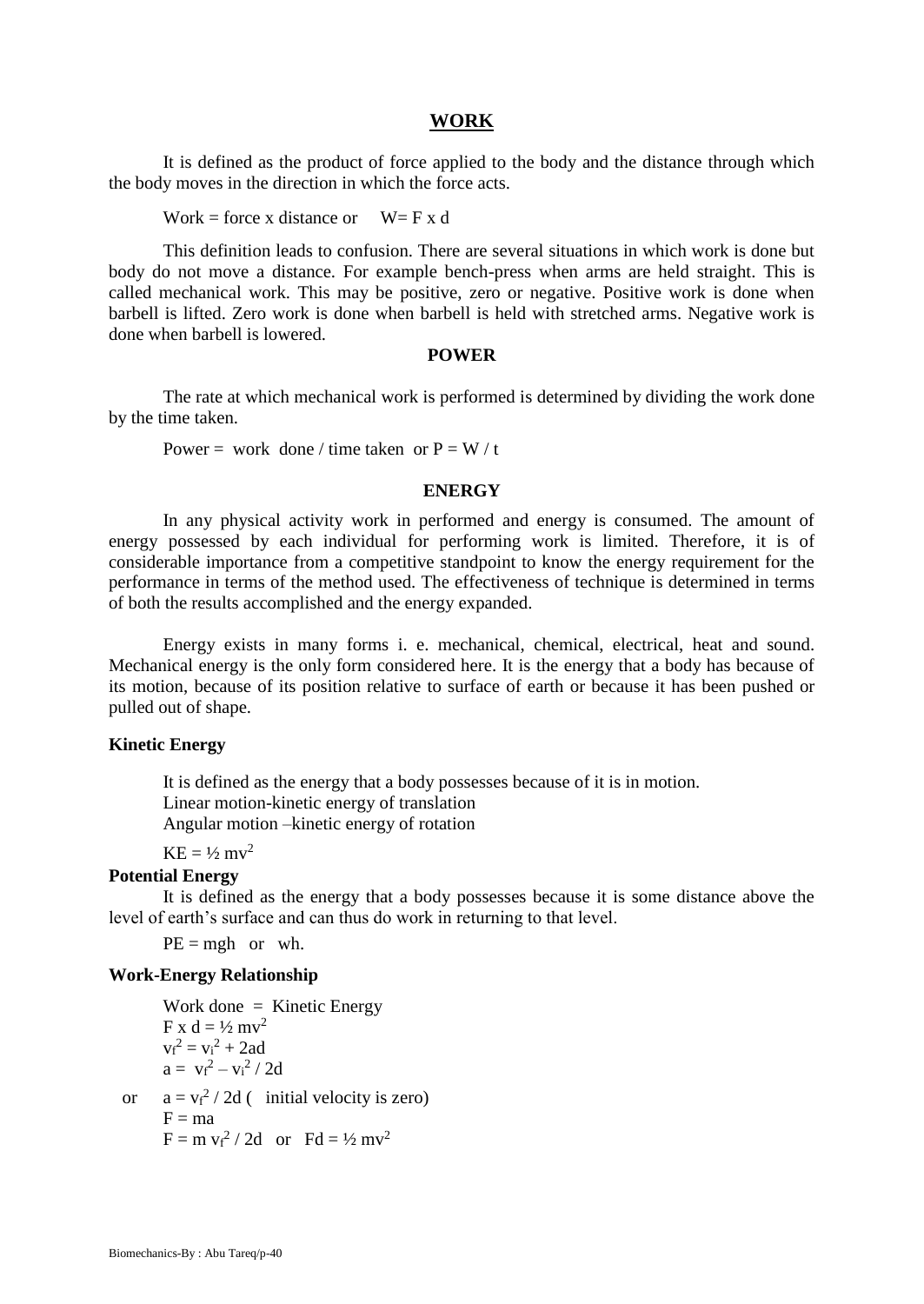## **EXPERIMENT NO.7 DETERMINATION OF AVERAGE VELOCITY**

## **Principle**:

Velocity is defined as the distance covered by the body per unit time. Average velocity is calculated by the ratio of total running distance and the total time taken.

## Mathematically

Average velocity  $\overline{v}$  = distance (s) / time (t) where  $\overline{v}$  in the average velocity. 's' is the total distance covered and 't' is the time taken.

## **Equipment's, Instruments and tools:**

For measuring average velocity the following equipment's, instruments and tools were used:

- (a) A 400m standard track as a course of running
- (b) Three electronic stopwatches, capable of measuring  $1/100<sup>th</sup>$  part of a second were used to measure the time taken to complete the race.
- (c) A starting device (whistle)
- (d) Finish posts, kept in line with the finish line.

## **Procedure:**

- (1) At first the subject was allowed to complete his warm up before the start of the race
- (2) Then he was instructed to fix the starting block for the race.
- (3) The finish posts were placed on the finish line.
- (4) The starter was placed at the suitable place with the whistle.
- (5) The timekeeper was ready with stopwatch for recording time.
- (6) The starter started the race by blowing the whistle.
- (7) The time keepers started the watch with the start of the race and recorded the time up to the point of touching the "torso" with the vertical plane of the inner side of the finish line.

Subject  $(2)$ ,  $(3)$ ,  $(4)$  and  $(5)$  were tested similarly.

## **Results:**

The time taken to complete 400m by the subjects and their average velocities are shown in Table 1

Table 1

| Subject No. | Distance | Time taken |          |           |               | Average                              |
|-------------|----------|------------|----------|-----------|---------------|--------------------------------------|
|             | rum(m)   | Watch-I    | Watch-II | Watch-III | Official time | velocity                             |
|             | s(m)     |            |          |           |               | $\overline{v}$ =s/t m-s <sup>1</sup> |
| 1.          | 400      | 57.43      | 57.90    | 57.50     | 57.50         | 6.956                                |
| ۷.          | 400      | 57.40      | 57.49    | 57.53     | 57.49         | 6.957                                |
|             | 400      | 59.10      | 60.19    | 60.30     | 60.19         | 6.645                                |
|             | 400      | 57.50      | 58.10    | 57.79     | 57.79         | 6.921                                |

## Average velocity of the subjects in 400m race.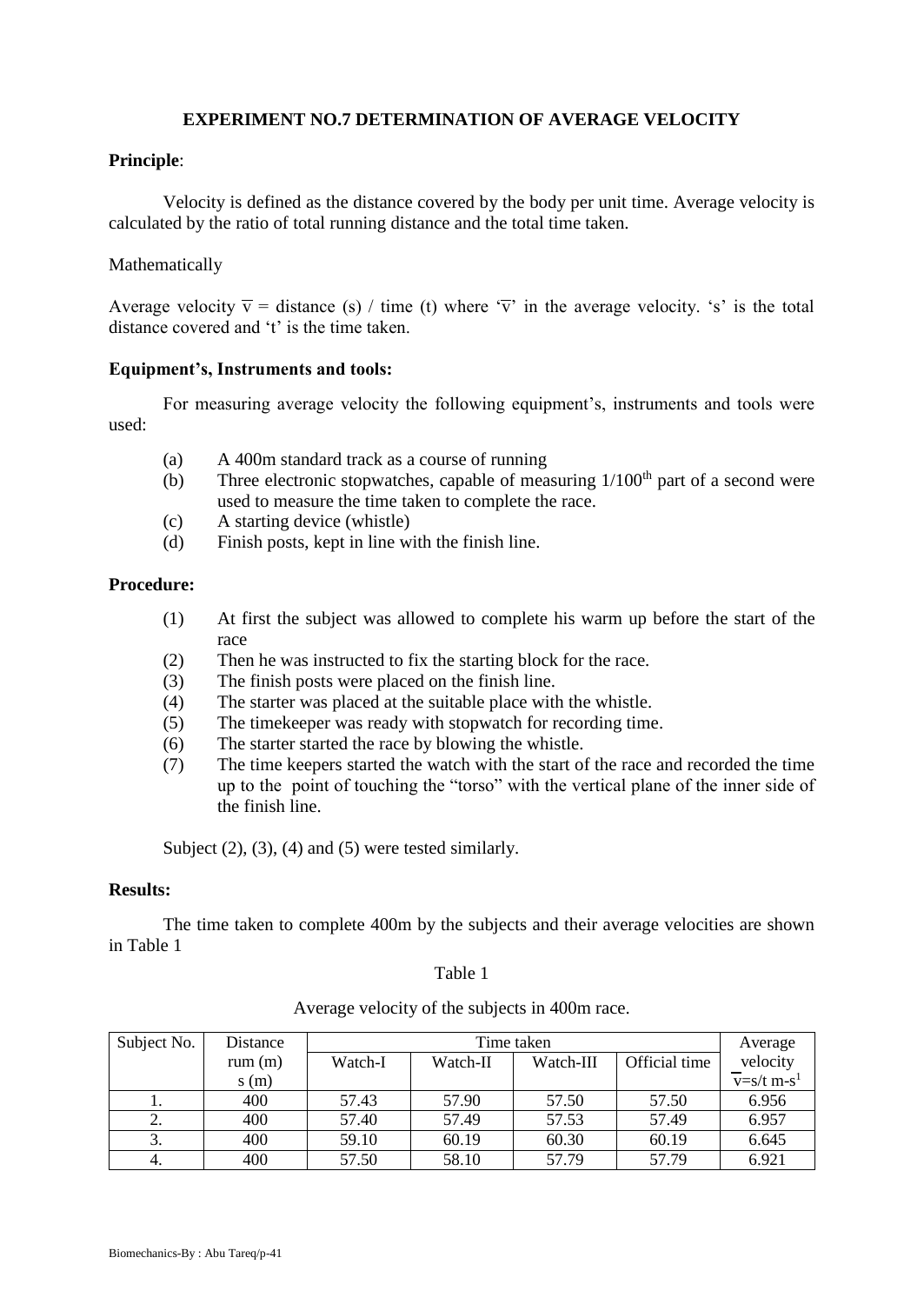## **Conclusion:**

From Table values it is seen that subject No. 1 completed 400m race with an official time of 57.50 and an average velocity of 6.956m /s. Subject No. 2 completed 400m race with an official time of 57.49 and an average velocity of 6.957 m /s. Subject No. 3 completed 400m race with an official time of 60.19 and an average velocity of 6.645 m/s. Subject No. 4 completed 400m race with an official time of 57.79 and an average velocity of 6.921 m/s.

So among the subjects, No. 2 is first, No. 1 is second, No. 4 is third and No. 3 is fourth.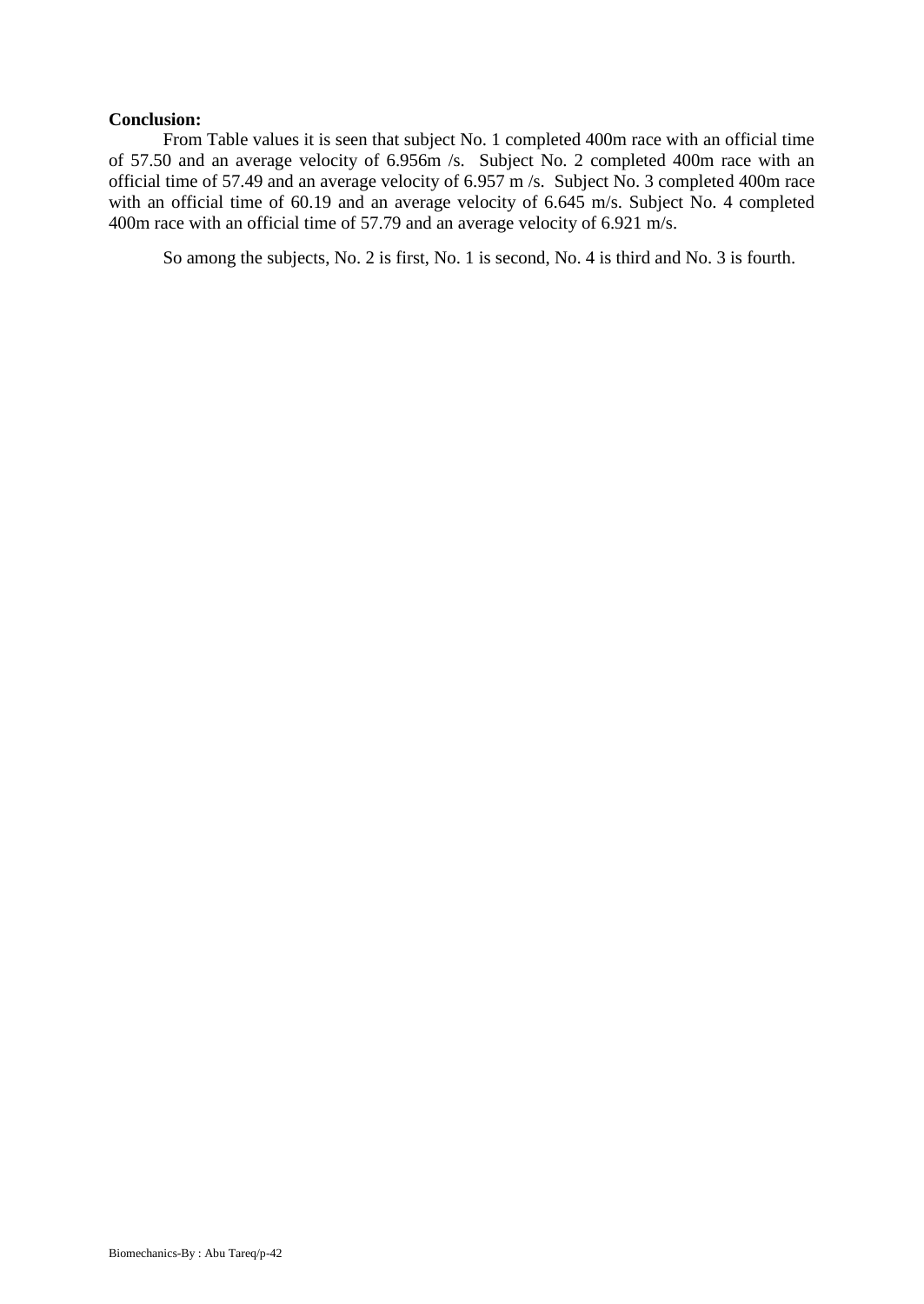## **FREE FALLING BODIES AND PROJECTILES**

## **Free Falling Bodies**

Concept of Free Falling Body: When a body moves through air only under the influence of gravitational pull as an external force, it is considered as a free falling body. During the motion of such a body, the effect of air resistance is ignored. When a ball is thrown upward, its upward velocity gradually slows down and finally it stops its upward motion at a particular height, thereafter, it starts falling downward motion is considered as free fall.

By nature free fall is a regularly irregular motion where the body moves with a constant acceleration ( $g = 9.8$  m/s<sup>2</sup>). This motion is also governed by the equations of motion with constant acceleration. In this case the equations are as follows.

v = u + gt ........................... (1) h = ut+½ gt<sup>2</sup> ....................... (2) v <sup>2</sup>=u<sup>2</sup>+2gh.......................... (3)

In these equations, 'h' denotes the vertical height, 'g' the acceleration due to gravity, 'u' the initial velocity and 'v' the final velocity.

## **Projectile**

Many sports involve projection of a body in to the air. In football, tennis discus the body projected is an inanimate object. In diving, gymnastics and jumping events the projectile is animate i. e. the performer. In all these sports and in many others the quality of performance depends largely on performer's ability to control and / or predict the outcome of projectile motion involved.

### Projectile Motion

The motion of bodies that have been projected in to the air

It is important for the coaches to have knowledge of the mechanical factors that govern such motions. When a body is projected in to air, two things act to change its motion.

- (1) Gravity-It pulls the body downward towards the earth with a constant acceleration of  $9.80 \text{m/s}^2$
- (2) Air resistance-It may retard its forward motion or in certain circumstances cause it to be lifted.

For discussion the effect of air is neglected.

For the purpose of analysis, the horizontal and vertical components of projectile are considered separately for e. g. when a stationary ball is kicked up field, the velocity imparted to the ball acts in a direction at some angle  $\theta$  to the horizontal. If this velocity is resolved in to horizontal and vertical components, the effect of kick can be studied by considering each of these components in turn.

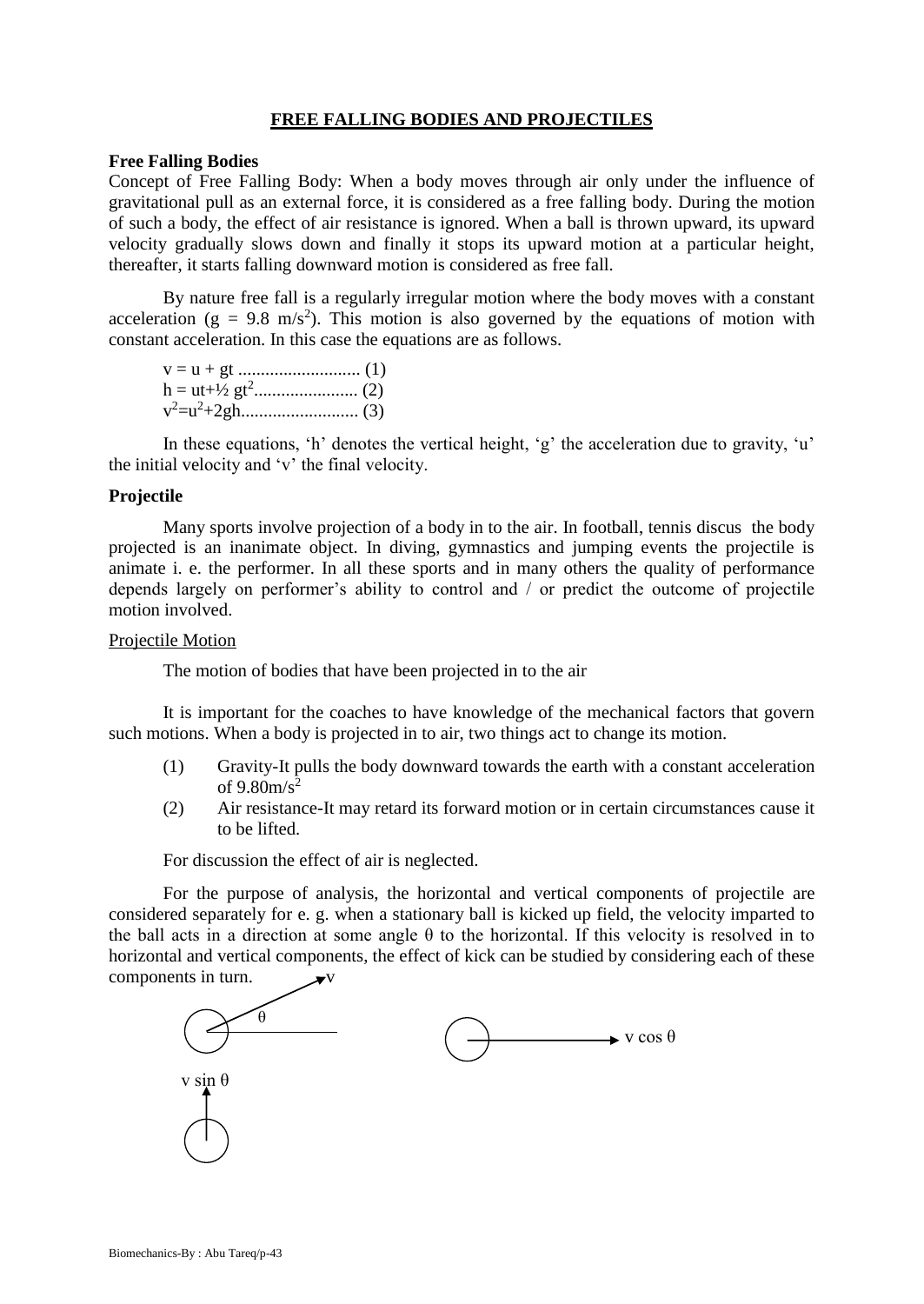The horizontal velocity of the ball at the instance it is projected into air is  $v \cos \theta$ , since nothing tends to change the rate at which it is moving (ignoring air resistance) it maintains same horizontal velocity throughout. Therefore the average horizontal velocity of the ball during flight is also v cos θ.

 $d = \overline{v} t$  $d_H = v \cos \theta x t$  $R = v \cos \theta$  x T where T = time of flight

Time of flight is important.

Example of cricket (Range is important) Example of gymnastics e. g. somersault (both range and time of flight are important)

## Vertical Motion

The lifting of the ball is due to vertical velocity imparted to it prior to release. The time of flight also depends on the vertical velocity at release.

 $T = t_{up} + t_{down}$  $t_{up} = v \sin \theta/g$  $t_{down} = v \sin \theta / g$ 

When release and landing is at same level, it takes projectile same time to go up and for it to come down.

 $T = t_{up} + t_{down}$  $= v \sin \theta / g + v \sin \theta / g$  $= 2v \sin \theta / g$ 

If projectile is released at height above or below the level at which it lands.

$$
T = \frac{v \sin \theta + \sqrt{(v \sin \theta)^2 + 2gh}}{}
$$

g Range of Projectile

 $R = v \cos \theta x$  T  $R = c \cos \theta \times 2v \sin \theta / g$  $=$  v<sup>2</sup> 2 sin  $\theta$  cos  $\theta$  /g

According to trignometrical identity sin 2 θ =  $2 \sin θ \cos θ$  $R = v^2 \sin 2 \theta / g$ 

When release point is higher than landing point (shot put)

$$
R = \frac{v^2 \sin \theta \cos \theta + v \cos \theta \sqrt{(v \sin \theta)^2 + 2gh}}{g}
$$

 $v = initial velocity$  $\theta$  = angle of projection with horizontal

 $g = acceleration$  due to gravity

 $h = height of release$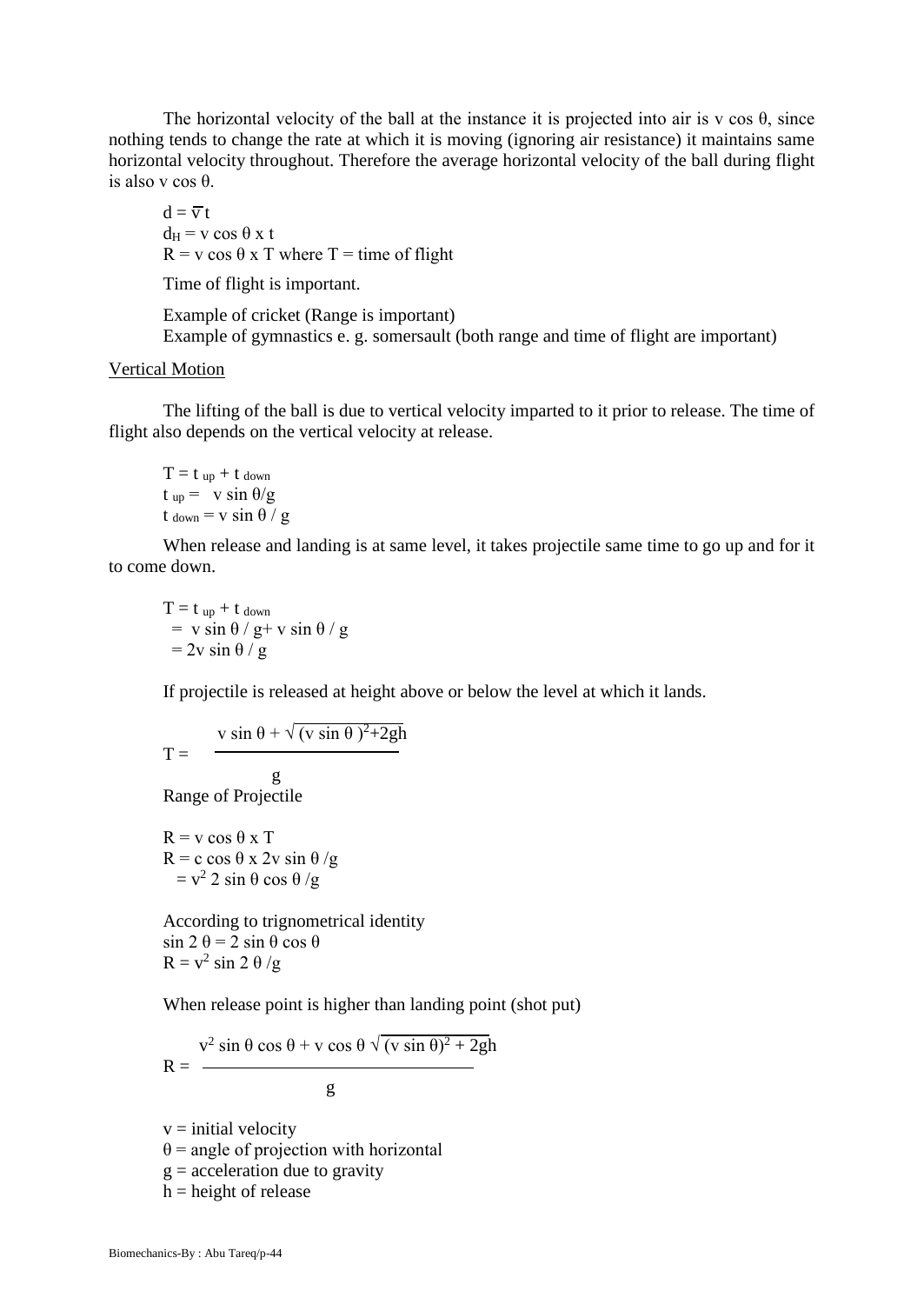## Long Jump

$$
R_1 + R_2 + R_3 = \frac{v2 \sin \theta \cos \theta + v \cos \theta \sqrt{v^2 \sin^2 \theta + 2g (h \cdot c \sin \alpha)}}{g} + c \sin \alpha + c \cos \beta
$$

 $\theta$  = angle of projection of C. G.

 $v =$  velocity of C. G. at take off

- $h =$  vertical distance of C. G. at take off
- $g = acceleration$  due to gravity
- $c = distance from foot to C$ . G. at take off
- $\beta$  = angle of lean with vertical at take off
- $\alpha$  = angle of legs at the moment of alighting with horizontal

## **Guiding Principles**

- (1) The optimum angle of release is always less than  $45^{\circ}$
- (2) For any height of release, the greater the speed release, the more closely the angle approaches  $45<sup>0</sup>$
- (3) For any given speed of release, the greater the height of release the less is the optimum angle.
- (4) In jumping, throwing and kicking activities, where horizontal distance is the goal, the body or object should be projected at an angle of not greater than  $45^0$ .
- (5) If the body takes off or an object is released at a height above the point of landing, the angle of projection will be less than  $45^{\circ}$ .
- (6) In throwing activities in which time is a factor in reaching a specific distance, the object should be projected at a lowest possible angle from which the distance can be reached.
- (7) If maximum horizontal distance is the goal, the body should remain in the air for as long as possible without sacrificing distance.
- (8) If time is a factor, the body should be kept in the air for as short time as possible.
- (9) In order to gain maximum distance in jumping, throwing and kicking activities, their must be careful integration between development of velocity (speed of movement) and height of projection.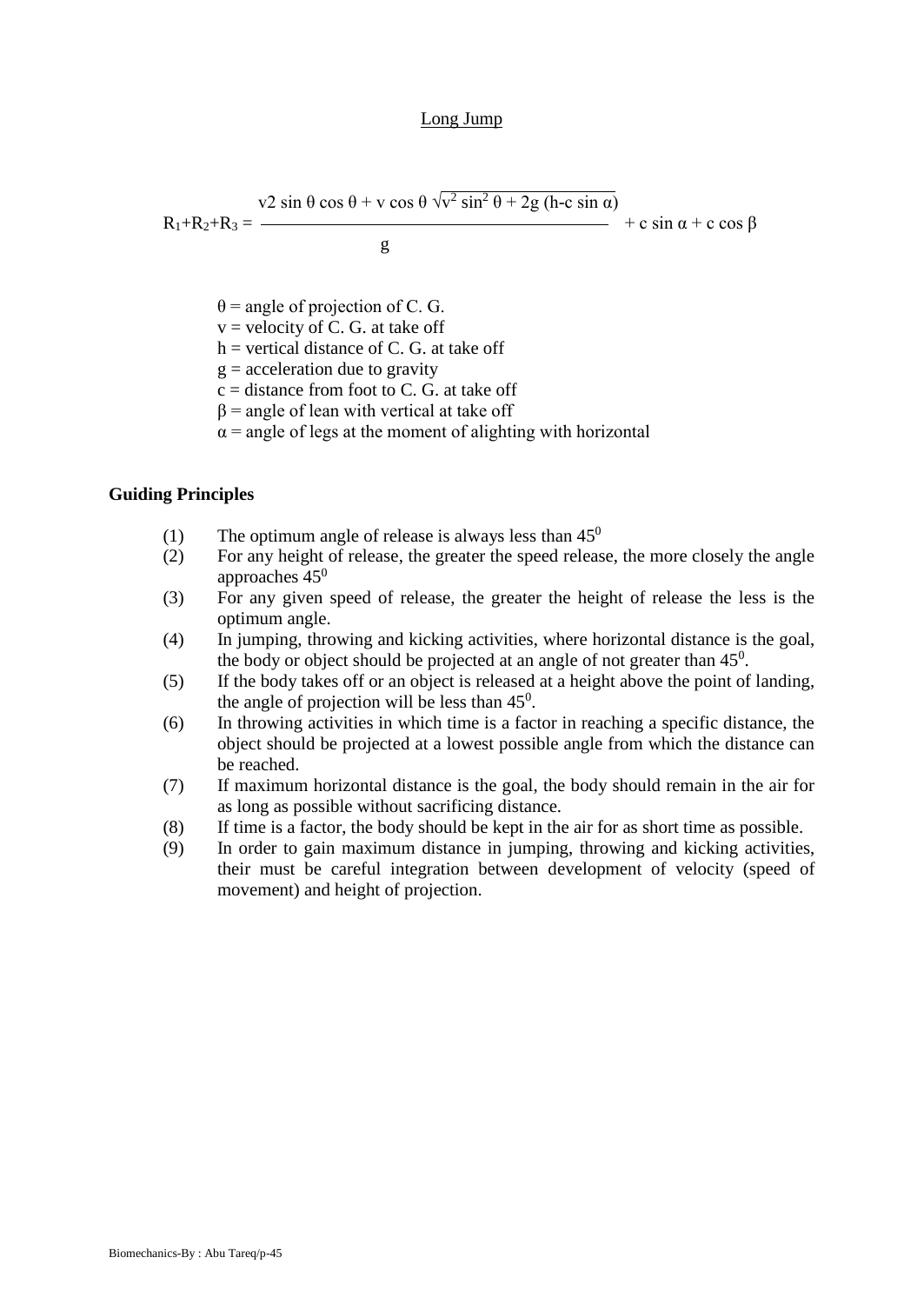## **EQUILIBRIUM**

When the sum of forces and the sum of moments acting upon a body are both equal to zero, the body is said to be in equilibrium. The equilibrium is of two types:

Static Equilibrium-when a body is static

Dynamic Equilibrium-when a body is moving with linear or rotary motion.

The static equilibrium may be of three types depending upon the degree of stability-(1) stable, (2) unstable and (3) neutral. In stable equilibrium the degree of stability is more and the body does not want to move away from that position. In case the body is forced to move away, it tries to come back to the position again. In unstable equilibrium the degree of stability is less and the body does not want to remain in that position. With slightest provocation it moves away from that position to the stable equilibrium position. Once displaced it does not have the tendency to come back to the initial position. In neutral equilibrium position the degree of stability does not change with the change of position. So the body does not show any tendency either to move away or to come back to the initial position after being displaced.

In sports equilibrium is called balance, poise, position or stance. Actually, body positions or movements of any kind involved some aspect of equilibrium. For example sitting or rising from the chair involves some of the principles of equilibrium. Waking is nothing more than interrupted falling, which consists of upsetting and regaining balance.

Equilibrium is a state of rest of a body. If a high degree of immobility is desired, then a position that will provide great stability-a position from which it will be difficult to move or dislodge the individual-must be assumed. The wrestler on defense is an example. If a delicate degree of stability is desired, a position that will permit upsetting equilibrium easily will be assumed. The starting position of a swimmer or an athlete is an example. In many sports a position is desired that will permit the participant to start quickly in any direction while at the same time protecting him from being dislodged. In these case the equilibrium is between stable and unstable equilibrium.

The degree of stability depends upon following five factors:

- (1) Equilibrium is directly proportional to the area of the base on which the body rests.
- (2) Equilibrium is indirectly proportional to the distance of centre of gravity of the body above the base.

The C. G. of a body is a point from which the body can be suspended in perfect balance. As the various members of the body change position, the C. G. also may change.

(3) For equilibrium to exist, the centre of gravity of the body must fall within its base.

The C. G. must be kept within the boundaries of the base e. g. Hand stand-C. G. to be kept between hands.

(4) Equilibrium in a given direction is directly proportional to the horizontal distance of the C. G. from the edge of the base towards the given direction of movement.

A basketball player when rapidly stops, he has to shift his C.G. on the rear foot. He is less likely to fall forward.

(5) Equilibrium is directly proportional to weight of the body.

The above principles can be best illustrated with the help of two wooden blocks each weighing 5 kg. and the size of each block is 20x10x10 cms.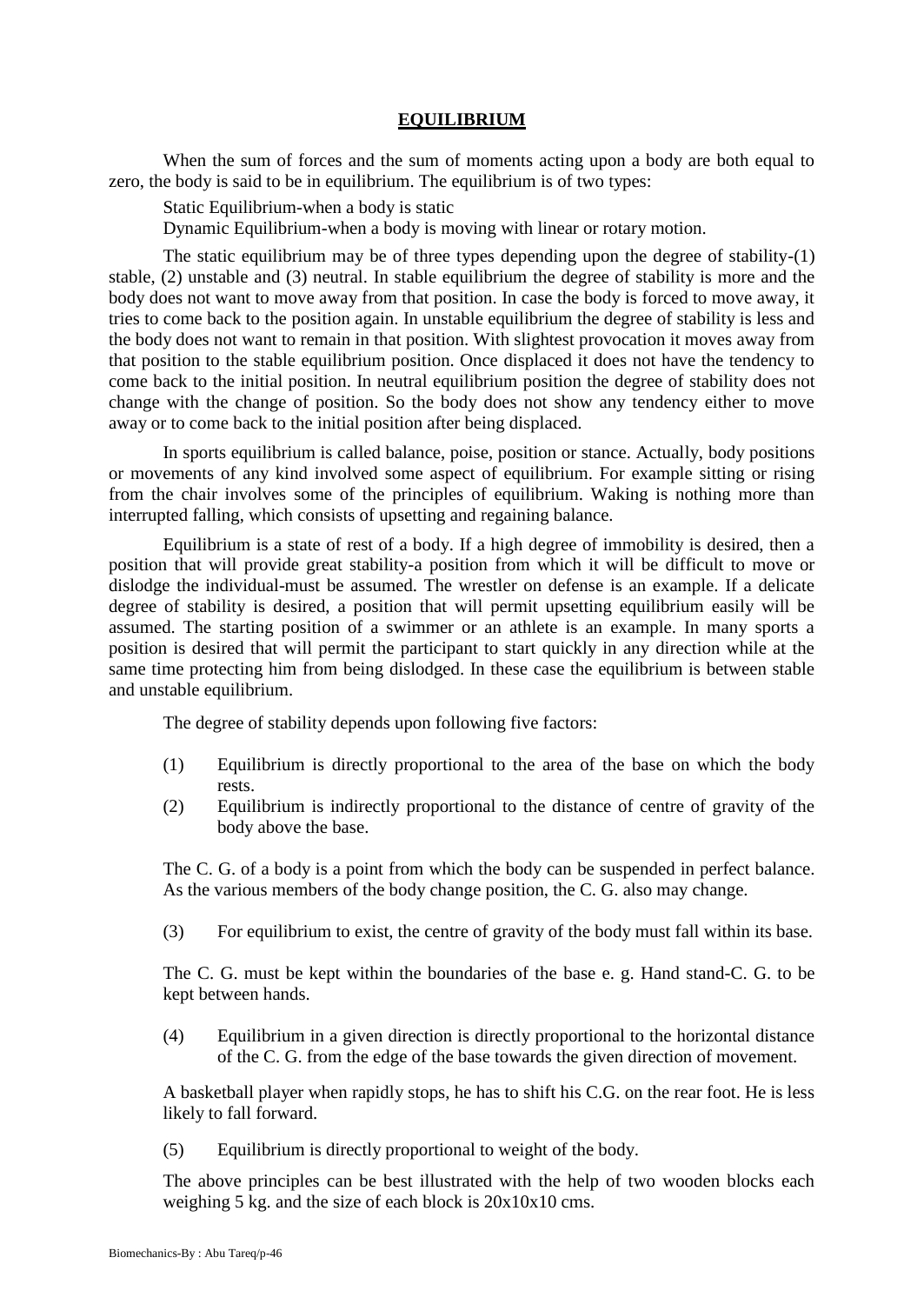

Block A stands on 10x10 cms base and block B rests on 20x10 cms. Both blocks are homogeneous and the C. G. is at centre of each. The C. G. block A is 10cms above base and that of B is 5cms above base. Both blocks are in a state of rest or equilibrium. To upset the equilibrium it is necessary to move the blocks so that their C. G. falls outside the bases. To do this it will be necessary to tip the blocks. Point D is chosen as axis of rotation for tilting the blocks. The length of C D is approximately found to be 11.18cms.

In block A C. G. is raised by 1.18 cms. and in block B by 6.18cms. i. e. the C. G. of this block was raised 5cms higher than C. G. of block A. Since both blocks weigh 5 kg the block B require (5x.05m) more force as compared to block A. Even if the weight of block A is raised to 10kg, the block B is till more stable.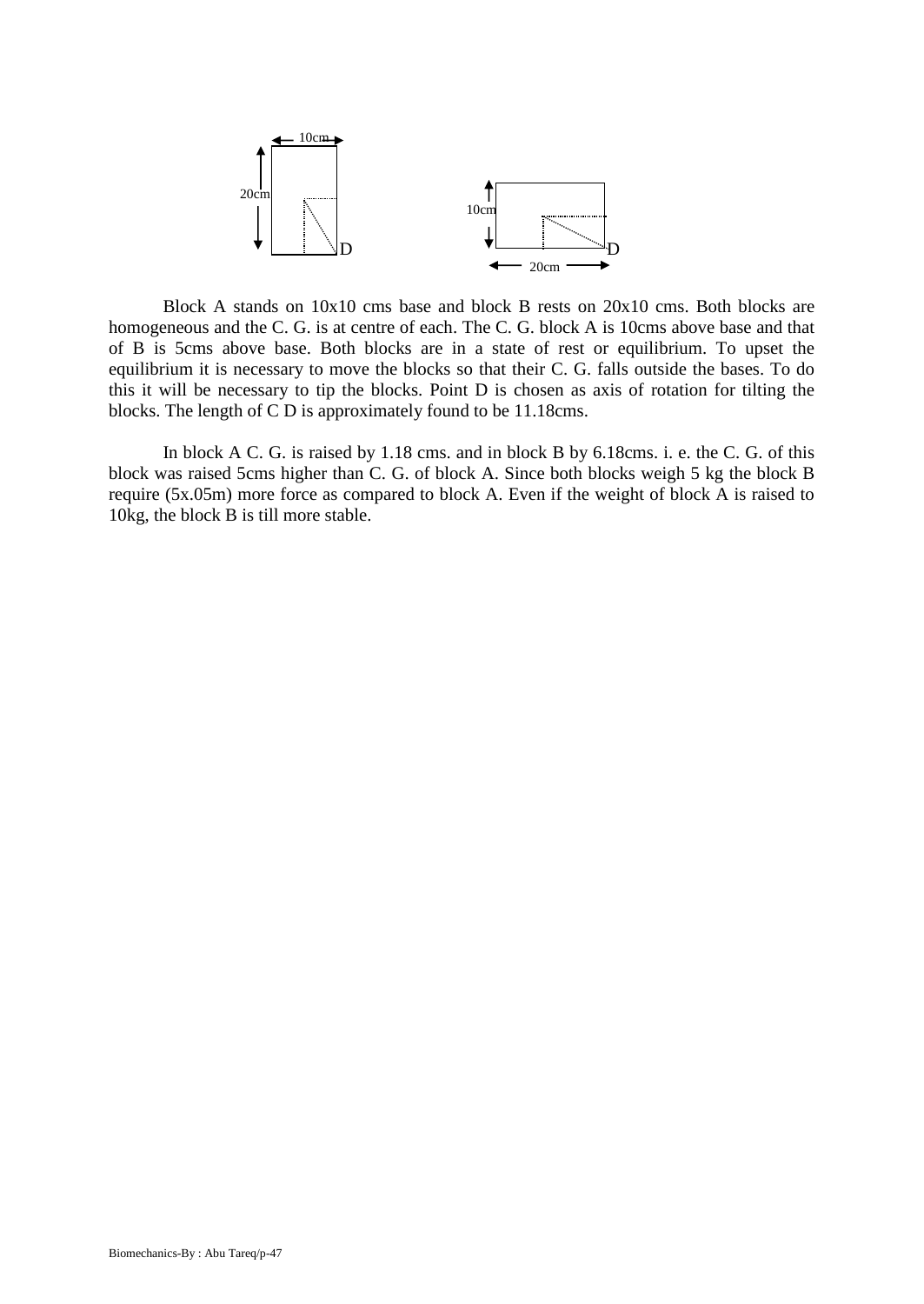# **IMPACT AND ELASTICITY**

## **IMPACT**

There is a large number of sports in which one body collides (or impacts) with another and in which the success of a participant depends very largely on his (or her) ability to predict the outcome of such impact. In squash the player are continually called upon to predict where the ball will go following the impact with a wall, the floor and even the racket and to position themselves ready for their next shot in accordance with his prediction. If they misjudge the outcome of the impact, they are very likely to find themselves in a position from which it is difficult, perhaps impossible to make a suitable return shot. When players do position themselves correctly, their next task is to play the ball in such a manner as to obtain the best results. In other games i. e. football, volleyball and the like it is important to consider the factors that influence the outcome when two bodies collide.

## **ELASTICITY**

When two bodies come in contact, they either remain in contact or they bounce apart. In the first case the bodies tend to become one body e. g. when a shot falls on a soggy field and the impact is said to be inelastic. In the second case, both the bodies involved in the impact are first deformed and then due to the springy nature of the materials of which they are made, are restored to their original shape. Such impacts are said to be elastic.

The property of a body that causes it to return to its original shape after being deformed in an impact is called its elasticity, a property possessed by most of the bodies that are involved in the impact.

**Coefficient of Restitution-** The tendency of a body to return to its normal shape once it has been deformed, differs from one body to another. Some return very quickly to their original hsape, but others do so much less quickly.

Sir Isaac Newton investigated the properties of elastic bodies and the result of impacts between them and formulated the following emperical law (Newton's Law of Impact). If two bodies move towards each other along the same straight line, the difference between their velocities immediately after impact bears a constant relationship to the difference between their velocities at the moment of impact.

 $= -e$ 

Velocity of separation

Velocity of impact or  $V1-V2$  $=$  -e where e is the coefficient of restitution  $u_1$ - $u_2$ or  $v_1-v_2$  $e =$  $u_1-u_2$ 

When a ball is dropped under the influence of gravity on to a fixed horizontal surface (one body involves in impact is at rest) and if its height of rebound is measured, the coefficient of restitution can be measured using the following equation.

hb  $e =$  This formula does not apply to situation in which both bodies are free to move  $h_d$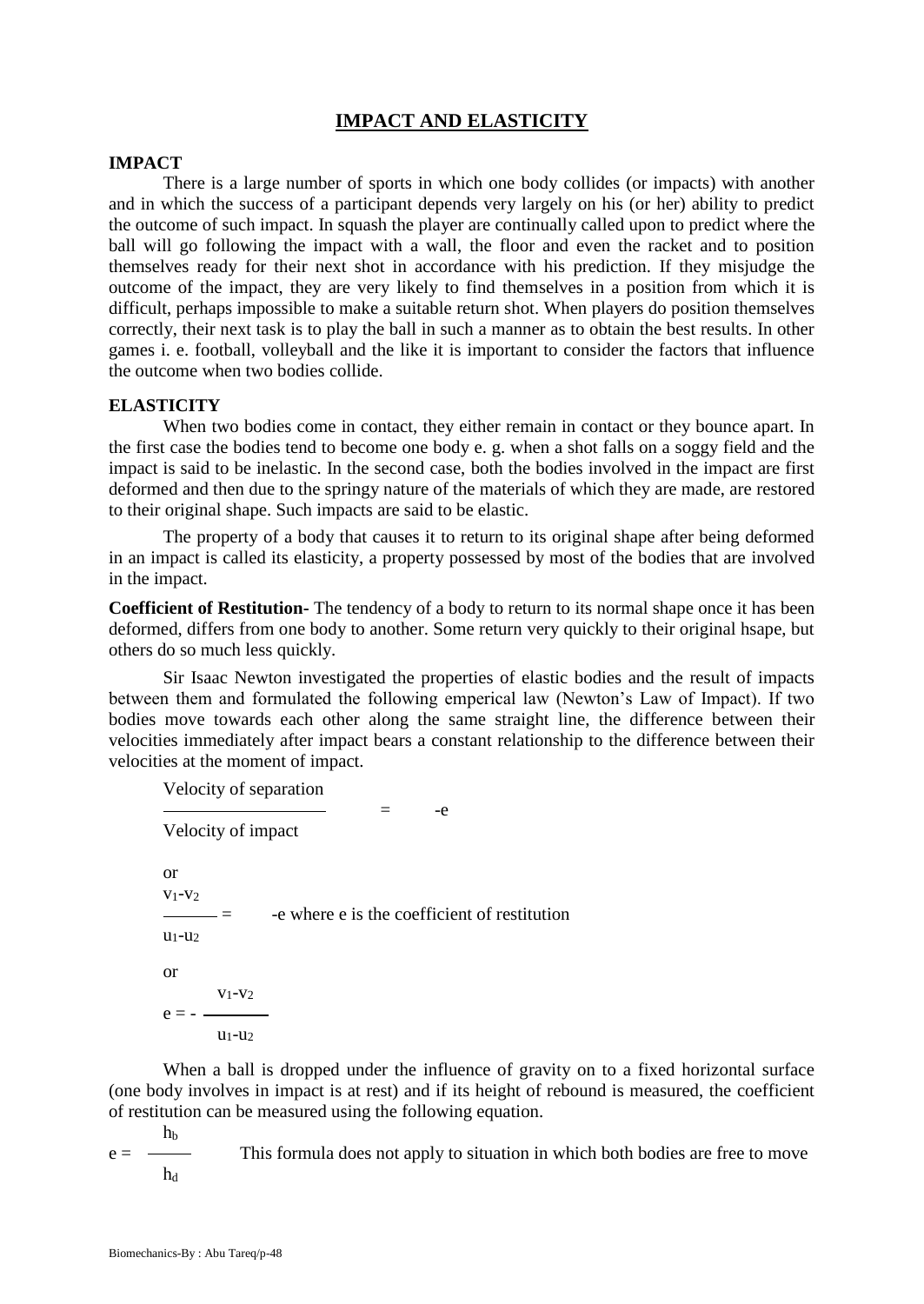# **SPIN**

Spin is the application of off center force. A ball may spin (turn) around an axis which passes through the center of the ball horizontal to the ground (horizontal axis) or an axis that is vertical to the ground (vertical axis).

**Top Spin**: When a ball is spinning around horizontal axis in such a way that the top of the ball is moving forward (in the same direction the ball is moving), the ball is said to have topspin or forward spin.



**Back Spin**: When a ball is spinning around the horizontal axis in such a way that the top of the ball is moving backward (away from the direction of flight) it be said to have backspin.



**Right Spin**: When the ball is spinning around vertical axis so that the front of the ball (the side facing the direction of flight) is moving to the right, the ball is said to have right spin.



Left Spin: When the ball is spinning around vertical axis so that the front of the ball (the side facing the direction of flight) is moving to the left, the ball is said to have right spin.

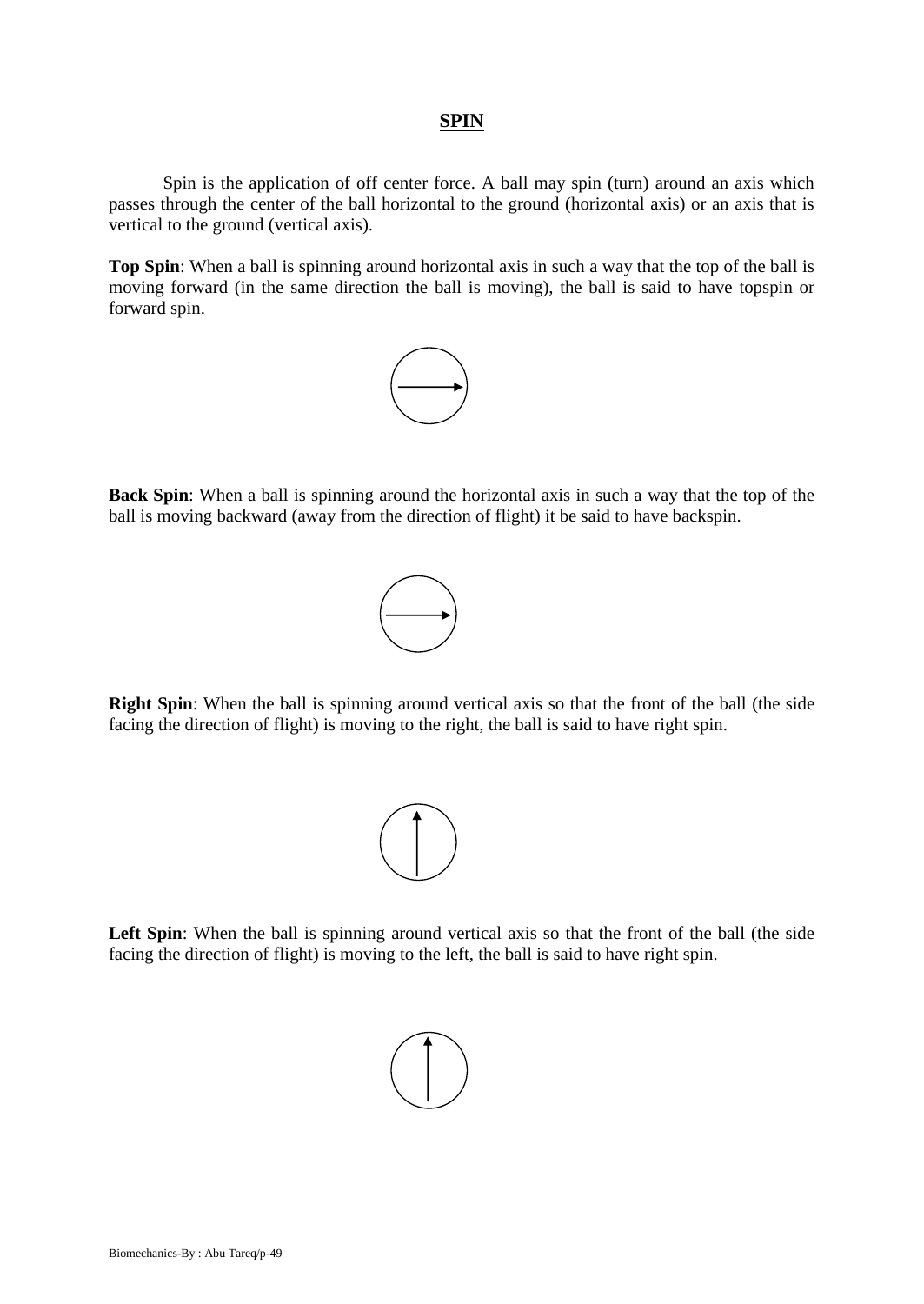## **TOPSPIN**



# **BACKSPIN**



Pressure built up here

**RIGHTSPIN**

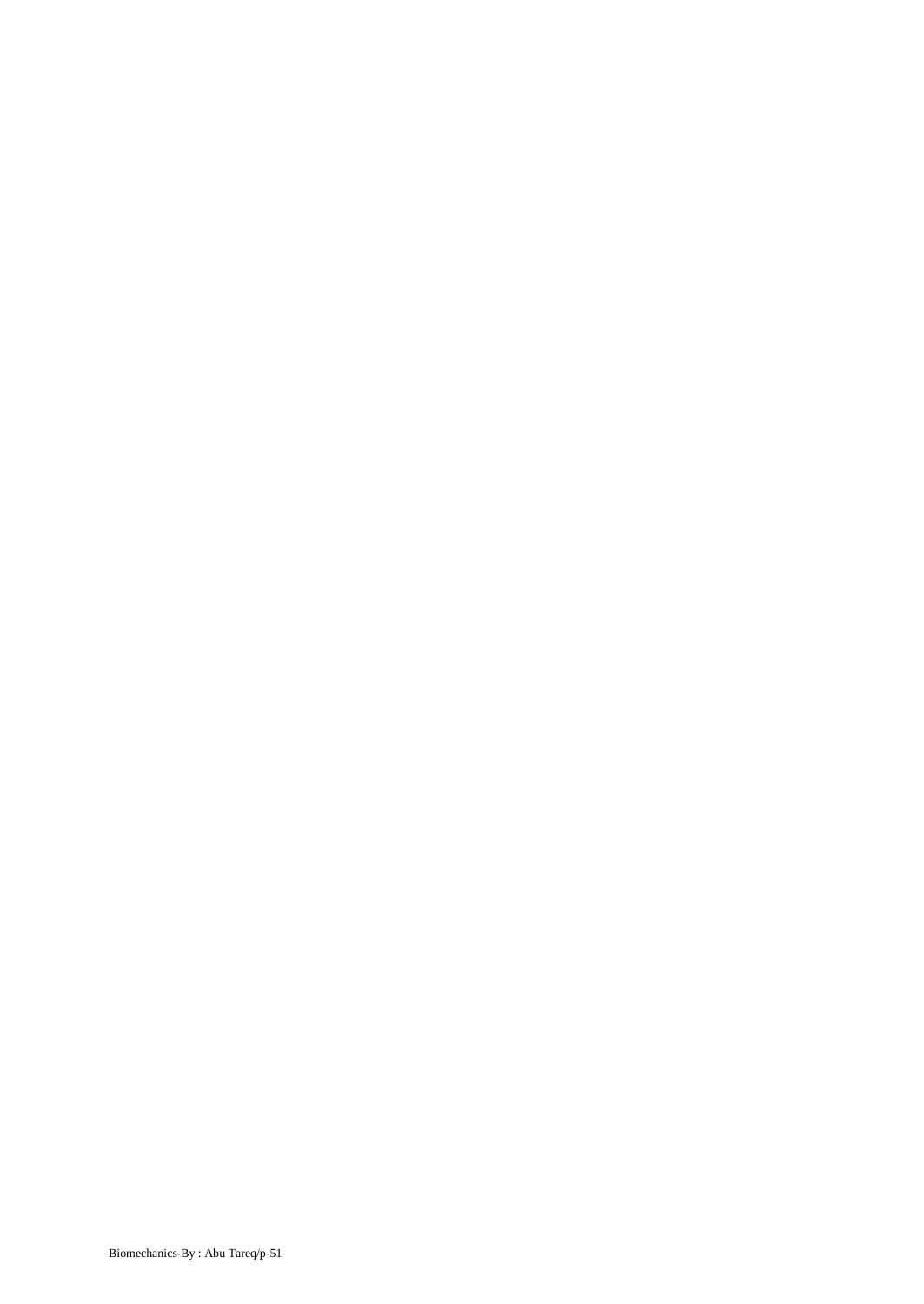

Biomechanics-By : Abu Tareq/p-52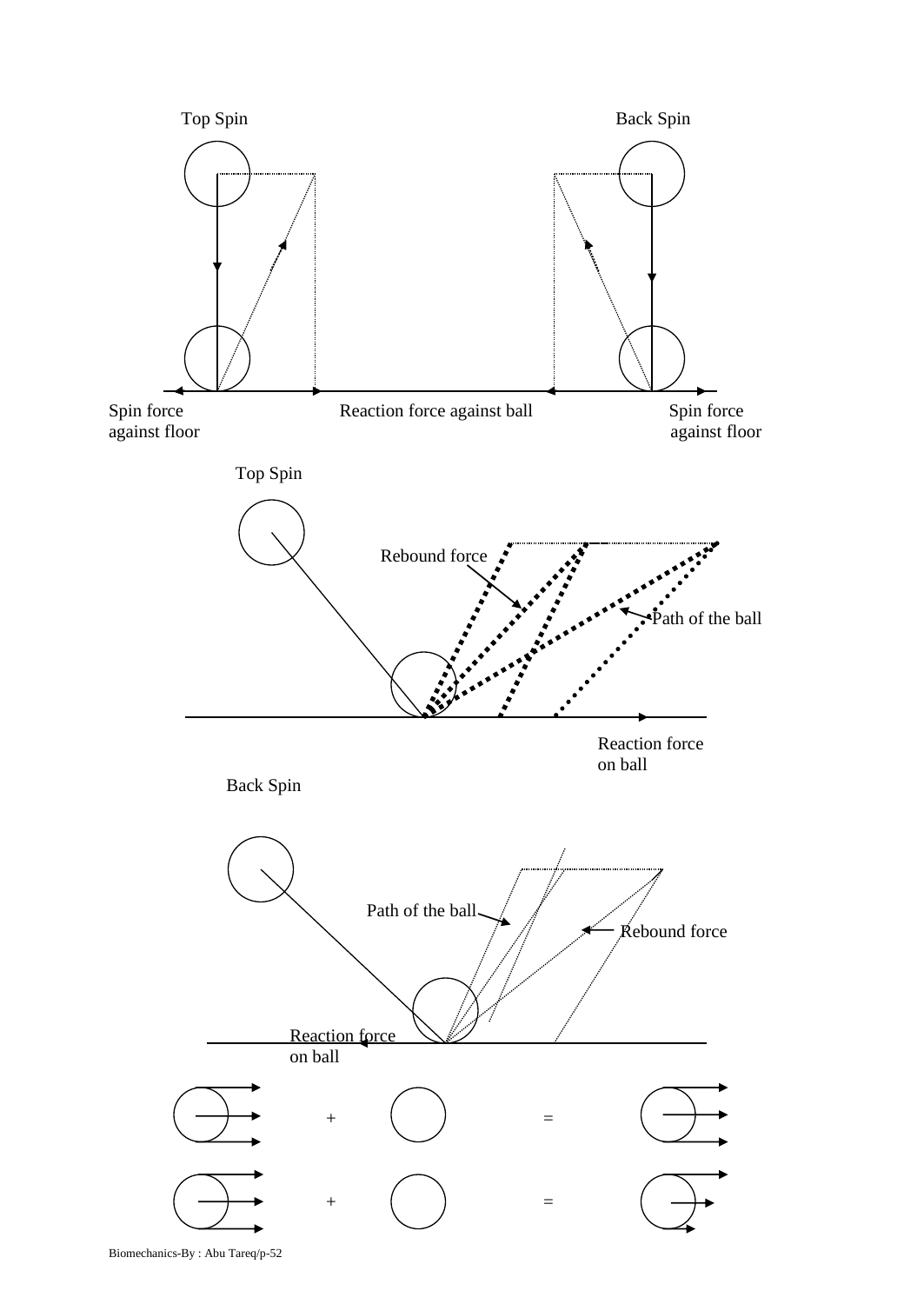

When backspin is given, horizontal velocity after contact reduces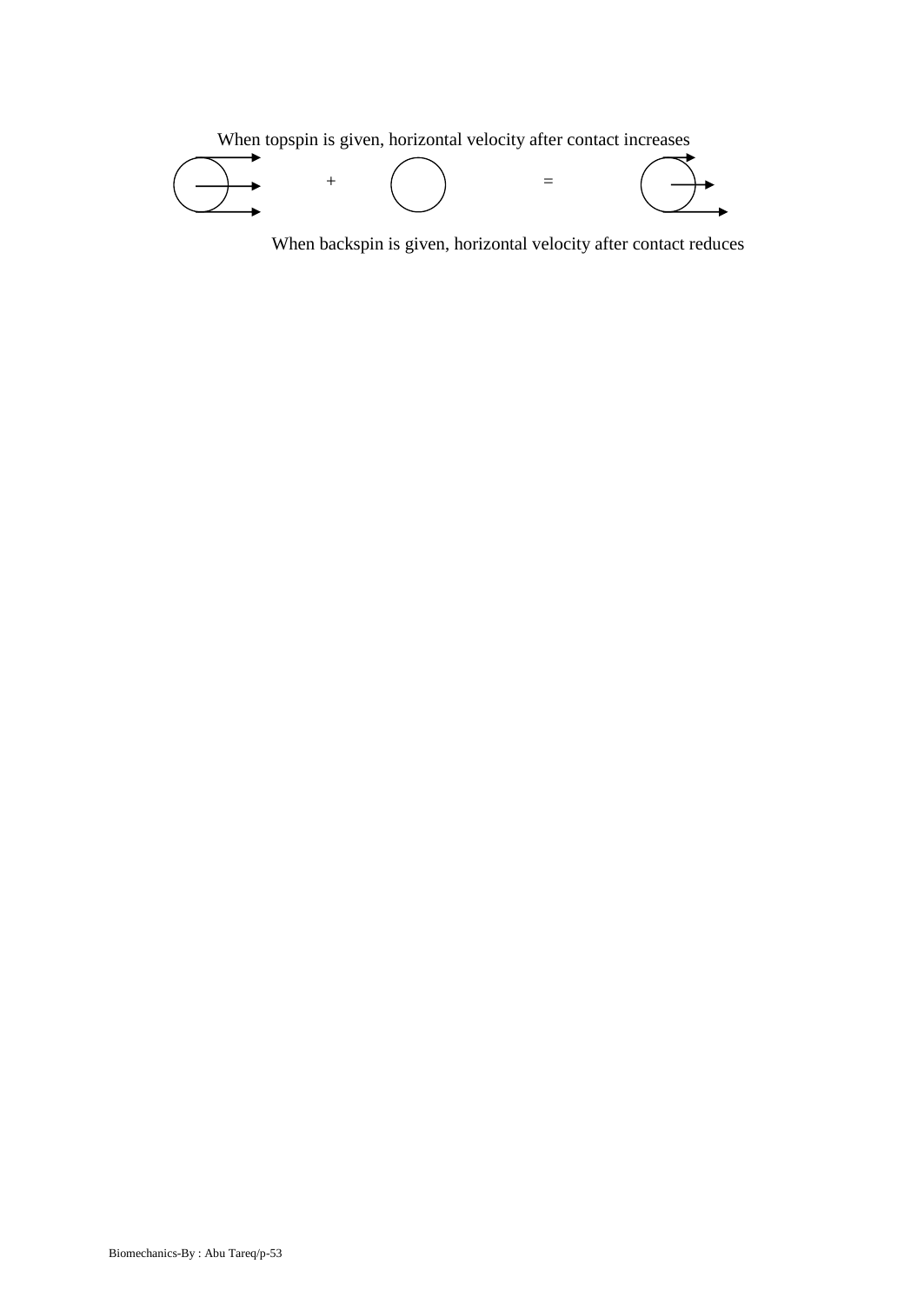## **FLUID MECHANICS**

All motions in sports are influenced by the environment in which they take place. The surrounding air, their particular fluid environment (air) slows a basketball player, when he dribbles down a little. Skin divers are affected even more by fluid environment (water) is which they operate. Swimmers compete in two different environments i. e. air and water and their motion is influenced by both.

In many sports the effect of fluid environment is so small that they are disregarded. But in several sports its effect is so pronounced that due consideration has to be given.

## Air Resistance

Air resistance plays a vital part in many sporting activities. The principles of aerodynamics are important to be recognized for determining best methods of performance so that we combat its effect or take advantage of air resistance.



The reaction resulting form the diversion of air stream about a moving air born object may expressed by the equation

$$
R = \frac{\text{Cp SV}^2}{2}
$$

Biomechanics-By : Abu Tareq/p-54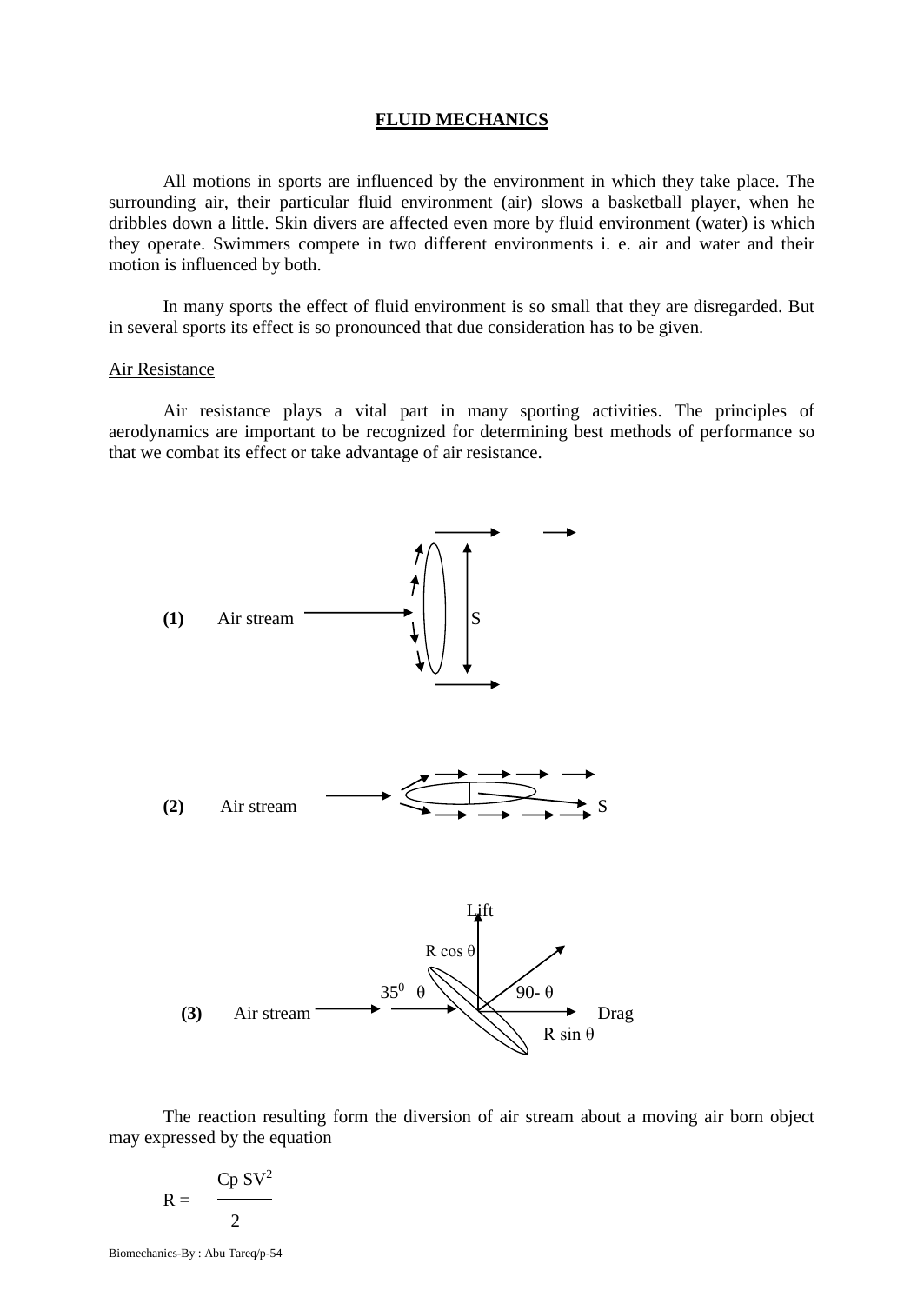Where  $R =$  Resulting reaction.

- $C = A$  numerical, non dimensional coefficient depending on the shape of the body and its attitude to the air stream.
- $p =$  pressure of the air (15 lb/in<sup>2</sup> at sea level).
- $V =$  velocity of air stream with respect to body.
- (1) Surface at right angle to the air stream. The whole reaction R will be in one direction, along the line of stream. The Y component of R will be zero. The drag will be large per unit area because of greater change in the direction of air particles.
- (2) If edge of the discus is presented to the air stream, the drag effect will be almost negligible because the change of air particles is slight and only few are involved. R is still wholly in the direction of air stream, with its Y component being zero.
- (3) If discus is presented at on angle to air stream, an intermediate value of R would be obtained. Its magnitude would depend upon the angle. Air is considered as a fluid, so the reaction R will be at right angle to the discus. If the leading edge is above the trailing edge, lifting effect will be produce. The Y component of R is the lift and it is directed upward in opposition to force of gravity. The X component is the drag and It is parallel to the air stream and opposed to direction of discus. The ratio of lift to drag (L/D) is the index of lifting efficiency of the body, which is acted upon by the air stream.

In a wind tunnel a discus was projected at an angle of  $35^{\circ}$ . Head wind velocity not exceeding 14 mph gave good results. Head wind of 7 to 8 mph was the most advantageous. Head wind of 14.5 mph was detrimental as it increased the lift effect to much and thus reduced the total horizontal distance. When tail wind was played upon the discuss, the lift effect was reduced (vacuum-tail suction behind the discus was very much less than it was in the case of head wind). So loss of vacuum drives the discuss sooner to the ground, even though the speed of the discus becomes higher.

Therefore, if the head wind is more than 14.5 mph, the discus should be thrown with a flat angle of inclination. In case of tail wind, throw the discus with a more angle of inclination.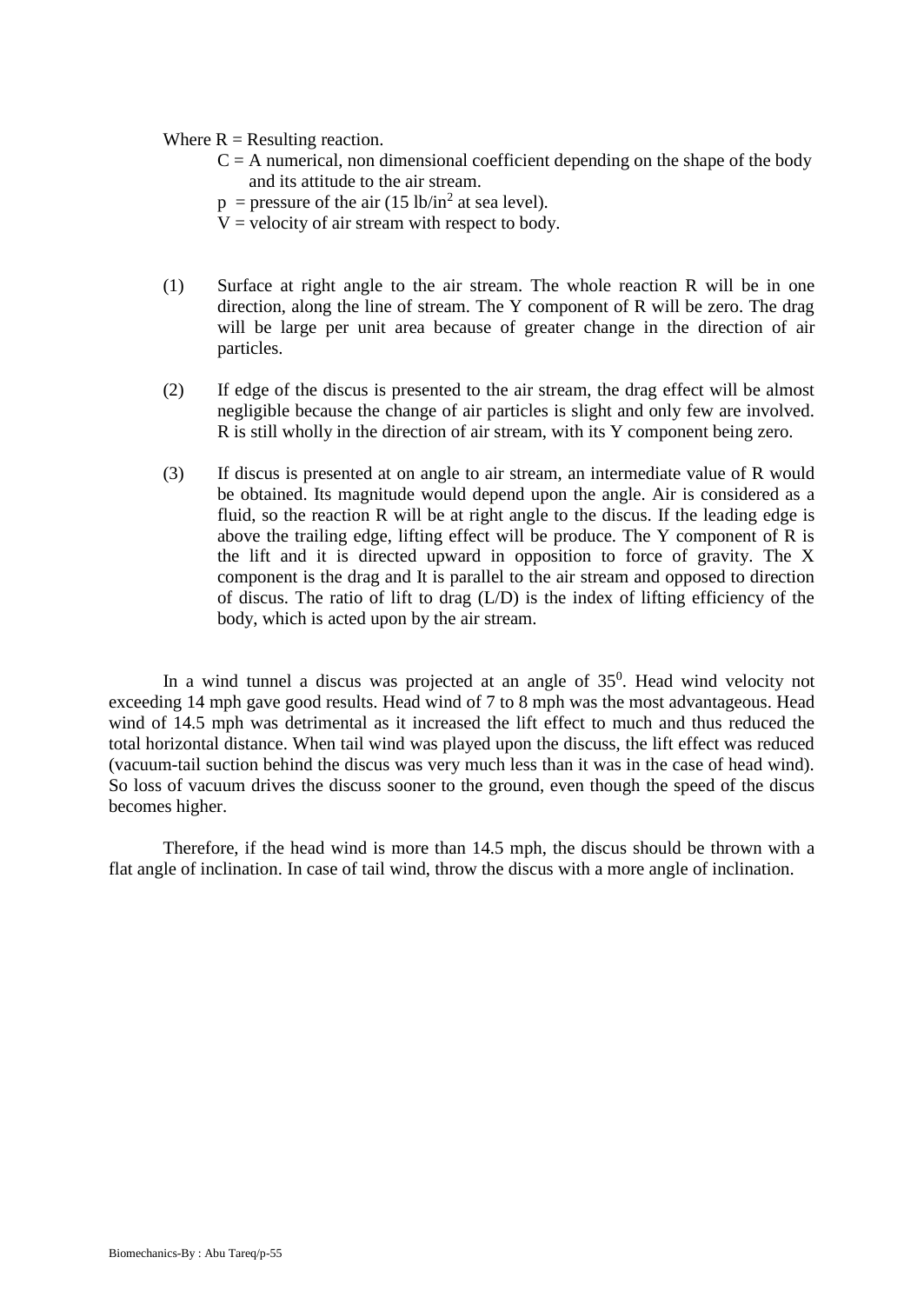## **FLOATATION**

The ability of a body to float (i. e. to maintain a stationary position at the surface of water) is of some importance in most aquatic sports. In swimming, for instance, a persons floating ability can influence success at both beginner and championship levels. Logically a person who is able to float with ease is likely to learn how to swim more readily than one who floats with difficulty or not at all. At the other of the performance scale, a champion swimmer who floats high in the water is likely to encounter less resistance to forward motion than one who cannot float as well. While ability to float has decided advantage in swimming, its importance should not be overrated. Many people who cannot float have learnt how to swim and some of them have even broken records and won in Olympic Games.

## Buoyant Force

It is the upward force exerted by the water.

The swimmer in the following figure is floating horizontally on the surface of water. Because she is in a state of equilibrium in this situation, the sum of forces acting on her body in any direction must be equal to zero. In vertical direction (and this is important in determining whether a body floats on the surface or sinks below it) The only forces acting are her weight and whatever vertical forces the water exerts on her.



The resultant of this upward vertical force (the so-called buoyant force) that the water exerts must be equal in magnitude to her body weight. This decides whether the body will float or sink. If the weight of the body is more than the buoyant force that the water can provide, the body will sink. If it is not, the body will float. Expressing in mathematical terms, a body will float only if: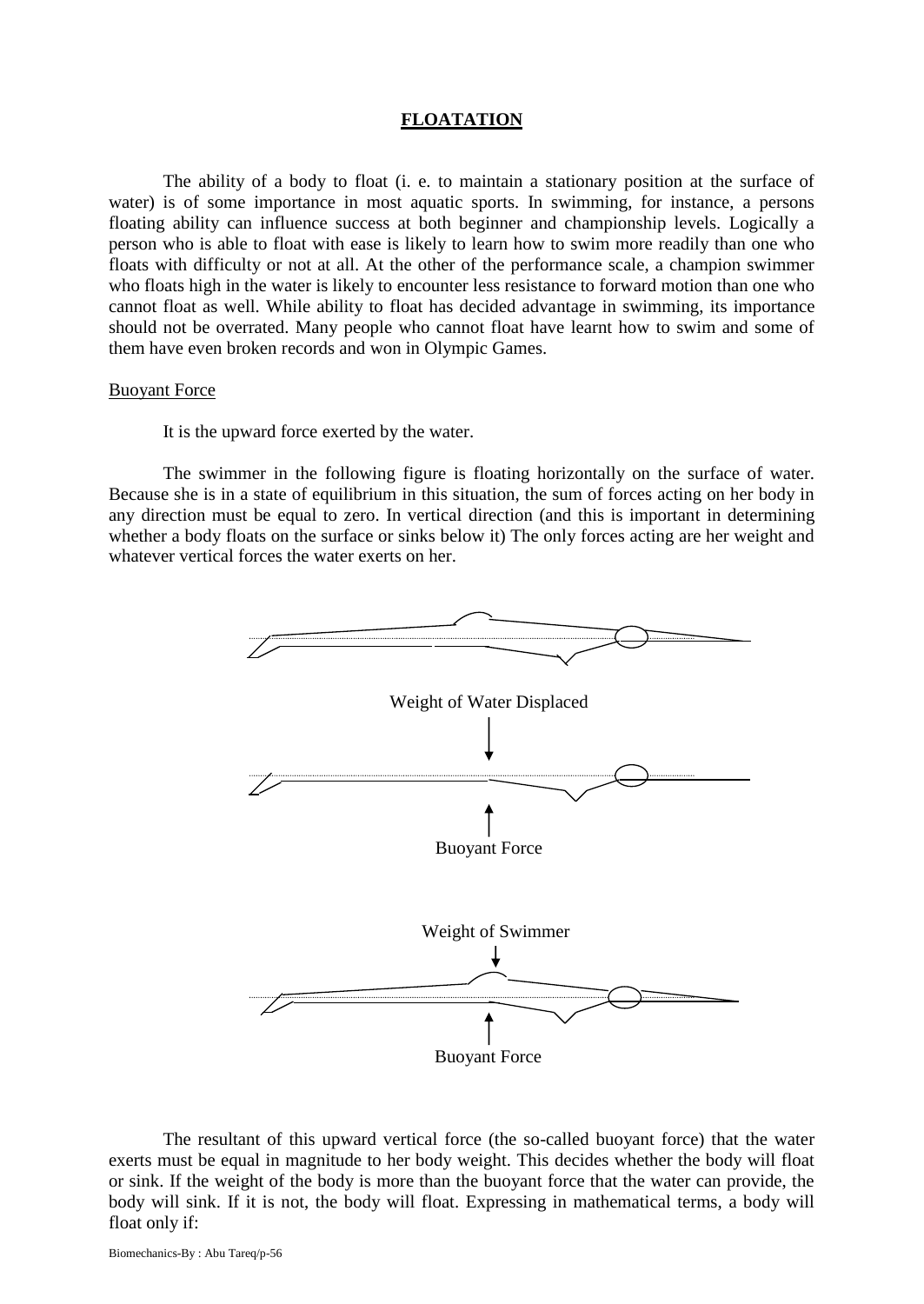The weight of the body  $\lt$  the maximum buoyant force (Archimedes Principle-Buoyant force is equal to the weight of the water displaced).

## Water Resistance

Water resistance is a particular problem in swimming. The resistance to motion of a solid through a liquid increases with its velocity. When a force a given value is applied to a body to move it through a liquid, the velocity of the body will gradually increase until it reaches a certain limiting value at which the resistance due to friction is equal to applied force. After that value has been reached, the velocity will remain constant as long as the force is applied. Thus a body following through water will have a constant velocity after it has fallen a certain distance.

The following eight factors cause loss of force in swimming:

- (1) Waves: Wave making is probably the foremost of the resistance factors. The force that makes waves does not propel the body, but rather becomes resistance. Avoiding up and down movements or rolling during the stroke largely eliminates Wave making. It should be pointed out in this connection that, the so-called butterfly stroke presently used in the breaststroke cassias considerable wave making. However, the force produced is relatively so much greater than the resistance that greater speed is obtained. There is considerable increases in the energy is used.
- (2) Eddies: Eddies are evidences of dissipated force is merely moving water or in changing stroke. A clash of eddies cause a loss of speed. In order to reduce or eliminate this factor, it is customary to plug up the scum gutters of pools, which have them to raise the water to the level of the gutter. The result is that the water of the pool is quieted. There is no return eddy when the water hits the back of the gutter, as there is when it hits the side of the pool and rebounds back into the pool.
- (3) Cavitation: Cavitation is a loss of suction. It is caused when propelling member is pulled through the water so fast that a cavity is formed. When this happens there is nothing but space for propelling member to push against. By newton's third law it is obvious that there would be reduced forward movement. The action may be linked to slipping, which causes a loss of force for propelling purposes.
- (4) Skin Friction: There is a little scientific information on the study of the reduction of skin friction. The smooth the surface, the less the friction. The hairy body has been shaved to make the surface smoother. Oils of various kinds have been applied to the skin. It has been discovered that silk made swimming suits cause less friction than wool suits.
- (5) Force: Force used at unproductive angles cases resistance and may be opposed to the intended direction of motion. For example, in the crawl stoke, when the arm is down in a vertical direction, it is most productive of propelling force. When it is straight out in front of the body, it is least productive. If the stroke begins at this point, the force exerted serves only to lift the body from the water, thus producing waves. If the hand is brought to across the median line of the body in front of the head and the stroke begins at this point, the force directs the body sideways instead of forward.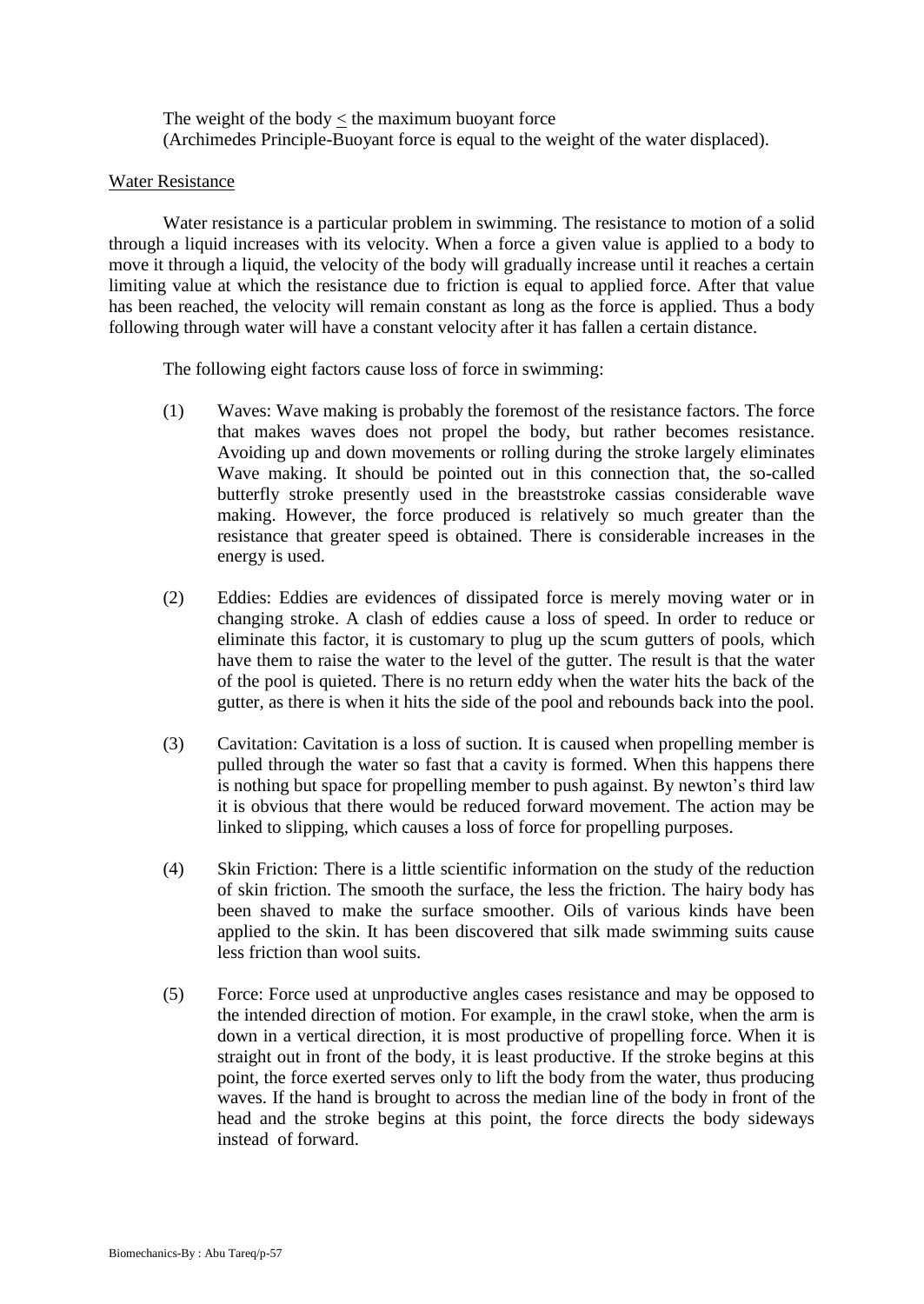If in the breaststroke, the hands are brought together out in front of the head and the stroke begun at this point, the force is directed at right angles to the direction of movement. If the legs are thrashed up and down, motion will be produced.

- (6) Starting and Stopping: Starting, stopping and lack of smooth progress create resistance. The added effort necessary to overcome inertia dissipates force that might be used in developing speed. The breaststroke is the best example of this factor. However, the introduction of the butterfly stroke has cut down the glide time measurably. Last, as a result of this, the time in the breaststroke races has been reduced surprisingly.
- (7) Internal Resistance: That the effect of tenseness is probably more apparent in swimming than any other sport is observed clearly in most beginning swimmers. Their tenseness is usually caused by fear. The aim therefore should be to learn to relax in all situations. It has been well said "an individual, who has implicit confidence in his instructor so that he has no fear and can relax, can be taught to swim in 15 minutes".
- (8) Resistance due to physical features: Resistance is proportional to the greatest cross-sectional area of the body. If the width of the leg stroke is kept within this cross sectional area, resistance will be cut down. Very heavy glutii muscles, which cause the buttocks to protrude, will tend to create greater water resistance. There is also resistance when the head is kept between the arms on the plunge. It was found that greater distance was attained in this way.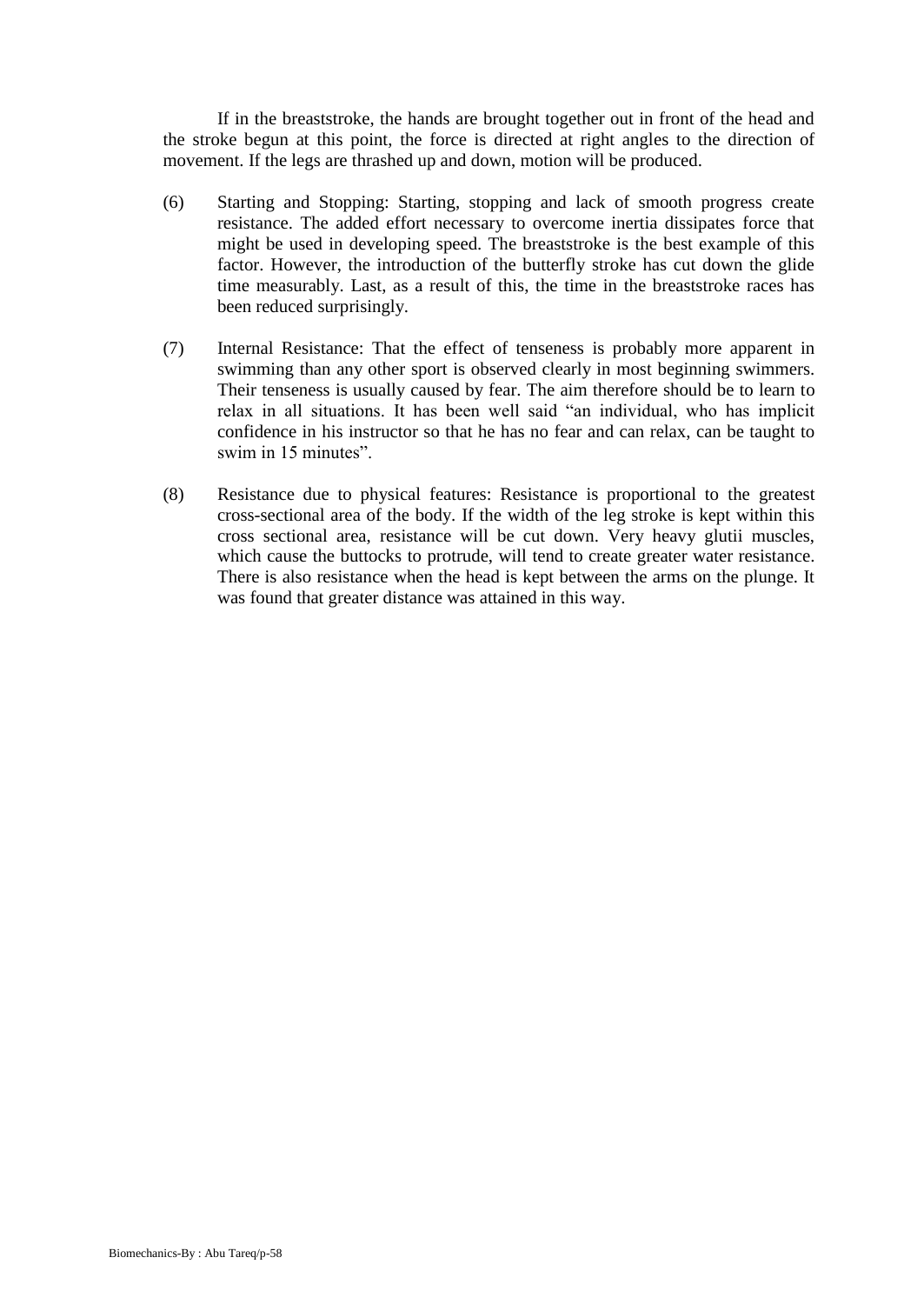## **CINEMATOGRAPHIC EQUIPMENT AND USE**

The art of photographing human movement known as cinematography is widely employed in bio-mechanics as a means of recording the events associated with muscular action. In the larger context, it provides a pictorial record of events that occur so rapidly that careful analysis is impossible by observation alone. The human eye is a notoriously poor recorder; account of the same action by several observers frequently results in discrepancies. With the use of special photographic equipment, a record can be obtained of the movement that can be use later for detailed analysis.

The filming of action is probably the least time consuming part of cinematography; more time is required to handle the host of other details surrounding such things as:

- (a) Selection of equipment
- (b) Calibration of camera
- (c) Setting up of proper protocol
- (d) Analysis of data

## (a) Selection of equipment

Ample consideration should be given to purchase a proper cinematographic equipment, including cameras and accessories, stroboscopic equipment, flood lights and various tripods. The expenditure of money for high quality material will pay important dividends in the quality of research produced and will also tend to serve for a long time without difficulty or loss of accuracy. Inferior quality may cause a premature lack of accuracy and render the equipment useless for research at an early date. Thought should also be given to the manner in which the film is to be processed and for this a darkroom and equipment for developing film will be required. Such facility will provide greater flexibility to the investigator and he can try different methods of processing film and also try out various camera settings and lighting techniques. Generally commercial processing is expensive and time consuming and invariably when the film is received you find that it is too dark or too light.

It the past, requirement for cinematographic research was to employ two cameras, one placed in front and another facing his or her side. Thus a two-dimentional view is obtained, and analysis is movement in two planes is accomplished. The growing need is to have threedimentional photography which will require three cameras-the third to be placed directly overhead. In doing so, the three cardinal planes can be viewed simultaneously and all the portions of the movement accounted for.

Film size and shutter speed are also important. 16mm film with camera capable of operating at 64 to 128 frames per sec (spring driven cameras, Electronically driven cameras have speed of more than 1000 frames per sec. If filming is to be done indoors, tripods and flood light are important.

## (b) Calibration of Cameras

The cameras should be properly calibrated to ensure that they record required number of frames per second. Speed of camera frames is required at the time of conversion of data. If camera is electronically driven no problem is experienced but if it is spring driven, its calibration can be checked using following methods.

(iii) Photographing and object (ball) falling from a known height thus time may be calculated according to the formula  $S = \frac{1}{2}gt^2 gt^2$  where S is distance, g is acceleration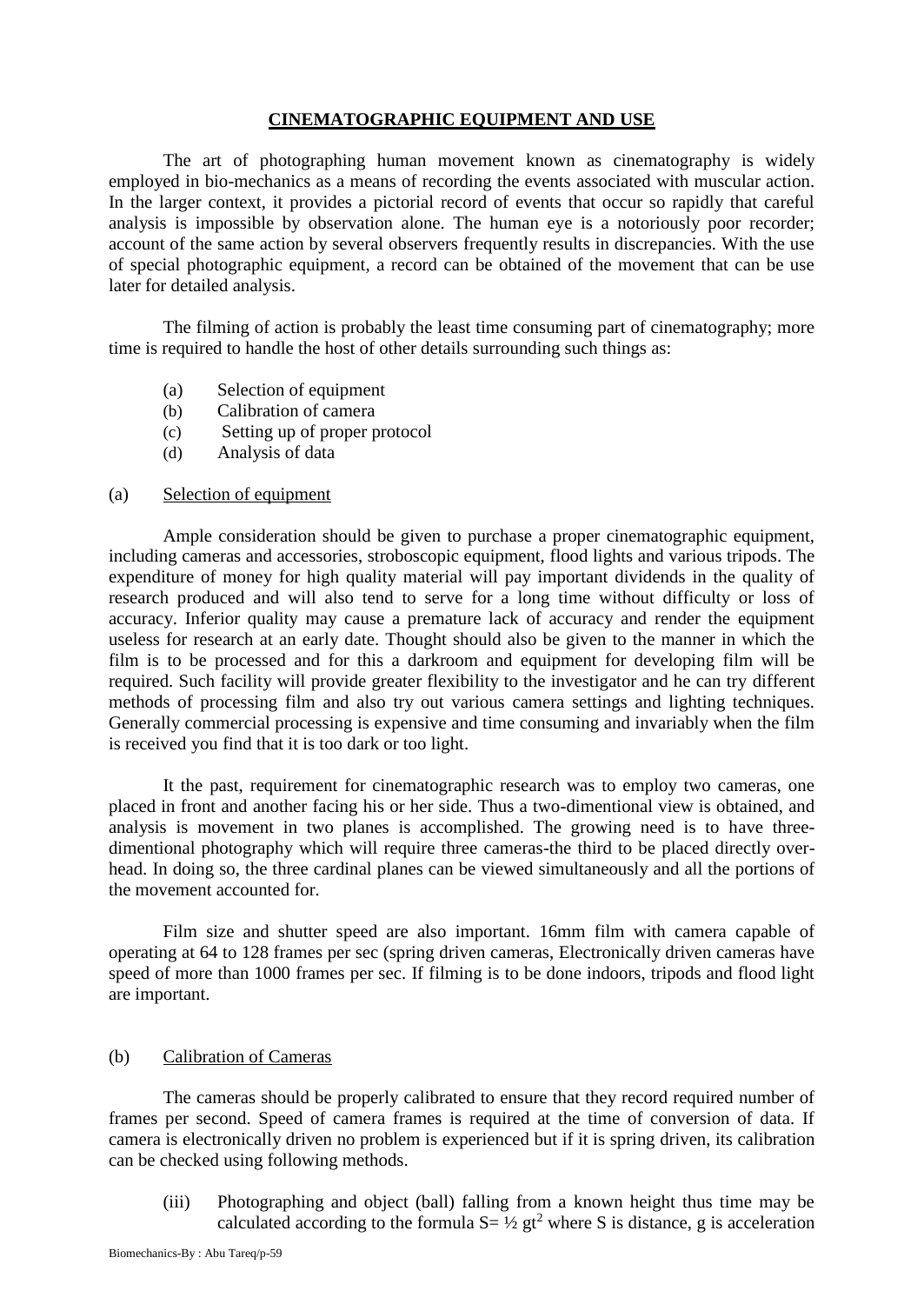due to gravity. The amount of film elapsing during the time of fall can be converted into frames per sec. For accuracy, the procedure is to be repeated several times because the ball may contact between two frames.

(iv) Second method is to be photograph the sweep hand of  $100<sup>th</sup>$  second timer and than counting the number of frames elapsing between seconds. It is more accurate.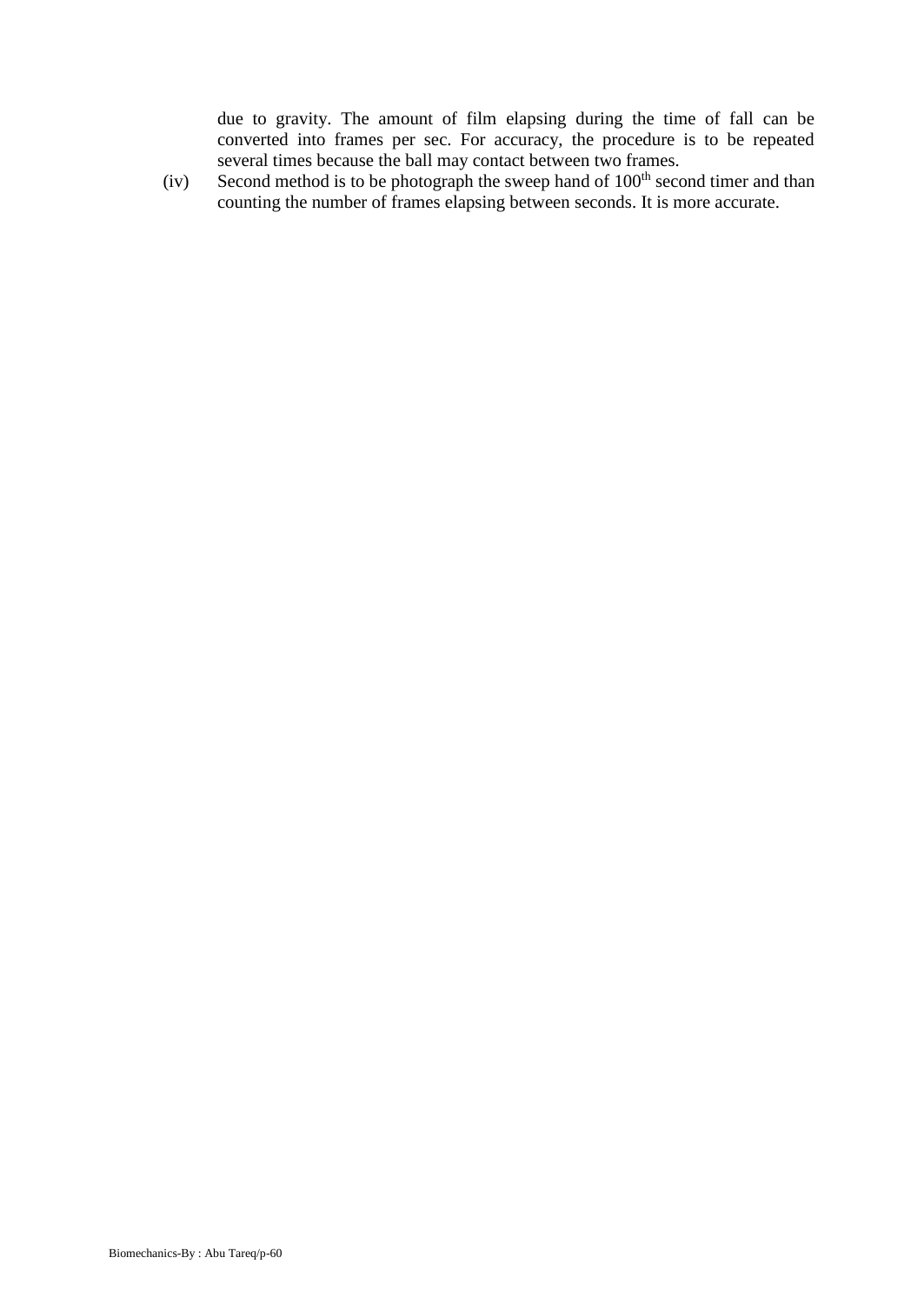## (c) Experimental Protocol

Decide whether photography is to be done outdoors or indoors. If to be done indoors, flood light would be required. Background is important so that the photograph stands out clearly. Outdoors if there are many trees in the background, photograph is not clear and thus creates problem while analyzing. Use a grid at an average subject position from the camera so as to have actual distance of the subject from the camera. Decision to be taken whether two cameras (twodimensional) or three cameras (three-dimensional) photography is needed.

Preparation of subjects is also important. To identify specific body parts, black tape can be fixed to have marking. Generally few subjects are used otherwise with more subjects it becomes quite expensive.

## (d) Analysis of Data

First decide which frames are to be used for analysis of data. For this, first see the whole film and decide. Use a film reader (Digitizer and Projector) to display x-y coordinates. Digitizers can also be connected to computers to directly get the scores of x and y coordinates.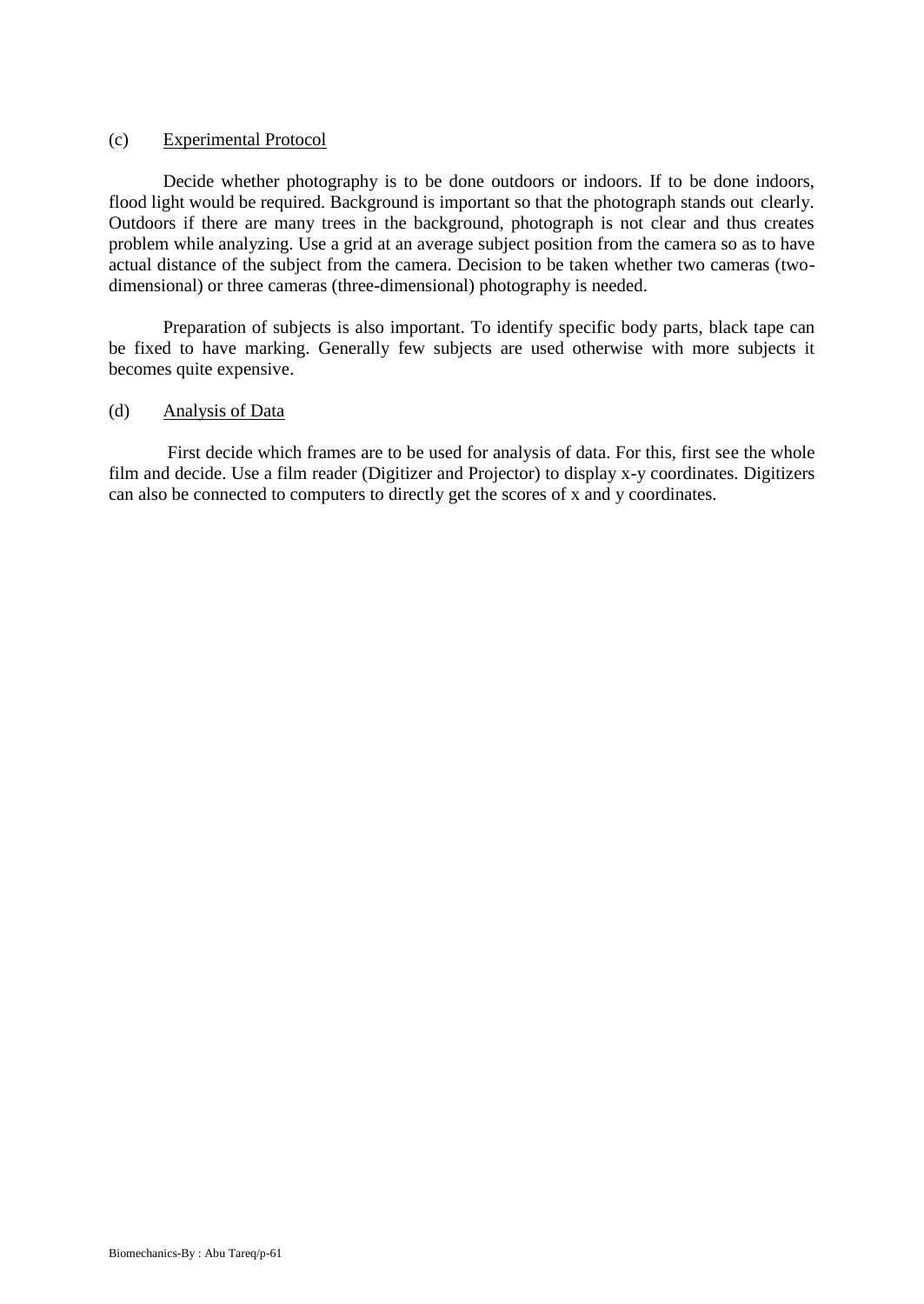

Deterministic model of a long jump used in preparing for qualitative analysis.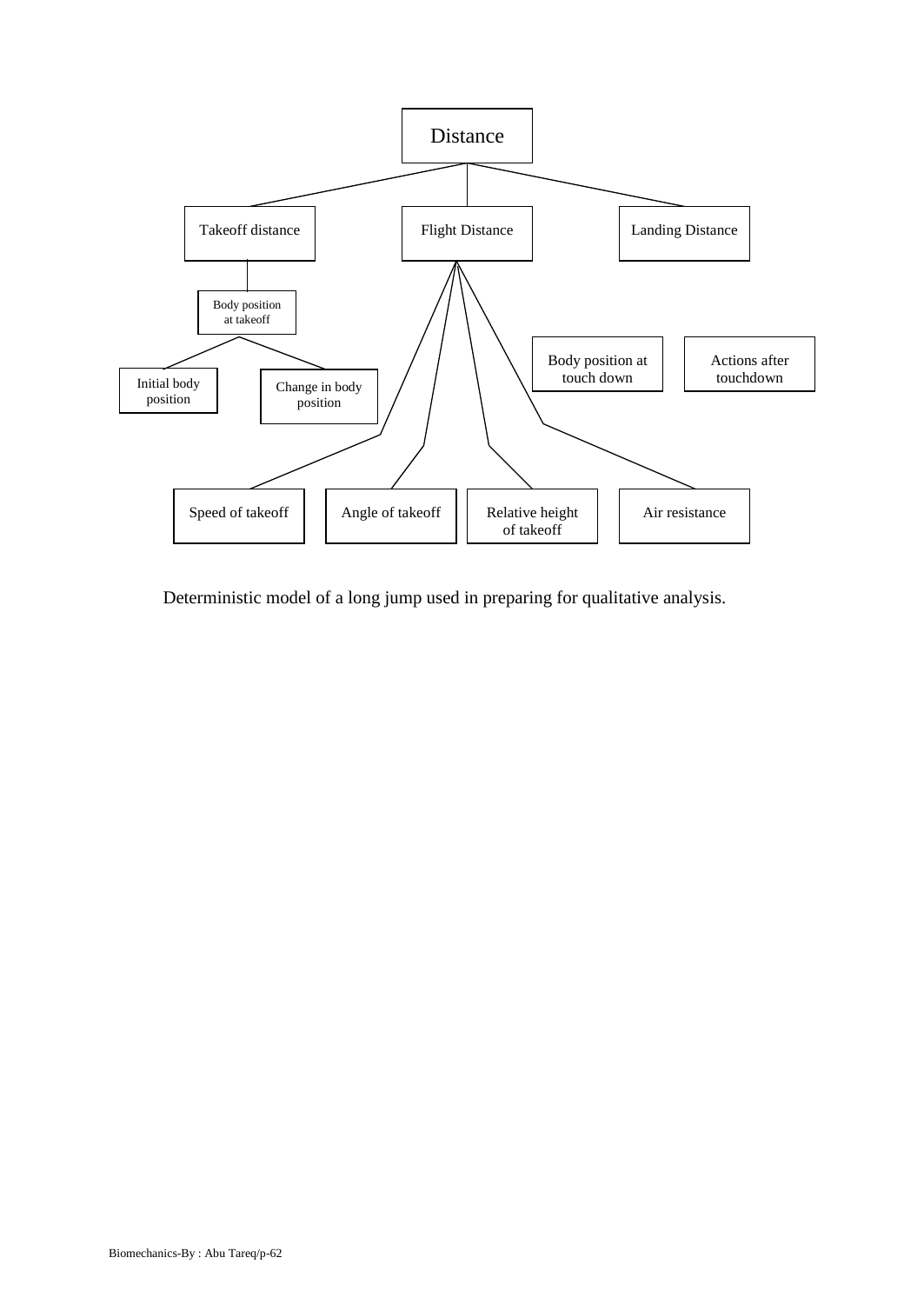## PREPARATION

\* Knowledge of the activity Identify critical features Goal of the movement \* Knowledge of performers \* Relevant systematic observational strategies

(repeat if necessary)

INTERVENTION Select appropriate intervention Feedback Visual models Exaggeration Modifying the task Manual/Mechanical guidance Conditioning \*Principles for providing feedback \*Translating critical features into cues

**OBSERVATION** \*Implement observational strategy Situation Vantage points Number of observations \*Extended observation



VEALUATION/DIAGNOSIS

\*Evaluation of performance Range of correctness of critical features Strengths Weaknesses \*Diagnosis of performance Prioritize weaknesses Rational of prioritizing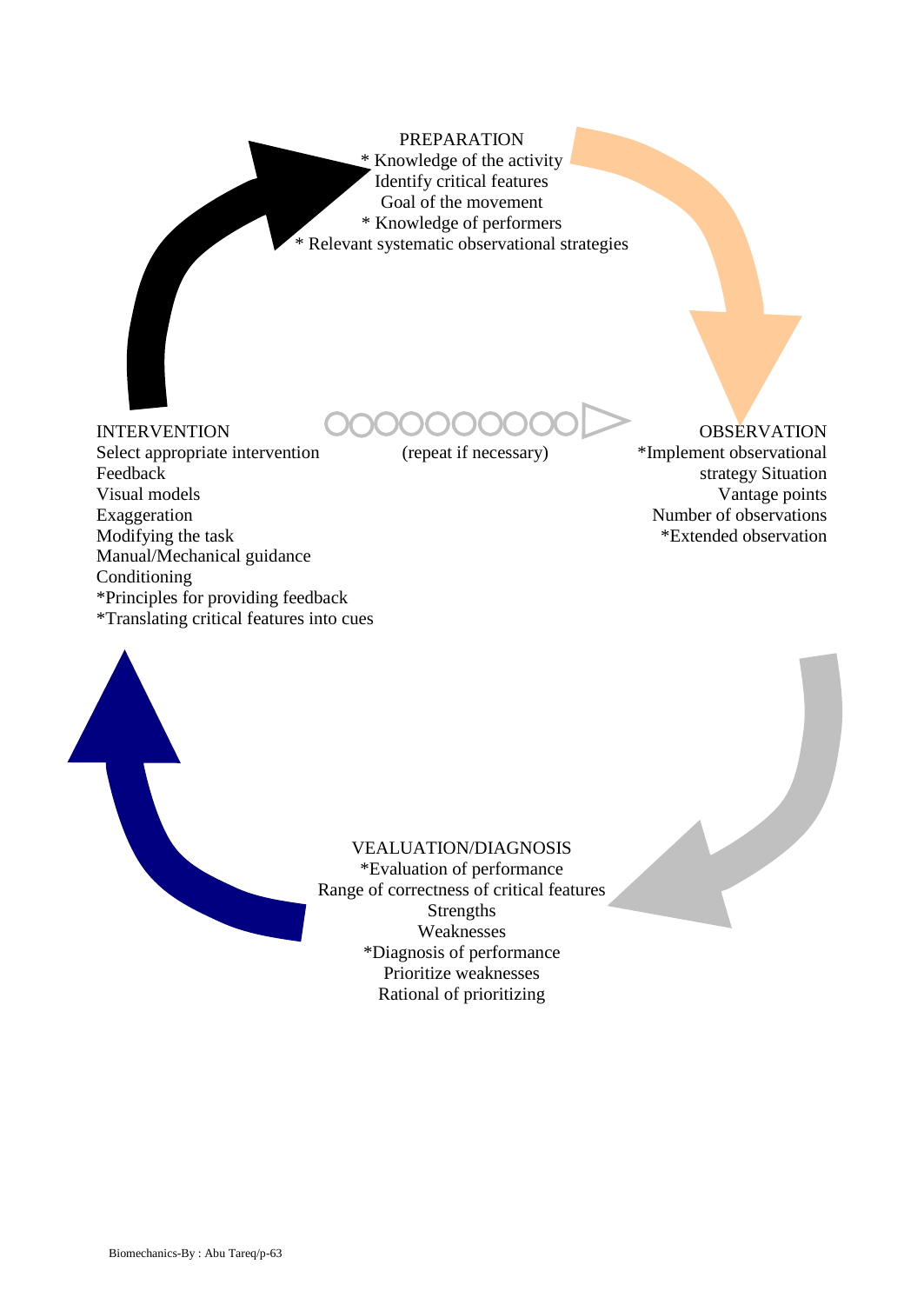#### **Sports Biomechanics**

#### **Qualitative analysis of motor Skills**

Second type of analysis of motor skills may be the Biomechanical analysis. Again, this may be (a) **qualitative mechanical analysis and (b) quantitative mechanical**

analysis, Quality is a characteristic that constitutes the basic nature of a thing. It is the degree of excellence, which a thing possesses. Quantity is the property that can be determined through either counting or measuring. A qualitative analysis involves nominal analysis (identifying the components of the whole) and evaluative analysis (comparing and judging). A quantitative analysis, on other hand, deals with the accurate determination of the amount of various components of a thing.

**Qualitative biomechanical analysis** of a movement skill is breaking down the total movement into its basic elements and then qualitatively examining those elements from biomechanical perspective. Usually the teachers and coaches perform this analysis to observe the performance of their students and describe the mechanical characteristics of the performance. The sense of visual observation is the basis of most of the qualitative analyses. Comparative descriptors (faster, slower, higher, lower, shorter, longer, larger) may be used to describe the characteristics. The approach may be different depending upon the goal of analysis; the general scheme of qualitative biomechanical involves four steps: (1) **Preparation^!) Observation, (3) Evaluation and (4) Intervention.**

**Preparation -** It is also known pre planning or pre observation. The purpose is to develop a theoretical model of the most effective technique and to describe it. It includes (a) gathering knowledge of the skill, (b) identification of purpose of the skill and (c) identification of the characteristics of the most effective skill.

For **gathering knowledge** past experience should be used, the experts should be Consulted and the information of the scientific research should be referred. Knowledge of the skill includes the rules of activity, nature of equipment and even the knowledge of the performer.

The second step is to **identify the purpose** and interpret that purpose in mechanical terms. The purpose of some sports is easy to define, for others, it is more difficult. Some sports may have one purpose; others may have more than one. Sometimes identifying the purpose is not very difficult but defining that purpose mechanically may be.

The next step i.s to **identify the characteristics of most effective technique.** For this, the traditional technique should be assessed at first. Thereafter, the model of most effective technique should be developed. The task here is to determine which aspects of the traditional technique are important and which are not. This can be done in two ways. **Firstly,** the execution of the skill by elite performers should be observed as many times as possible. From this the actions that are common to all these athletes should be identified. Then each action should be assessed by asking how it contributes to the mechanically to achieving the purpose of the skill. Those actions that contribute to the achievement to the goal should be included as characteristics of the effective skill. The **second way** is to assess the actions common to the technique as illustrated in most of the coaching materials.

It may be easier to break down the purpose of the skills into part. During assessment of the specific action it should be noted how the action contributes to achieving the specific part or sub-goal. **Observation** - The second step in qualitative biomechanical analysis of sports technique is the observation. Visual

observation is the primary basis for most of the biomechanical analysis, but the observation needs to be planned in advance considering (i) **whom will you observe? (ii) What conditions will the subjects perform under? Where will you observe the performance? What will you look for? .**

**Whom to observe?** Observation will depend upon the level of performance of the athlete, For novice athletes the errors (i) will be easily recognised, (ii) may not be repeated, (iii) performance may be variable. So, detailed analysis will be difficult and useless.

For highly skilled athletes, the errors will be minor. So, detailed analysis will be required. As the performance will be less variable in this case, the errors will be repeated in the performance.

**What** condition? The environment of performance varies from class practice session to the competition. The actual competition may be the best for the athlete; it may not be very suitable for observation because of obstructions of officials and other athletes. The normal class practice session is also not ideal for observation because it may not stimulate for normal performance. However, for the beginners the normal class sessions may be used for observing the performance. For elite athletes it is required to stimulate the normal performance and minimize the distractions. **Where to observe?** Where to observe determines what parts of the performance will be visible. If the activity has principal plane of movement, the line of sight should be perpendicular to that plane. Running, long jumping, vaulting in gymnastics, basketball free throw backstroke swimming etc. are the examples of activities whose movements occur in sagittal plane. This sagittal view may be observed either from the right or left side. A closer view is desirable if only a certain aspect of performance is evaluated. On the other hand a more distant view is better for evaluating the performance as a whole.

Activities with multiple planes of motion require multiple viewing positions. In these cases at first the most important part of the skill should be selected.

It is better to videotape the performance from different viewing positions. This .helps to view the same trial again and again with affecting the subject for fatigue. In addition, video record will be useful for giving feedback to the athlete or coach about the performance.

**What** to look for? Following are some of the distinguishing features to look for during observation.

1. The position of the body or body segments at specific instants. This indicates the direction of force application as well as the range of motion. Examples: instant of release in throwing activities (shot put, Javelin throw, discus throw. Basketball free throw etc.), the instant of take-off in jumping activities ( running, hurdling, high jumping, volleyball spiking, diving etc); the instant of contact in striking activities (kicking, serving, hitting in all racket activities, punching in boxing, spiking in volleyball etc.). The instant the mark the beginning of these movements should also be examined ( instant of take off contact in jumping, start of initial forward movement in throwing and striking activities).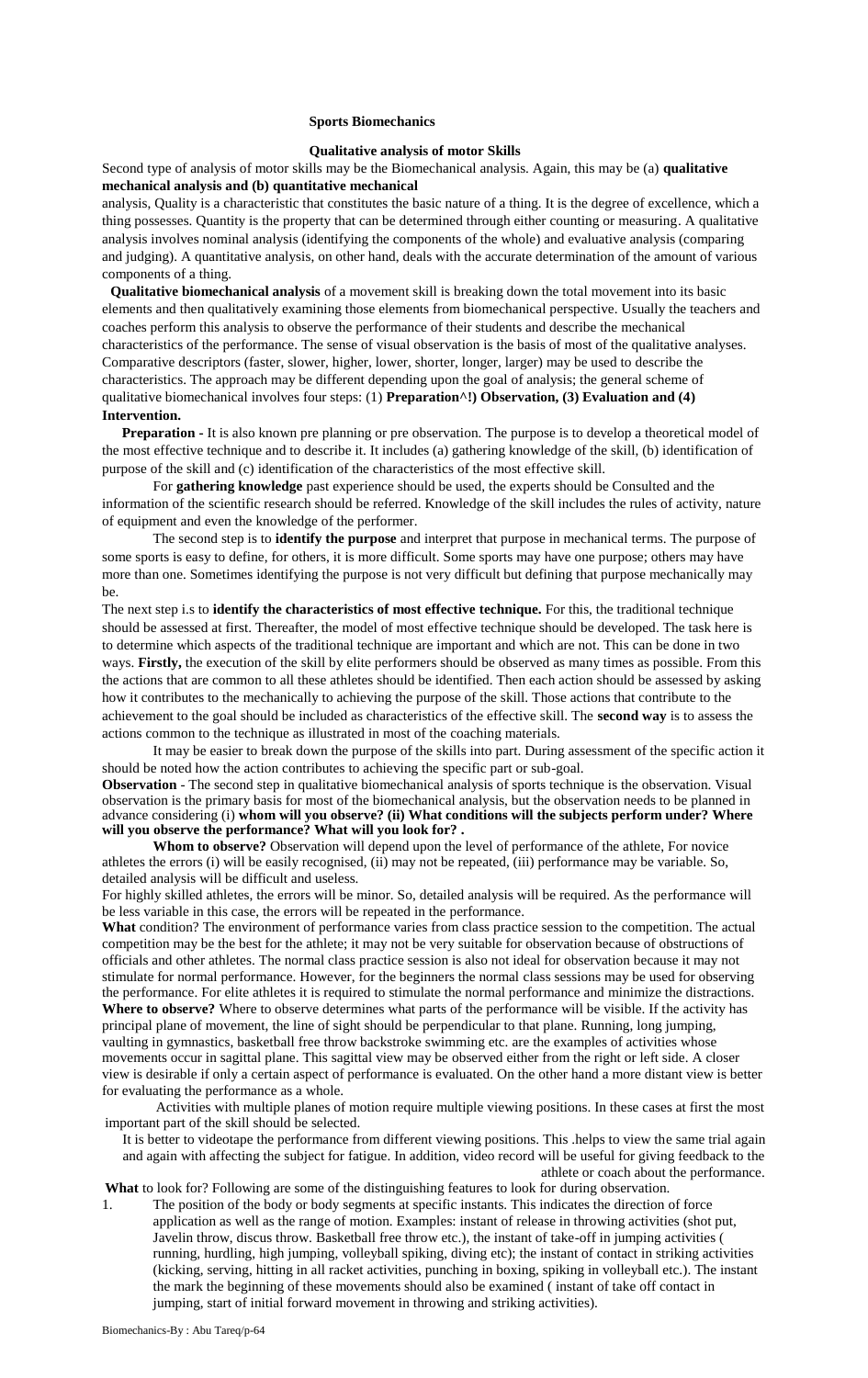- 2. The duration and range of motion of the body and its segments during specific phases of the skill, especially the force producing phases. (For high jumping: the duration of take-off phase and the vertical range of motion of the arms and free leg, propulsion phase during throwing and jumping).
- 3. The velocity and acceleration of the body segments during specific ' phases of the skill. For high jump: the vertical velocity of the arms and free leg as fast as possible during take-off. It is more useful to assess the acceleration of the limb. Once the forward motion is initiated, it is to be seen whether the throwing or striking limb or implement is continuously accelerated.
- 4. The timing of body segment motions relative to each other. For high jump: do the arms and free leg swing together in upward direction during take off? For throwing and striking activities, the movement is initiated by larger limbs (the legs) and proceeds in sequence to the smaller throwing or striking limbs. **Evaluation-**This is the third phase of qualitative analysis. This is done in two steps. First, the detection of errors and the second, the evaluation of the errors. Evaluation of errors should be done by comparing the actual performance to the characteristics of most effective technique. After identification of faults they should be evaluated in terms of their cause and effect. Several points should be emphasized here.
- 1. Does the error expose the performer to the danger or injury<sup> $\wedge$ </sup> Such errors should be corrected immediately.
- 2. Is the error caused by the strength deficiency or is it due to incorrect staring position. Will it take months, weeks days or only one practice session to correct?
- 3. Is the error s result of another error that occurred earlier? If so, the another error should be the focus of correction.
- 4. Is the error due to poorly designed equipment?
- 5. How great the effect does the error have on the performance?

After evaluating each error in light of above concerns, it is to be decided which error to correct in which order. For this the errors should be ranked in three categories: (1) from major to minor in terms of their effect on the performance; (2) from earliest to latest in terms of their chronology during performance; and (3) from easiest to most difficult in terms of the time and effort it will take to correct them. **Intervention-** The purpose of this phase is to correct the errors for improving performance. For this three things should be done. First, the athletes should be communicated what their error was. Second, the athletes should be communicated what should be done for correcting the errors, Third, the athletes should be told how the errors should be corrected.

For communicating the performers verbal explanation or showing the videotape of the performance can be used. It is better to correct one error at a time. During communication the teacher should be positive and patient.

For correction the appropriate means and methods should be developed. The skills along with the drills should be taught as a corrective measure. During this process emphasis should be more on learning the correct movement sequence. Speed of movement should be regulated. The total structure of movement should be taught in parts in proper sequence.

#### **Sports Biomechanics Quantitative Biomechanical Analysis**

**Quantitative Biomechanical analysis:** While qualitative analysis is non numerical analysis of movement, the quantitative analysis is based on numerical measurement of performance. Comprehensive quantitative biomechanical analysis is usually done for the performance of elite athletes. It requires specialised and expensive equipment tor recording and measuring the mechanical variables of interest. It needs biomechanists or trained technicians. It involves analysis of **both kinematic and kinetic factors** of movements executed. **Kinematic analysis** involves the recording of the original movements by high-speed movie camera or video camera and through subsequent projecting the recorded motion in slow motion obtaining the basic (distance -time) information by using motion analyser. From these basic information the other kinematic measures like displacement, velocity, and acceleration - both linear and angular may be obtained. For **kinetic parameters** the force platforms and other such devices are used. For measuring parameters related to the muscle activity, the EMG technique may be used. Most of these equipments are interfaced with computers. In most of the cases the appropriate softwares are available. Like qualitative analysis there may be four steps in quantitative analysis -a) **the preparation; b) the recording; c) analysis and evaluation and d) intervention.** Preparation includes gathering knowledge about the activity and finalising the purpose of analysis. Recording includes either capturing the whole movement structure in original or the measuring the force and other kinetic factors that

are responsible for the movement activities. The methods used for quantitative analysis are (1.) Cinematography, (2) Videography

and (3) Dynamography.

**Cinematography:** Cinematography' is a fundamental method for analysing kinematic parameters of sports movements. It refers the whole process of recording of the movement by a movie camera, examining the recorded movement in slow motion or freeze by motion analyser and assessing the mechanical parameters of the movement performance. So, the cinematography has the following phases:

- A) Cine filming;
- B) Projecting the film;
- C) Measuring the data from the projected film; and
- D) Analysis of the data obtained.

#### **A. Cine filming**

Cine filming is the technique for recording for recording and storing information of human activity. As an experimental method it is a versatile and simple method. It has advantages over other techniques as -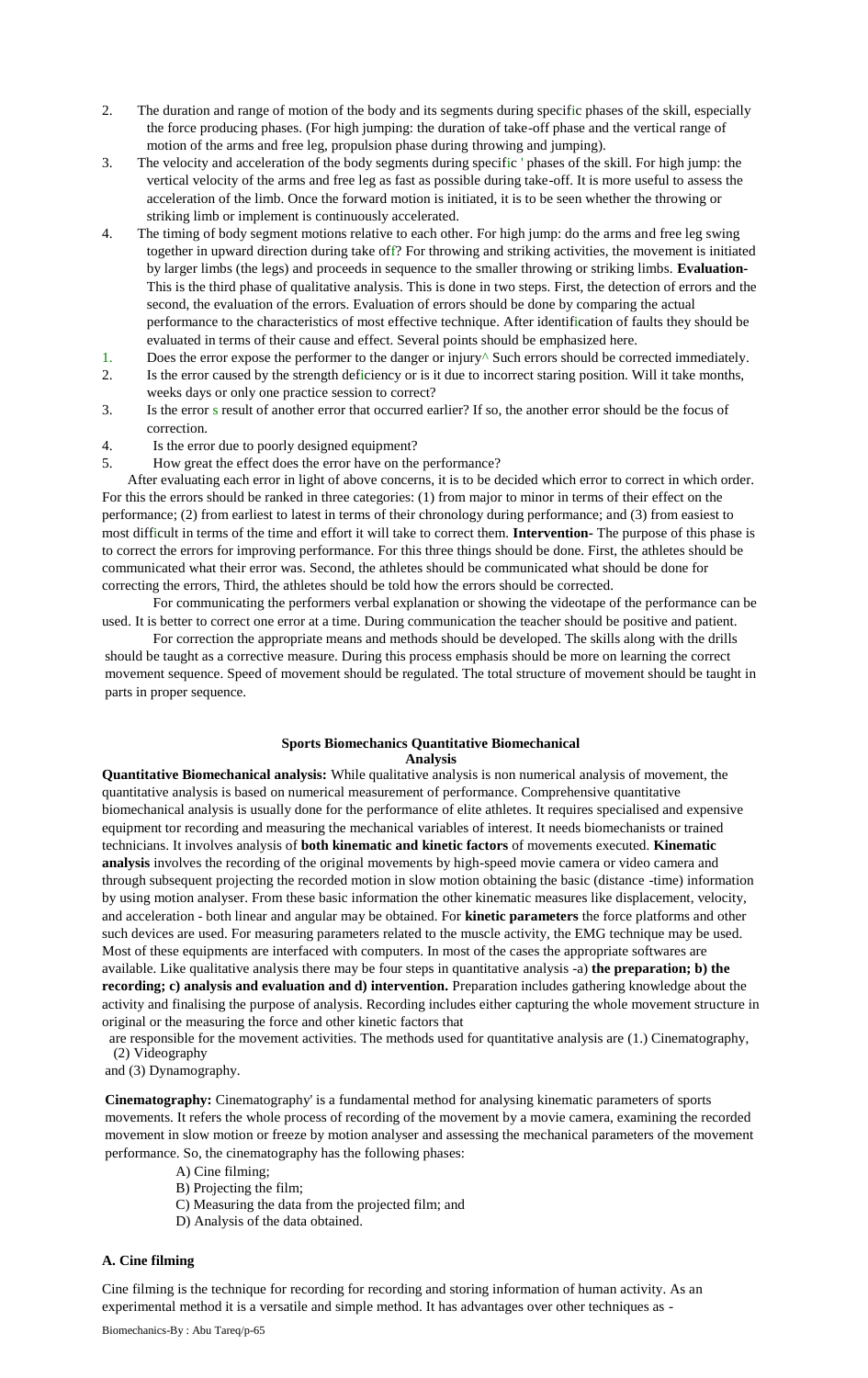1) it is a non contact method of recording movement;

2) it records all the details of the original movements;

- 3) it records the movements even without the knowledge of the performer;
- 4) it can be used successfully both in training as well as competition situations;

5) it is a simple method.

Following factors are very important for scientific filming -

- a) Cine cameras Usually 16mm movie cameras are used for most of the scientific analysis. It is better to use motor driven cameras. The frequency of the camera should be 30 to 100 frames per second for carrying out biomechanical studies economically and accurately.
- **b) The environment of the filming:** FOT scientific filming the following facilities are needed;
	- **1) Black back cloth;**
	- **2) Distance measuring scale;**
	- **3) Horizontal and vertical reference lines; and**
	- **4) A timing device for accurate knowledge of the camera frequency.**

Back black cloth - Large rolls of matt black paper are available from photographic suppliers. Provide a backing that can be set up and removed within a few minutes. Black curtain is more durable and, if provided with hooks, rings or a supporting rail, is also quickly positioned.

Distance measuring scale - It is necessary that the scaling should be established for relationship between a true length and its apparent length as seen on the projected film. The distance scale may be a straight bar with equal distances marked clearly on it black and white. It is important to place the distance measuring scale in the plane of motion. Reference axes - The vertical and horizontal axes are important as reference lines on the picture from which the coordinates of points on the body will be measured. They should be visible to the camera throughout the filming process. Timing - For determining the camera frequency a clock or other timing device may be placed in the camera's field of view. If possible a digital timer may be filmed directly This will provide a permanent record of the elapsed time on the film itself.

#### **c. Preparing the subject:**

In preparing the subject for cine filming, the main concern is to mark the joints (points of interest) on the body as precisely as possible. Black disc markers on the skin or •direct marking with felt pen are the usual methods. Greater contrast may be obtained by whitening the area of skin around the marker. Placing the discs is fairly simple for the ankle and wrist joint but problems may be encountered in locating the knee, hip and shoulder joint markers. If the skin over the hip joint is to be visible to the camera, the subject will have to wear briefs. The elbow and shoulder joints are sometimes not sufficiently well marked by discs, which tend to be reported out of view during arm flexion. A black band may be used in such cases.

#### **d .Cine filming: (Recording the movement)**

After completing the required preparations for the subject and the filming environment the filming should be done. The camera should be as far away as from the subject as possible to keep 'obliquity' error  $\prime$ small as possible. It is better to use a tele lens wherever possible. The axis of the camera must be perpendicular to the direction of movement to be recorded. Camera should be started a few seconds earlier than the actual movement to be captured.

#### **B Projecting the film**

Processing and initial testing- After filming the film should be chemically processed. It is desirable to have permanent film studio to carry out biomechanical studies., but in case it is not available, the film should be taken to the professional studio for development.

Projection - A first examination of the processed negative or positive copy may be made with a slide projector having filmstrip attachment. The nest stage is projecting the film using a specialised analysing projector. The important feature here should be stationary projection of the single frame A frame counter and push button feed are usually provided and the projector may run at steady low speed for slow viewing.

Screen- The screen for projection will be the surface on which measurements are taken. A cloth screen is not really suitable, A matt a white cleanable panel is the best. .Alternately, white cartridge paper taped firmly to a rigid board may be replaced as necessary. The screen must be accurately set at right angle to the projection axis.

X-Y film analyser- The film is projected on a cabinet mounted back projection screen by a projector with single frame feed. At sides of the screen carry horizontal and vertical sliders with cursor. When the cursor is located at a particular point on the projected picture, a push button system can be used to read off the X and Y coordinated of the point.

,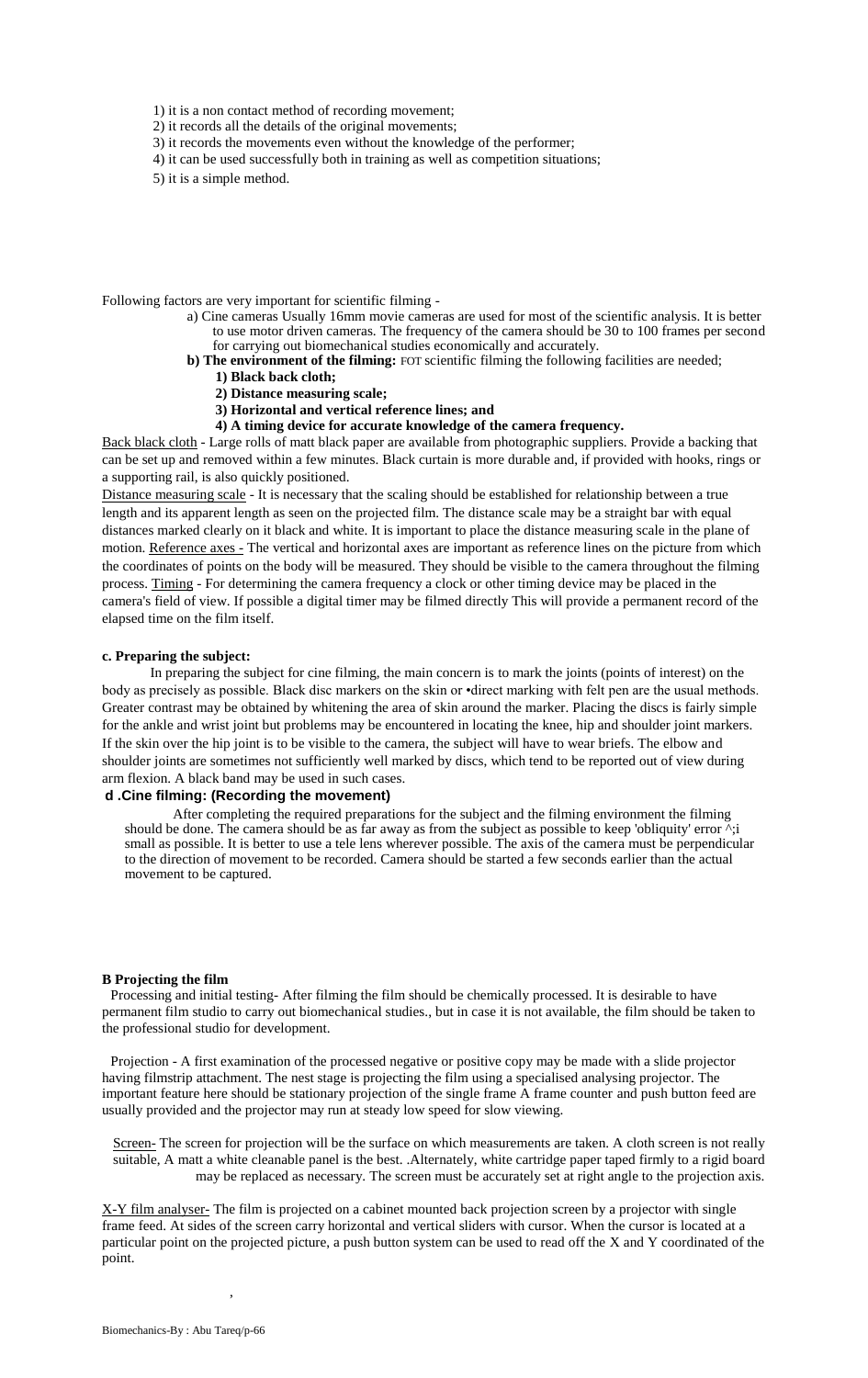#### **C. Measurement of the projected film**

After projecting a particular frame, it will be informative to draw 'stickman' configurations from the frame and horizontal and vertical reference lines should be included for correct spatial location. Measurement of linear coordinates will be easy on a projection of reasonable size (6-10 inches). A steel ruler should measure the distance. When an angle measurement is required, a protractor is not used in the dark room and it is better to draw lines on the screen to indicate the required limb positions. If much overlapping occurs in the drawing, a new paper sheet screen will be needed for every few frames. Finally, the measurement of the distance scale as it appears on the projector must not be forgotten.

### **D. Analysis of cine data**

The data available will provide the Distance- time information of the movement of a particular body part. This information should be used to present the measured quantities graphically without any intervening calculations. The analysis may be taken to a further stage of difficulty if linear and angular velocities are required. The normal method of differential calculus cannot be used because the displacements are not in algebraic form. The tabulated displacement time- data from film measurement must be put through some form of numerical differentiation to produce values of velocity at each frame. Some smoothing may be incorporated to counter the effects of random errors or noise in the data.

Calculation of acceleration is carried out by taking the differentiation procedure one stage further. The estimation of force from film analysis depends upon the reliable . computation of acceleration values.

### **QUALITATIVE VERSUS QUANTITATIVE ANALYSIS**

Qualitative analysis is by nature a subjective judgment call. This does *not* mean that it is unorganized, vague, or arbitrary in nature. In fact, we will see that qualitative analysis requires extensive information from many disciplines, planning, and systematic steps to be most effective.

Figure 1.1 illustrates a continuum of human movement analysis. Any analysis of human movement can be located somewhere along the continuum from qualitative to quantitative. Analyses of baseball pitching can vary from broad statements by television color commentators to statistical breakdowns of pitches and their locations to radar measurements of ball speed. The qualitative end of the continuum involves the nonnumerical analysis of movement data or a judgment on the quality of an aspect of movement.

Quantitative analysis, however, is based on some *measurement* of performance. If performance can be expressed in numbers, then the analysis is based on quantified data. Quantification of data (in seconds, feet, meters, degrees per second) moves the analysis further to the right on the continuum. But even research measurements (quantification of a very controlled nature) cannot be purely objective. There is some subjectivity in deciding where to place the tape measure or where to take a skinfold measurement. Quantification does not automatically ensure validity and reliability, and the lack of quantification in a qualitative analysis does not automatically mean the assessment is less valid or reliable.

Information from traditional qualitative analysis in kinesiology falls near the left side of the analysis continuum. Most teachers or coaches use qualitative analysis in everyday practice situations to diagnose and correct errors. Other movement analyses are midway along the continuum. Evaluation of skill or developmental level using a rating scale or timing a 40-yard dash is at the beginning of quantified performance.

The highest levels of quantitative analyses in sport sciences, such as biomechanics and exercise physiology, are primarily being performed in university research settings or at the Olympic Training Centers for elite athletes. Biomechanists measure instantaneous values of velocity, acceleration, or force for various parts of the body. Physiologists measure oxygen consumption, body fat, or amounts of lactic acid in the blood. Generally, these measurements of human movement have been too expensive for widespread use in teaching and coaching settings. A situation where a qualitative analysis would be helpful is illustrated in figure 1.2, where an athlete has missed a fly ball during outfield practice. A good qualitative analysis of this situation would include specific feedback to the performer to help improve subsequent performance. Many teachers might attempt to correct the hand position, which is clearly not the best hand position for fielding balls above the waist. The real question is whether a qualitative analysis integrating all sources of information would suggest



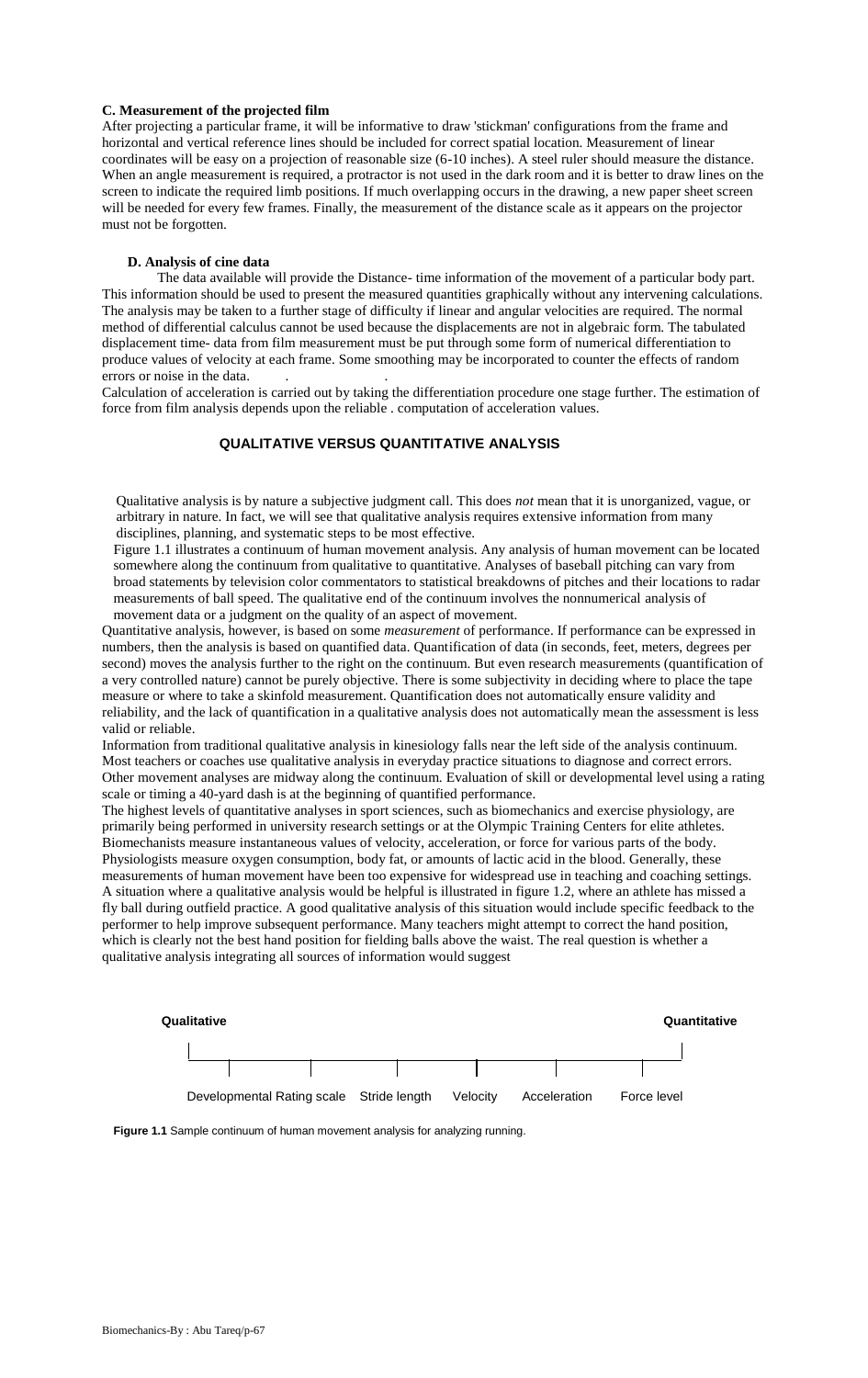#### **Sports Biomechanics**

### **Video graphic analysis Videography-**

#### **possibilities and limitations**

Recently, video graphic technique has begun to replace conventional cinematographic technique for motion analysis. The advantage of this technique over the cinematographic technique are:

- 1. Videotape is erasable and reusable,
- 2. Videotape does not require developing;
- 3. Videotape is more economical than film;
- 4. The recorder is inexpensive and portable;
- 5. The recorder is simple to operate and permit immediate play back.

With all these advantages video graphic technique is very appropriate for teaching, coaching and qualitative analysis. But it is not generally suitable for research of a quantitative nature. The image on the video recorder is formed by an electron beam impinging upon a fluorescent screen. The beam scans the face of the cathode ray tube at a rate of 30 fps. While the videotape is acceptable for viewing purpose, it is not of sufficient resolution and linearity to permit fine measurement. In addition, the image tends to deteriorate }f the types are stored for extended period of time.

#### **Video technology**

Video images are limited representations of reality because those are made up of a **2-D array of dots.** These dots that comprise each picture.are called **pixels** (short of picture elements). Each picture element is given a shade on the gray scale (from black to white) for a black and white video picture. Color video is made up of pixels that have been given an intensity or mix of red, green and blue light. A video picture is called a **frame** and is made up of two **halves, or fields.** One field is odd numbered, horizontal number of pixels and the other field is even-numbered horizontal lines. The number and size of the pixels determine the quality, of the video picture.

Video picture format is determined by broadcasting conventions that vary around the world. **National Television Standards Committee** (NSTC) standards are used in North America and Japan. The United Kingdom and European countries use **Phase Alteration Line (PAL)** video format, while the French and Russians use **Sequential Conleur a Memorie** (SECAM) video NSTC has 30 **frames** per second while PAL and SECAM have 25 **frames** per second.

The resolution of a **paused video** image becomes worse because of flickering of picture. **Flicker** is caused when there is motion between two halves of the video frame. Careful set up and procedural techniques are needed to collect images and to **digitize,** scale and make calculations from video data. Many of the video systems are based on digital video that break the video signal into each field and use sophisticated image processing to create sub pixel resolution. Stereo photogrammetric techniques and computers are needed to generate 3-D data from synchronised multiple camera images. At present, necessary softwares have been developed to **Capture** (transfer of analog video to disk). **Digitise** (automated video analysis). **Filter** (smoothing and filtering of random noise). **Transform** (computation of 3-D kinematic data based on video analysis), **Trim** (synchronise different video views), and **Display** (complete presentation for biomechanical analysis).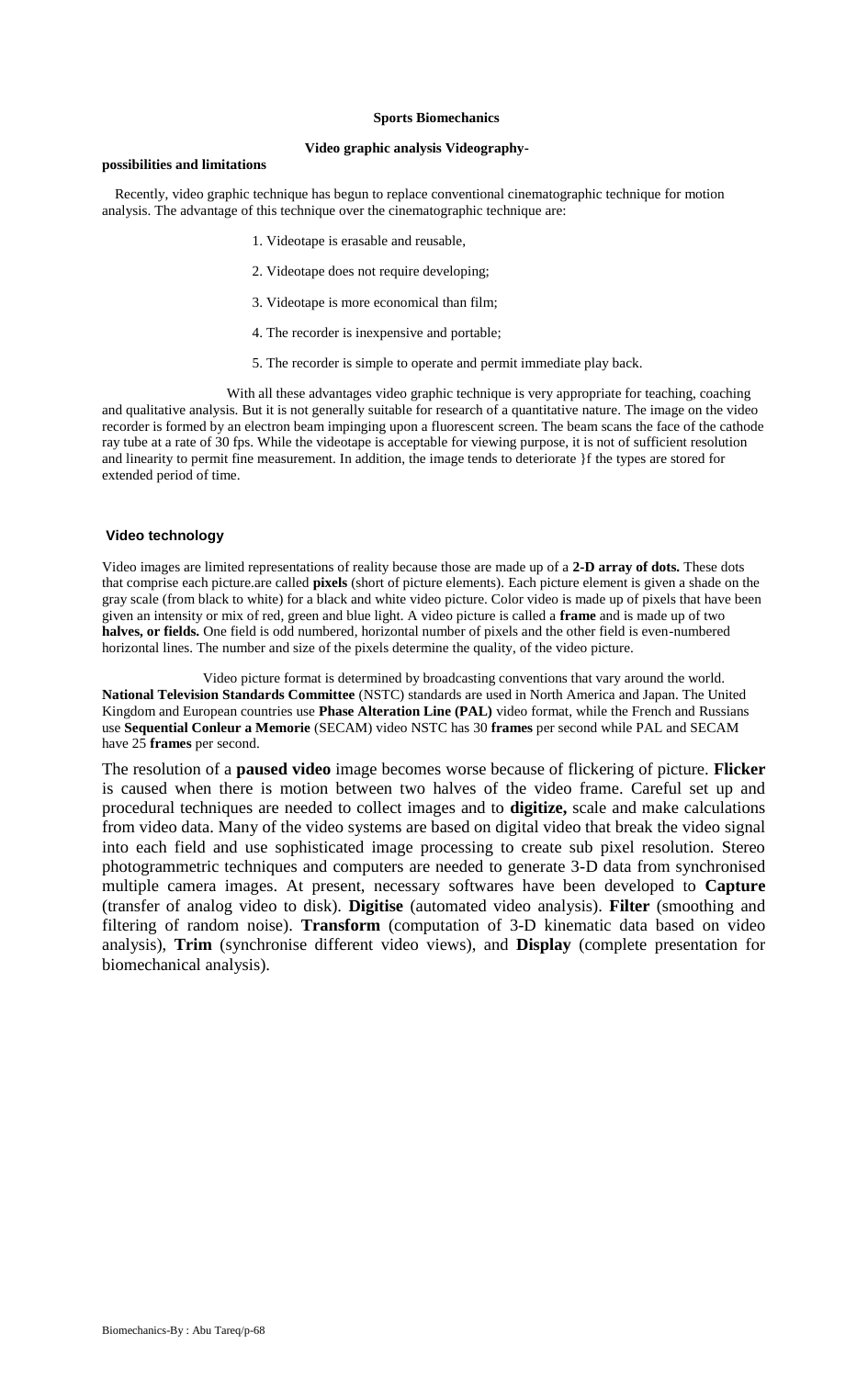## **Experiment No. 1 Identification of Coordinal Axes and Planes for Human Body Motion**

**Principle**: From the standpoint of science, human body is a solid tri (three) dimensional rigid object. So, it has three dimensions, viz, length, breadth, and height. For explaining the orientation of the body, mention of these three directions is needed. The movements of human body as a whole or in parts also take place around three axes in three planes. These axes are intersecting and mutually, perpendicular to one another. Similarly, the planes are also intersecting and mutually perpendicular to one another. The line of intersection between two planes indicates an axis. These planes and axes are termed as "cardinal" or "primary" when the pass through c.g. of the body.

**Axes**: Axis is an imaginary line around which the body segment rotates. The three mutually perpendicular axes are identified for human body motion such as sagittal axes or anterioposterior axis, transverse axis or medial-lateral axis, and longitudinal axis. When these axes pass through the center of gravity of the body, they become the primary axis. When these axes pass through the joint of any other limb these axes become secondary axes. Sagittal axes passe the body from front to back. The movements like abduction and adduction take place around this axis. Transverse axis passes from side to side. Flexion and extension take place around this axis. Longitudinal axis passes from top to bottom along the length of the body part that rotates. Circumduction and rotation take place around this axis.

**Planes**: Planes are basically the geometrical figures with two dimensions-length and breadth. When a body part rotates around on axis, it forms a plane during its path of motion. Like axes there are three planes for human body motion. These are sagittal plane, frontal plane and transverse plane. Sagittal plane divides the body into left and right halves. The frontal plane divides the body into front and back halves and the transverse plane divides the body into upper and lower halves.

Abduction and adduction takes place around sagittal axis but in frontal plane. In fact, sagittal axis is perpendicular to frontal plane. Flexion and extension take place around transverse axis but in sagittal plane. In fact, the transverse axis is perpendicular to sagittal plane. Circumduction and rotation take place around longitudinal axis but in the transverse plane. In fact, the longitudinal axis is perpendicular to transverse plane.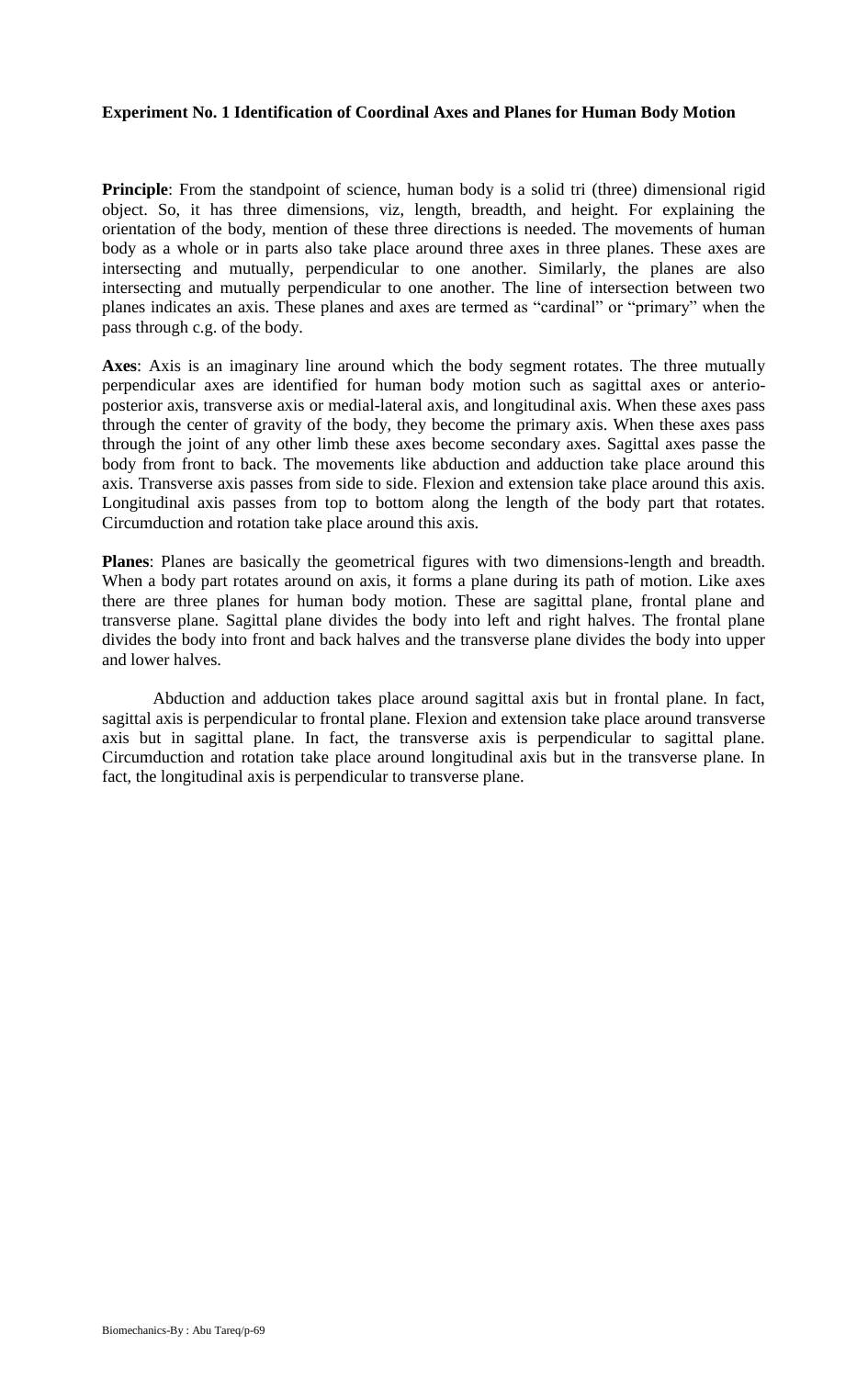### **Experiment No. 2 Study on Fundamental Movements of Human Body**

### **Principle**:

Human body is complex machine. Inspite of its biological limitations, it can produce movements with infinite variations and with supreme accuracy. Human body movements are the result of combination of the simple basic movements of various joints. These movements vary from one another in respect of direction, planes and axes, range etc. The basic movements possible at difference joints of human body are technically known s fundamental movements.

### **Flexion**:

Bending part at a joint so that the angle between them is decreased and the part come closer together. Flexion takes place around transverse axis in a sagittal plane.

## **Extension**:

Straightening parts at a joint so that the angle between them is increased and the parts move further apart. Extension takes place around transverse axis in a sagittal plane.

### **Hyperextension**:

Excessive extension of the parts at a joint beyond the anatomical position. Hyperextension takes place around transverse axis in a sagittal plane.

### **Dorsi-flexion**:

Flexing the foot at the ankle. Dorsi flexion takes place around transverse axis in a sagittal plane.

### **Planter flexion**:

Extending the foot at the ankle. Planter flexion takes place around transverse axis in a sagittal plane.

### **Abduction**:

Moving a part away from the midline. Abduction takes place around sagittal axis in a frontal plane.

### **Adduction**:

Moving a part towards the midline. Adduction takes place around sagittal axis in a frontal plane.

### **Rotation**:

Moving a part around a longitudinal axis. Rotation takes place around longitudinal axis in a transverse plane.

### **Circumduction**:

Moving a part so that its ends follow a circular path. Circumduction is a combination of movements.

## **Supination**:

Turning the hand so the palm is upward or turning the foot so that the medial margin is raised. Supination takes place around longitudinal axis in a transverse plane.

### **Pronation**:

Turning the hand so that the palm is downward or turning the foot so that the medial line is lowered. Pronation takes place around longitudinal axis in a transverse plane.

### **Eversion**:

Turning the foot so that the sole is outward. Eversion takes place around the longitudinal axis in a transverse plane.

### **Inversion**:

Turning the foot so that the sole is inward. Inversion takes place around the longitudinal axis in a transverse plane.

### **Protraction**:

Moving a part forward.

### **Retraction**:

Moving a part backward.

### **Elevation**:

Raising a part (shrugging the shoulders)

## **Depression**:

Lowering a part (dropping the shoulders)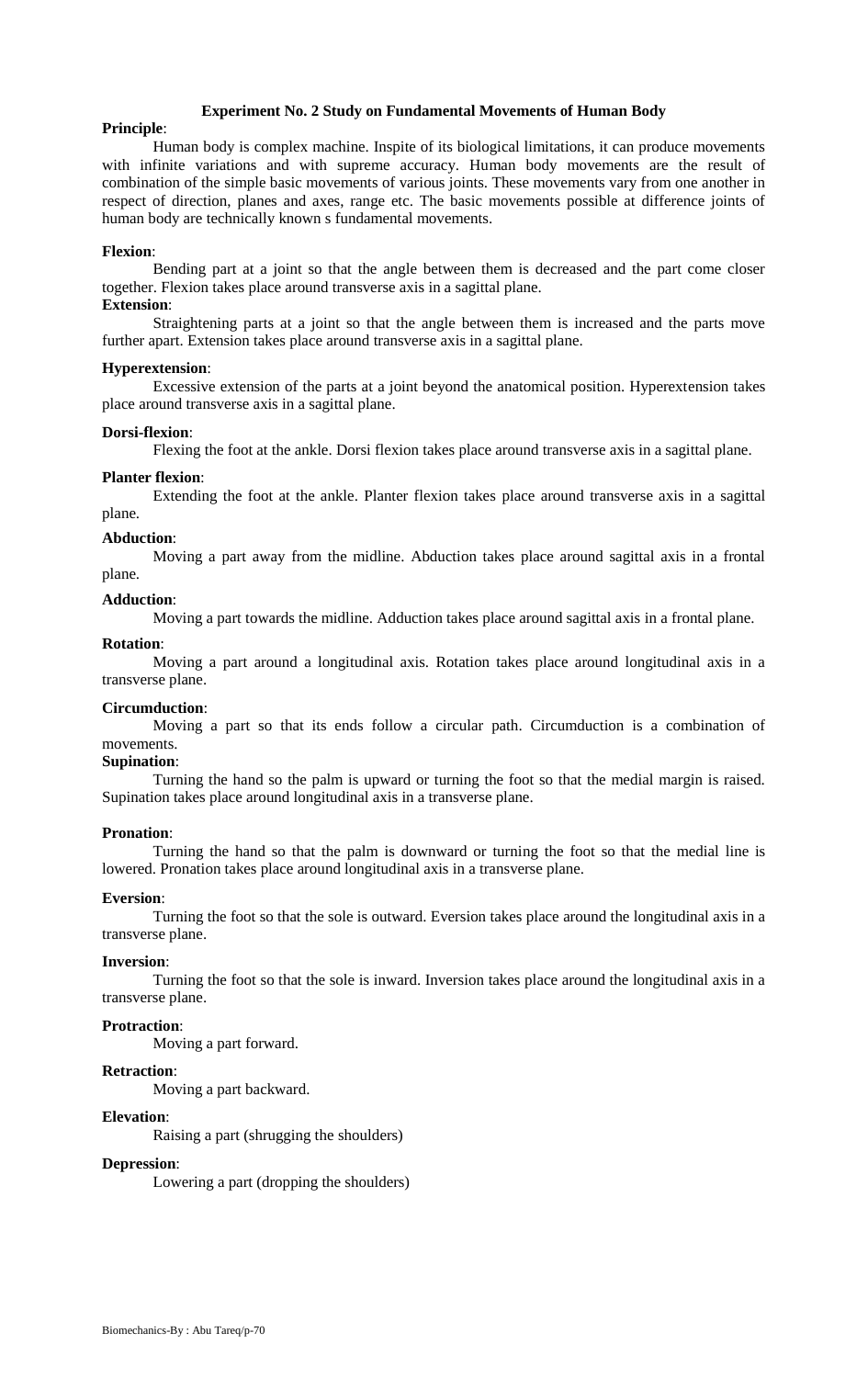## **Experiment No. 3 Study of the Muscle of Shoulder Joint and their Action**

### **Anatomy of the Shoulder Joints**:

The shoulder joint is a ball and socket joint that consists of the rounded head of the humerus and the shallow glenoid cavity of the scapula. The coracoid and acromion processes of the scapula protect these parts above. They are held together by various connective tissues and muscles.

The joint capsule of the shoulder is attached along the circumference of the glenoid cavity and the anatomical neck of the humerus. Although it completely envelops the joint, the capsule is very loose and by itself is unable to keep the bones of the joint in close contact. However the capsule is surrounded and reinforced by muscles and tendons and these structures are largely responsible for keeping the articulating parts of the shoulder together.

The ligaments that help prevent displacement of the articulating surfaces of the shoulder joint include coracohumeral ligament, glenohumeral ligament, transverse humeral ligament and glenoidal labrum.

| Sl. No. | <b>Muscle</b>    | Origin                  | <b>Insertion</b>          | <b>Action</b>          |
|---------|------------------|-------------------------|---------------------------|------------------------|
| 1.      | Coracobrachialis | Coracoidprocess of      | Shaft-of humerus          | Flexion<br>and         |
|         |                  | scapula                 |                           | Adduction              |
| 2.      | Pectoralis Major | Clavicle,<br>sternum    | Intertubercular           | Adduction<br>Flexion   |
|         |                  | and<br>coastal          | groove of humerus         | rotation               |
|         |                  | cartilages              |                           |                        |
| 3.      | Teres major      | Lateral<br>border<br>of | Intertubercular           | Extension,             |
|         |                  | scapula                 | groove of humerus         | adduction rotation     |
| 4.      | Latissimus dorsi | of<br>Spine<br>sacral,  | Intertubercular           | Extension,             |
|         |                  | lumber and lower        | groove of humerus         | adduction,<br>rotation |
|         |                  | thoracic vertebrae      |                           | and downward pull.     |
| 5.      | Supraspinatus    | Posterior surface of    | Greater tubercle of       | Abduction              |
|         |                  | scapula                 | humerus                   |                        |
| 6.      | Deltoid          | Acromion<br>process     | Deltoid tuberosity of     | Abduction,             |
|         |                  | of scapula, clavicle.   | humerus                   | extension,<br>or       |
|         |                  |                         |                           | flexion.               |
| 7.      | Subscapularis    | Anterior surface of     | of<br>Lesser<br>tubercle  | Medial rotation.       |
|         |                  | scapula                 | humerus                   |                        |
| 8.      | Infraspinatus    | Posterior surface of    | Greater<br>tubercle<br>of | Lateral rotation       |
|         |                  | scapula                 | humerus                   |                        |
| 9.      | Teres minor      | Lateral<br>border<br>of | tubercle<br>of<br>Greater | Lateral rotation.      |
|         |                  | scapula                 | humerus                   |                        |

## **The muscles and their origin, insertion and action**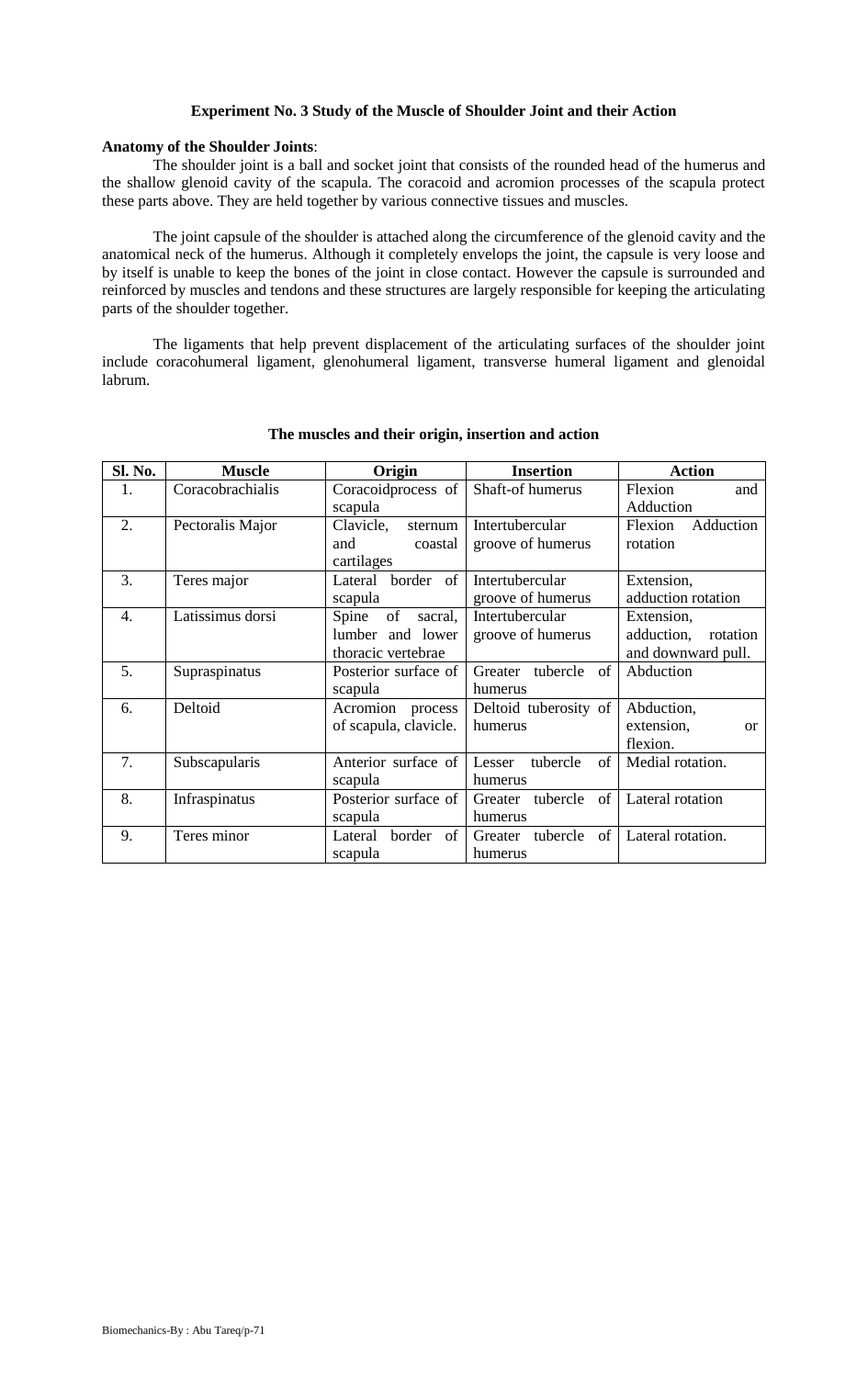## **Experiment No. 4. Study on the Muscles of Elbow Joint and their Action**

### **Anatomy of the elbow joint**

The elbow in a complex structure that includes two articulations a hinge joint between the trochlea of humeras and the trochlear notch of the ulna, and a gliding joint between the capitulum (foves) on the head of the radius. These unions are completely enclosed and held together by a joint capsule, whose sides are thickened by ulner and radial collateral ligaments and whose anterior sutitace is reinforced by fibers from a muscle (brachialis) in the upper arm.

The ulner collateral ligament, which consists of athick band of fibrous connective tissue, is lorated in the medial wall of the capsule. The anterior portion of this ligament connects the medial epicondyle of the humerus to the medial margin of the coronoid process of the ulna. Its posterior part is attached to the medial epicondyle of the humerus and to the olecranon process of the ulna. The radial collateral ligament, which strengthens the lateral wal of the joint capsule, is composed of a fibrows band extending between the lateral cpicondyle of the humerus and the annular ligament of the radius. The annular ligament is attached to the margin of the trachlear notch of the ulna, and it encircles the head of the radius, functioning to keep the head in contact with radial notch of the ulna. the synovial membrane that forms the inner lining of the elbow capsule projects into the joint cavity between the radius and ulna and partially humerus radial portions.

| <b>Muscle</b>         | Origin                   | <b>Insertion</b>          | Action                   |
|-----------------------|--------------------------|---------------------------|--------------------------|
| 1. Bicepsbrachi       | Coracoid process and     | redial tuberosity of      | Flexion lateral rotation |
|                       | tubercle above glenoid   | vadius                    |                          |
|                       | cavity                   |                           |                          |
| 2. Brachialis         | Anterior shaft of humers | Coronoid Process of       | Flexion                  |
|                       |                          | ulna                      |                          |
| 3. Brachio radialis   | Distal lateral end of    | lateral surface of radius | Flexion                  |
|                       | humerus                  | above styloid proces      |                          |
| 4. Triceps brachii    | Tubercle below glenoid   | Olecranon process o9f     | Extension                |
|                       | covity and lateral and   | ulna                      |                          |
|                       | medial surface of        |                           |                          |
|                       | humerus                  |                           |                          |
| 5. Supinator          | Lateral condyle of       | Lateral Surface of        | Laleral rotation         |
|                       | humerus and crest of     | radius                    |                          |
|                       | ulna.                    |                           |                          |
| 6. Pronator teres     | Medial epicondyle of     | Lateral surface of radius | medial rotation          |
|                       | humerus and coronoid     |                           |                          |
|                       | process of ulna          |                           |                          |
| 7. Pronator quadratus | Anterior distal end of   | Anterio distal end of     | Medial rotation          |
|                       | ulna.                    | radius                    |                          |

### **The muscles of this joint and their actions are as follows**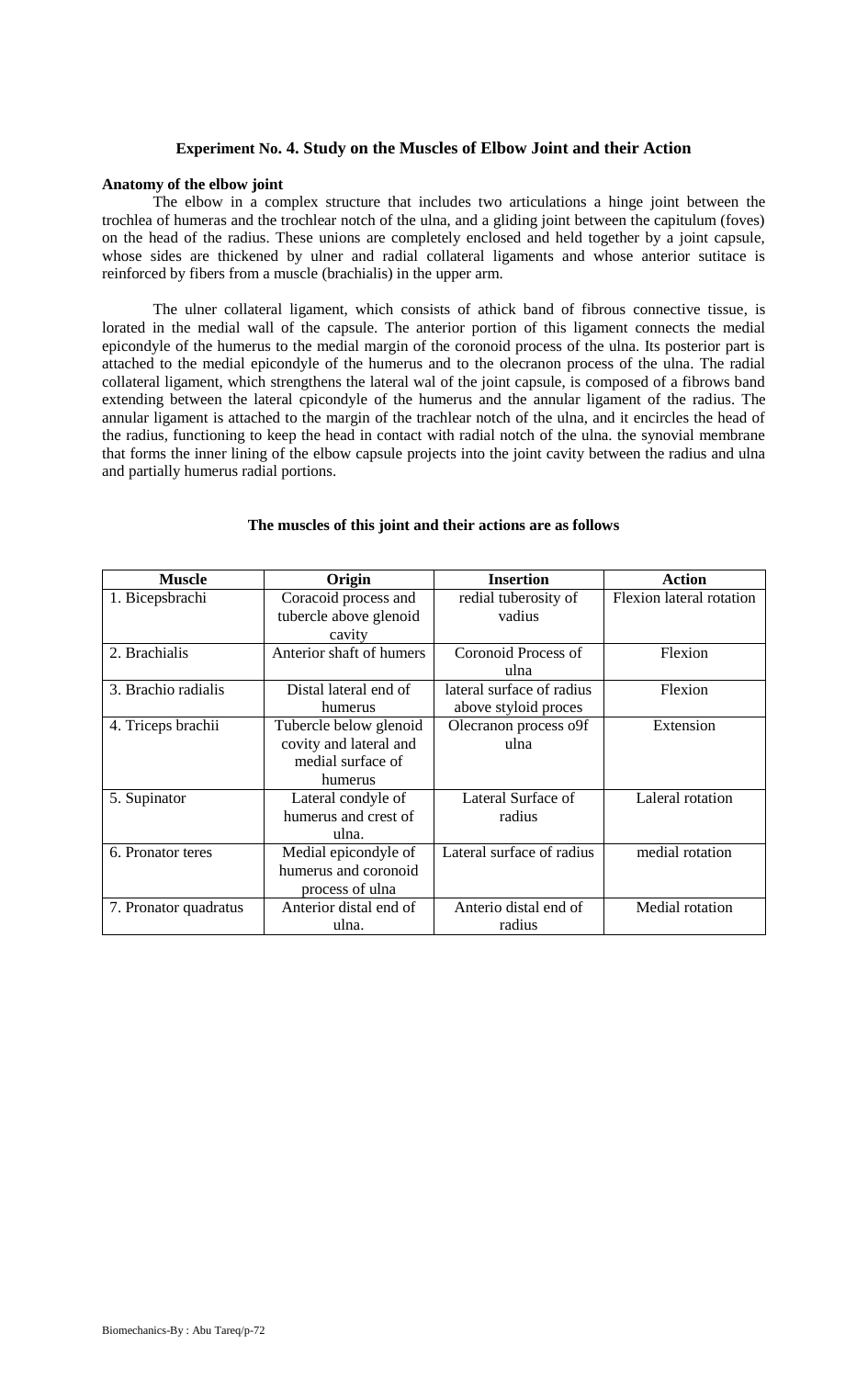#### **Experiment No. 5 Study of the Muscle of Hip Joint and their Action**

Anatomy of the hip joint:

A hip joint is a ball and socket joint that consists of the head of the femur and the cup-shaped acctabulum of the coxal bone. A ligament (ligament capitis) is attached to a pit (fovea capitis) on the head of the femur and to connective tissue within the acetabulum. This attachment deems to have little importance in holding the articulating bones together. Instead, it serves to carry blood vessels to the head of the femur. A horseshoe shaped ring of fibrocartilage at the rim of the acetabulum deepens the cabity of the acetabulum. It encloses the head.

The muscles of this joint and their functions are as follows:

| <b>Muscle</b>           | Origin                   | <b>Insertion</b>          | <b>Action</b>            |
|-------------------------|--------------------------|---------------------------|--------------------------|
| 1. Psas major           | Lumber interver tibral   | Lesser trochanter of      | Flexion                  |
|                         | disksi bodies and        | femur                     |                          |
|                         | transverse processes of  |                           |                          |
|                         | lumber vertebrae         |                           |                          |
| 2. Lliacus              | lliace fossa of ilium    | Lessertrochanter of feur. | flexion                  |
| 3. Gluteus maximus      | Sacrum, Coccyx and       | posterior surface of      | Extension                |
|                         | posterior surface of     | femur and fascia of       |                          |
|                         | Ilium.                   | thingh                    |                          |
| 4. Gluteus Medius       | Lateral Surface of Ilium | Greater tronhanter of     | Abduction rotation       |
|                         |                          | femur                     | (medially)               |
| 5. Gluteus minimus      | lateral surface of llium | Greater trochanter of     | Abduction rotation       |
|                         |                          | femur                     | (medially)               |
| 6. Tensor fasciae latae | Anterior iliac crest     | Fascia of thigh           | <b>Abduction flexion</b> |
|                         |                          |                           | rotation (medially)      |
| 7. Adductor longus      | Pubic bone near          | Posterior of femur        | <b>Adduction flexion</b> |
|                         |                          |                           | rotation (lateral)       |
| 8. Adductor magnus      | Ischial tuberosity       | Posterior surface of      | Adduction extension      |
|                         |                          | femur                     | rotation (lateral)       |
| 9. Gracilis             | Lower edge of            | Medial surface of tibia   | Abduction (lhigh)        |
|                         | symphysis pubis          |                           | flexion (leg)            |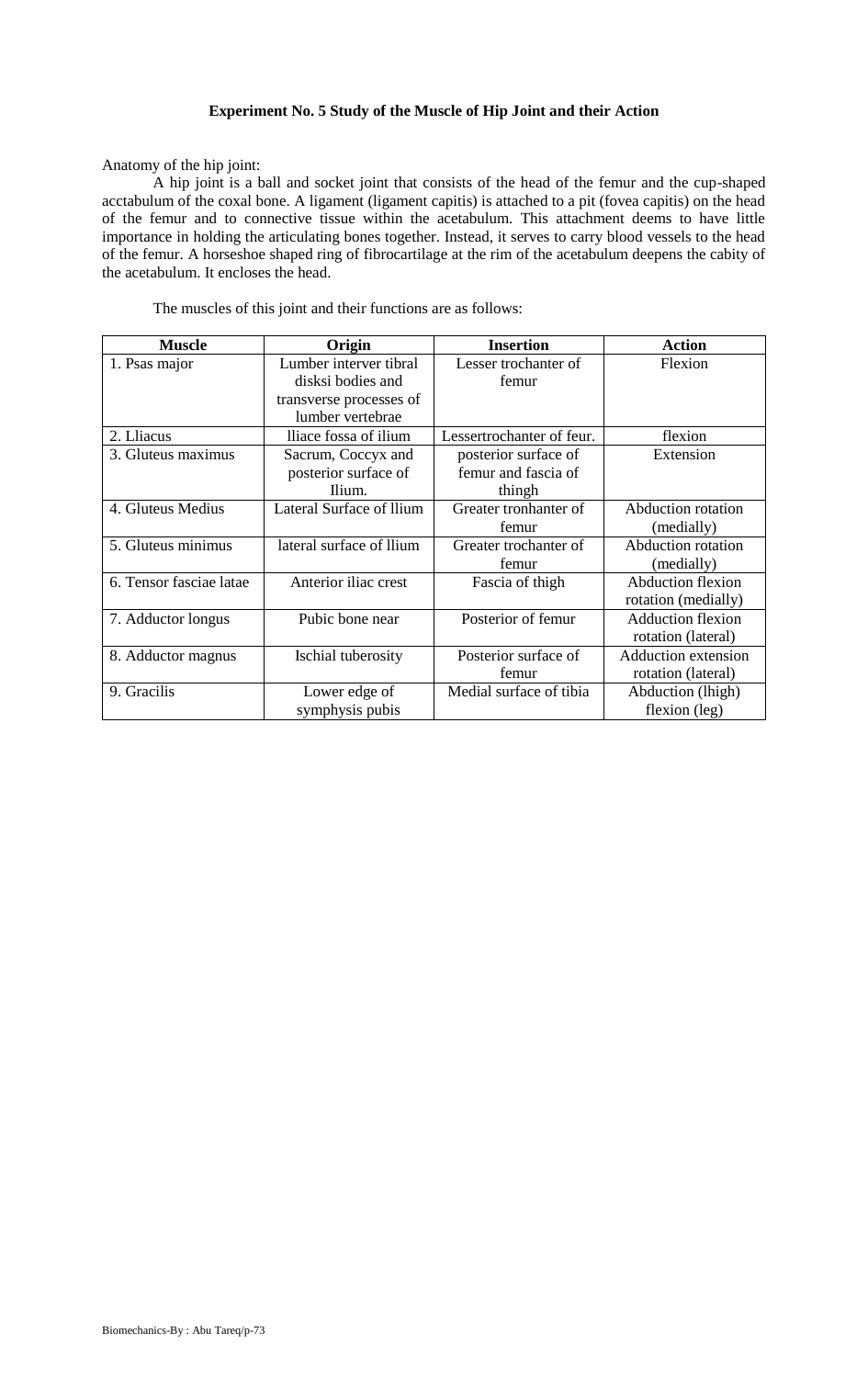#### **Experiment No. 6 Study on the Muscle of Knee Joint and their Action**

Anatomy of the knee joint:

Knee joint is the largest and most complex synovial joint. It consists of the medial and lateral condyles at the distal ends of the femur, and the medial and lateral condyles at the proxial end of the tibia. In addition, the femur articulates anteriorly with the patella. Although the knee is sometimes considered a modified hinge joint, the articulations between the femur and tibia are condyloid, and the joint between the femur and patella is a gliding joint.

The joint capsule of the knee joint is relatively thin, built greatly strengthened by ligaments and the tendons of several muscles. Anteriorly the capsule is covered by the fused tendons of several muscles is the thigh. Fibers from these tendon depends to the patella, partially enclose it, and continue down word to the tibia. The capsule is attached to the margins of the femoral and tibia condyles as well as to the areas between these condyles.

The ligaments associated with the joint capsule that help keep the articulating surface of the knee joint in contact include patleller ligament, obligue popliteal ligament, arcuate popliteal ligament, tibia collateral ligament, fibular collateral ligament. In addition to the ligaments that strengthen the joint capsule, two ligaments within the joint, called cruciate ligaments, help prevent displacement of the articulating surface. These strong bands of fibrous tissue stretch upward between the tibia and the femur, crossing each other on the way. They are named according to their positions of attachment to the tibia. Thus, the anterior cruciate ligament originates from the anterior inter condylar area of the tibia and extends to the lateral condyle of the femur. The posterior cruciate ligament connects the posterior intercondylar area of the tibia to the medial condyle of the femur.

Separating the articulating surface of the femur and tibia are two fibrocartilaginous menisci. Each miniscus is roughly C-shaped, with a thickrim and a thinner centre, and is attached to the head of the tibia. The medial and lateral minisci for depressions that fit the corresponding condyles os the femur, thus compensating for the differences in shapes between the surface of the femur and tibia.

| <b>Muscle</b>         | Origin                  | <b>Insertion</b>          | <b>Action</b>           |
|-----------------------|-------------------------|---------------------------|-------------------------|
| 1. Biceps-femurs      | Ischial tubero sity and | Head of tibia and lateral | Flexion and rotation of |
|                       | linea aspera of femur   | condyle of tibia.         | leg and extension of    |
|                       |                         |                           | thigh.                  |
| 2. Semitendinosus     | Ischial tuberosity      | Medial surface of tibia   | Flexion, rotation       |
|                       |                         |                           | (medially) of leg       |
|                       |                         |                           | extension of thigh      |
| 3. Semimembranosus    | Ischial tuberosity      | Medial condyle of tibia   | Flexion, rotation       |
|                       |                         |                           | (medially) of leg,      |
|                       |                         |                           | extension of thigh.     |
| 4. Sartorius          | Anterior superior iliac | Medial surface of tibia   | Flexion (leg thigh);    |
|                       | spine                   |                           | abduction and rotation  |
|                       |                         |                           | laterally of thigh.     |
| Quadriceps femoris    | Spine of ilium and      | Patella by common         | Extention of knee       |
| 5. Rectus femoris     | margin of acctabulum    | tendon                    |                         |
| 6. Vastus lateralis   | Greater trachanter and  | Patella by common         | Extension of knee       |
|                       | posterior surface of    | tendon.                   |                         |
|                       | femur.                  |                           |                         |
| 7. Vastusmedialis     | Medial surface of femur | Patella by common ten     | Extension of knee       |
|                       |                         | don                       |                         |
| 8. Vastus intermedius | Anterior and lateral    | Patella by common         | Extension of knee.      |
|                       | surface of femur        | tendon                    |                         |

The Muscles of the knee joint and their function are as follows: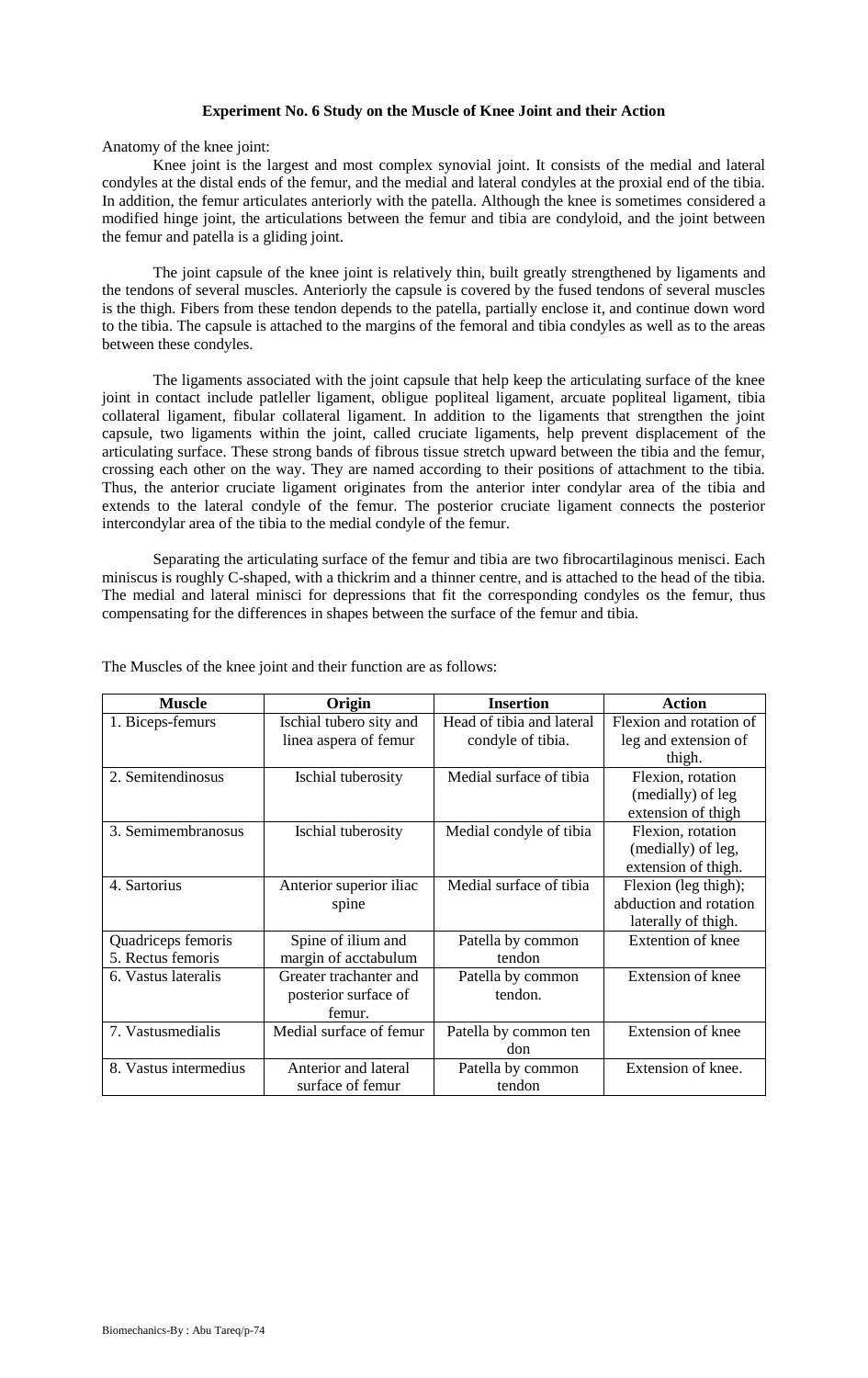## **Experiment No. 7 Determination of Average Velocity**

Principle: Velocity is defined as the distance covered by the body per unit time. Average velocity is calculated by the ratio of total running distance and the total time taken. Mathematically

Average Velocity  $\overline{v}$  = distance (s) /time (t) where  $\overline{v}$  is the average velocity, 's' is the total distance covered and 't' is the time taken.

#### Equipments, Instruments and Tools

For measuring average velocity the following equipments, instruments and tools were used:

- a) A 400m standard track, as a course of running
- b) Three electronic stop watches, capable of measuring to  $1/100<sup>th</sup>$  par to a second were used to measure the time taken by the subject to complete the race.
- c) A starting device (clapper)
- d) Finish post, kept in line with the finish line

#### **Procedure**

- 1. At first the subject was allowed to complete his warm up before the race.
- 2. Then he was instructed to fix the starting block for the race
- 3. The finish posts were placed on the finish line
- 4. The starter was stationed at the suitable place with the clapper
- 5. The time keepers were ready with the stop watch for recording time and were placed in line with the finishing line.
- 6. The starter started the race by sounding the clapper.
- 7. The time keepers started the watches with the start of the race and recorded the time up to the point of touching of the 'torso' with the vertical plane of the inner side of the finish line.
	- All the subjects (4) were tested as per the procedure explained above

#### **Results**

The time taken to finish the race (400m) by each subject as well as their average velocities are shown in the following table.

| $11.01$ $\mu_{\rm N}$ $\sim$ $1000$ $\mu_{\rm N}$ of the bublic model in the Toom Take $\sigma$ |              |         |                                            |                     |       |             |  |
|-------------------------------------------------------------------------------------------------|--------------|---------|--------------------------------------------|---------------------|-------|-------------|--|
| Subject No.                                                                                     | Distance run |         |                                            | Time taken (t) sec. |       | Average     |  |
|                                                                                                 | (m)          | Watch-1 | <b>Official Time</b><br>Watch-3<br>Watch-2 |                     |       |             |  |
|                                                                                                 |              |         |                                            |                     |       | $v=s/t$ m/s |  |
|                                                                                                 | 400          | 57.43   | 57.90                                      | 57.50               | 57.50 | 6.956       |  |
|                                                                                                 | 400          | 57.40   | 57.49                                      | 57.53               | 57.49 | 6.957       |  |
|                                                                                                 | 400          | 59.10   | 60.19                                      | 60.30               | 60.19 | 6.645       |  |
|                                                                                                 | 400          | 57.50   | 58.10                                      | 57.79               | 57.79 | 6.921       |  |

**Table 1 Average Velocity of the Subjects in the 400m Race**

#### **Conclusion**

From the table values it is seen that subject no. 1 completed 400m race with an official time of 57.50 and average velocity of 6.956m/s. Subject no. 2 completed 400m race with an official time of 57.49 and average velocity of 6.957 m/s. Subject no. 3 completed 400m race with official time of 60.19 and average velocity of 6.645. The subject no. 4 completed 400m race with an official time of 57.79 and an average velocity of 6.921 m/s. So among the subjects, no 2 is first, no. 1 is second, no. 4 is third and no. 3 is fourth.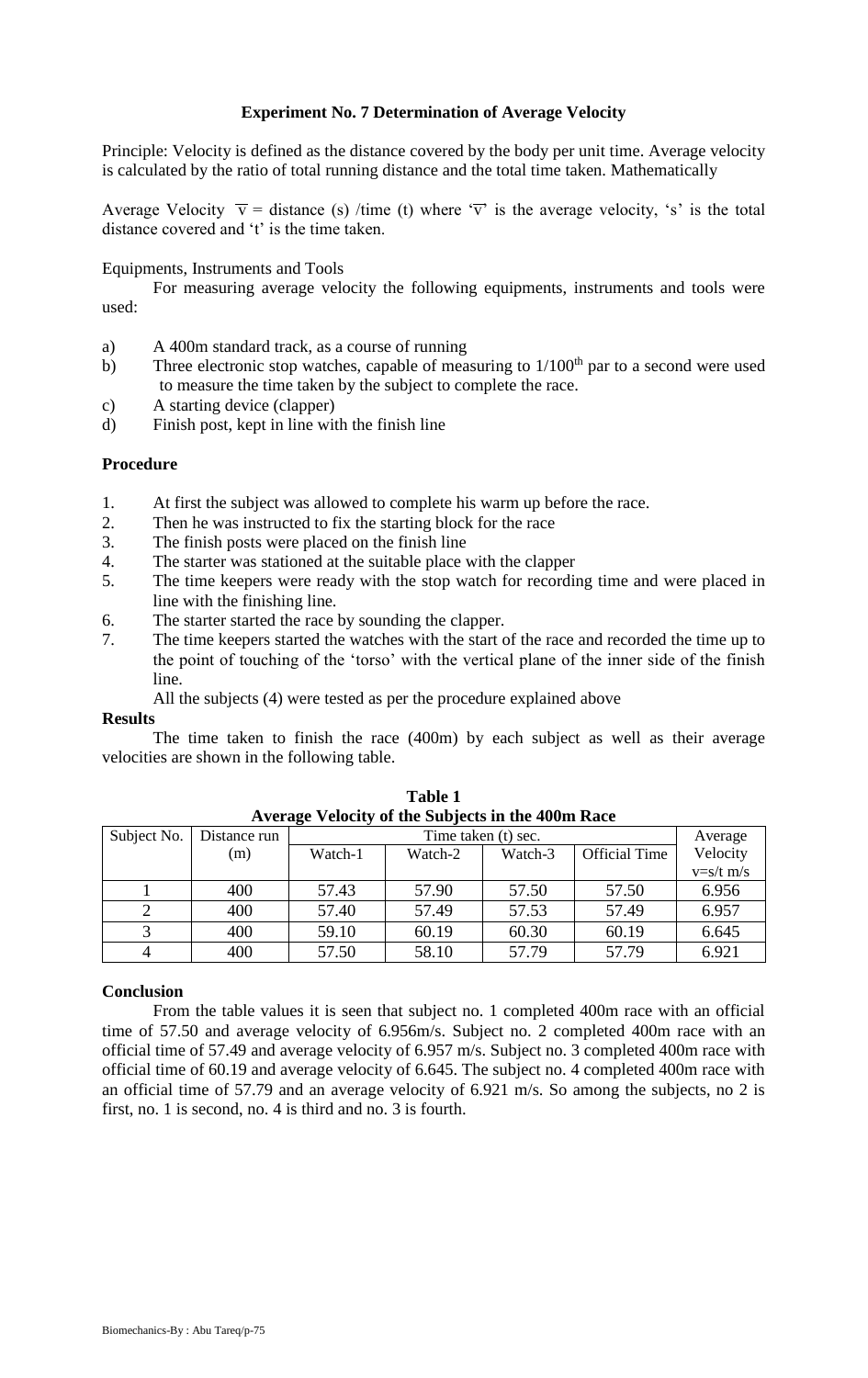## **Experiment No. 8 Determination of Instantaneous Velocity**

**Principle**: While velocity is defined as the rate of displacement, instantaneous velocity is considered to be the velocity at a particular moment or velocity at a particular time.

#### Mathematically v=ds/dt

So instantaneous velocity is defined as the rate of change of position for a very small duration of time within the course of movement of the body.

#### **Equipments, Instruments and Tools**

In the present experiment the following equipments, instruments and tools are used.

- a) A 400m standard track.
- b) Ten electronic stop watches, capable of measuring to  $1/100<sup>th</sup>$  par to a second were used to measure the time taken by the subject to complete the race.
- c) A starting device (clapper)
- d) Finish post, kept in line with the finish line
- e) Starting block for start

### **Procedure**

Before starting the race the subject was instructed to warm up properly. The subject ran a distance of 100m. Ten time keepers were used to record the elapsed time at intervals of ten meters each. The starter used the clapper to start the race. The command used was 'on your marks', 'set' and 'go'. With the command 'go' the clapper was sounded. As soon as both the arms of the clapper came together, all the ten time keepers simultaneously started their watches. As the subject's torso touch the 10m , 20m, 30m and so on up to the finishing point, the concerned time keepers stopped their watches.

Subsequently with the help of distance-time (d-t) data, the distance-time curve was drawn on a graph paper. From this distance-time (d-t) curve instantaneous velocities at a distance of 70m and 90m were found out by tangent method.

#### **Results**

Distance-time information at different position of the subject is presented in the following table. **Table 1**

| танн т                                               |  |
|------------------------------------------------------|--|
| The distance-time information at different distances |  |
|                                                      |  |
|                                                      |  |

| Distance | 10m  | 20m  | 30 <sub>m</sub> | 40 <sub>m</sub> | 50 <sub>m</sub> | 60m  | 70 <sub>m</sub>  | 80 <sub>m</sub> | 90 <sub>m</sub> | 100m |
|----------|------|------|-----------------|-----------------|-----------------|------|------------------|-----------------|-----------------|------|
| (m)      |      |      |                 |                 |                 |      |                  |                 |                 |      |
| Time     | 1.83 | 2.87 | 3.80            | 4.66            | 5.50            | 6.33 | 717<br>$\cdot$ 1 | 8.02            | 8.89            | 9.79 |
| (sec)    |      |      |                 |                 |                 |      |                  |                 |                 |      |

On the time-distance curve the 70m and 90m points were marked. At both these points tangents were drawn. The instantaneous velocity at each point was calculated by the following formula:

$$
V = \frac{y_2 - y_1}{\sqrt{y_2 - y_1}}
$$

 $X_2 - X_1$ 

The instantaneous velocities at both points of the curve are presented in table 2.

**Table 2**

## **Instantaneous velocities at 70m and 90m points on the (d-t) curve for 100m run**

| Point   | as             | aι              | $v=ds/dt= y_2-y_1/x_2-x_1$ |
|---------|----------------|-----------------|----------------------------|
|         | $(y_2-y_1)m$   | $(x_2-x_1)$ sec |                            |
| $(V_1)$ | $75 - 65 = 10$ |                 |                            |
| $(v_2)$ | $95 - 85 = 10$ |                 |                            |

#### **Conclusion**

The instantaneous velocities at point A (70m) was ------------- and at point B (90m) was -- ------------------.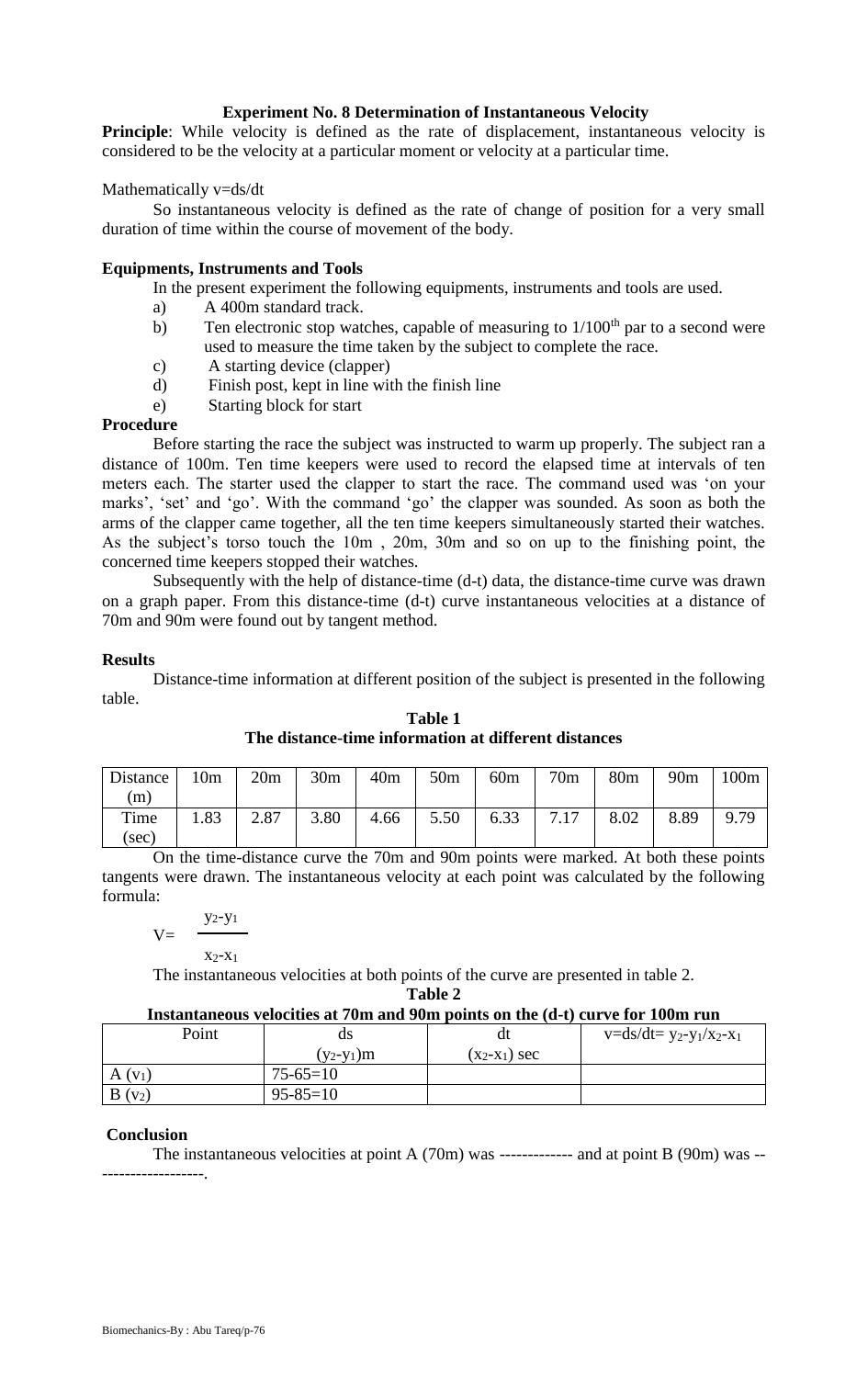## **Experiment No. 9 Determination of Centre of Gravity by Reaction Board Method**

**Principle**: Centre of gravity is the point through which the resultant of all the forces of gravity of the body acts. It is considered as the point of balance. Determination of centre of gravity for a living human being is based on the principle of moment of force. According to this principle the sum of the moments of different parts of a body, in equilibrium is equal to zero.

## **Equipments and tools**

The following equipments and tools were used for carrying out the test.

- 1. A wooden platform of 2.0 meter by 40cm was used.
- 2. A weighing machine capable of indicating the body weight to nearest 0.5kg.<br>3. A wooden scale of 1.00m length graduated in m. m.
- 3. A wooden scale of 1.00m length graduated in m. m.
- 4. White papers, marking pencil and other such general materials were used.

### **Procedure**

Following steps were used:

- 1. The length of the reaction board between two sharp edges was measured by the scale. Let us consider the length was-l
- 2. The body weight of the subject was measured by weighing machine. Let the weight be w.
- 3. The reaction board was placed in such a way that one of its knife edge is on the platform of the weighing machine and the other end on the solid base.
- 4. The initial zero reading of the scale of weighing machine was adjusted.
- 5. The level of reaction board was tested by mercury level.
- 6. The reading of the weighing machine with the reaction board is recorded. Let this reading be Rw.
- 7. The subject to lay supine on the board with the heel against the foot rest, the end of the board.
- 8. The reading of the scale is recorded. Let the weight of the subject be Bw.
- 9. Considering equilibrium position of the board, the clockwise and anticlockwise torques about the point of foot rest is zero.

So, d x  $w = (Rw - Bw)$  x 1

Where d is the distance of centre of gravity from the foot of the subject

or

 $d = (Rw - Bw) \times 1/w$ 

## **Result**

The position of centre of gravity of the body has been presented in table 1.

## **Table 1**

### **Determination of position of centre of gravity**

| Height | Body          | <b>Scale Reading</b> |                                                           |         | Length of Position of Percentage |  |
|--------|---------------|----------------------|-----------------------------------------------------------|---------|----------------------------------|--|
| (m)    | Weight $(kg)$ | $(kg)$ Bw            | With Board   With Subject   the Board   cg.<br>& Board Rw | $(l)$ m |                                  |  |
|        |               |                      | (kg)                                                      |         |                                  |  |

### **Conclusion**

The position of centre of gravity of the subject is situated at a distance of -------- from the ground which is ------ percent of his body height.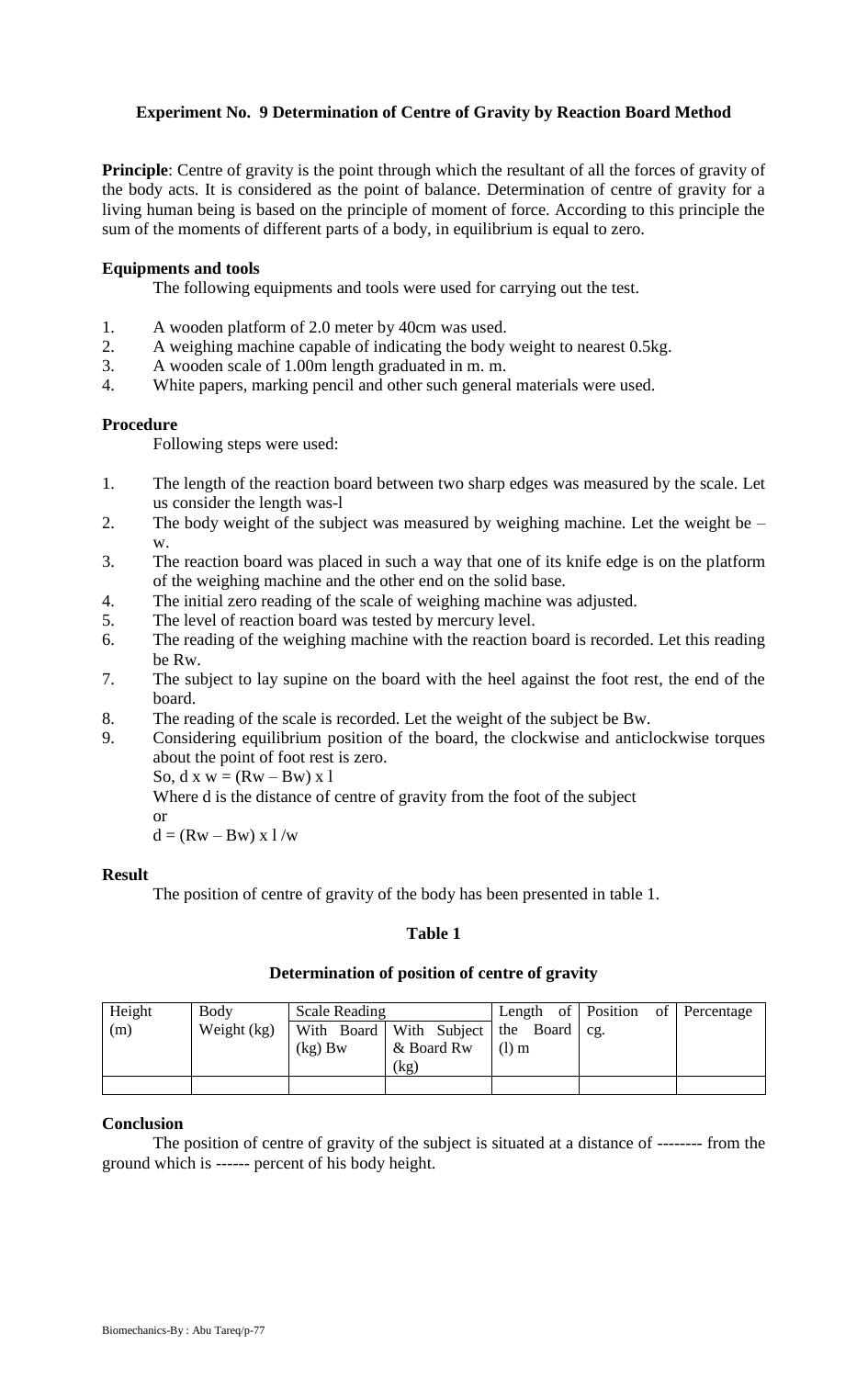### **Experiment No. 10- Measurement of Leg Strength by Dynamometer**

#### **Principle:**

Measurement of force is very important in sports biomechanics. As it is the cause of motion, its measurement helps us to understand the effectiveness of an applied force for any kind of skill execution. Force tends to bring about changes in size and shape of the body or its state of motion. Force causes deformation of an object. Due to the elastic property of matter this deformation becomes proportional to the applied force within elastic limit. So, the applied force can be quantified by measuring the elongation of the matter as a result of force.

In the mechanical dynamometer this elongation is measurable. The principle here is  $F \alpha \Delta 1$ . For increasing accuracy, the deflection of the needle due to the elongation of the material is enlarged by means of lever principle. Finally, the amount of force is found out from the scale indicated by the pointer.

#### **Instruments:**

For measuring leg and back strength the following instruments was used:

1. Leg and Back dynamometer

### **Procedure:**

Measurement of Leg Strength

The Leg and Back Dynamometer measured the Leg Strength in the following way:

- 1. The subject stands erect with the hands on the front of the thighs, fingers extended downward, elbows slightly flexed, knees bent and trunk straight.
- 2. The tester then hooks the chain so that the bar level remains just below the finger tips of the subject.
- 3. The subject grasps the handle firmly with the help of fingers, keeping the elbows flexed knees bent and trunk straight.
- 4. Before pulling the chain the pointer of the dynamometer was kept at the '0' mark.
- 5. The tester firmly grasps the subject's hands during the lift.
- 6. Keeping the elbows flexed and trunk straight, the subject straightens the legs. The head was kept up and the eyes directed straight ahead.
- 7. As the subject straightened the knees, the pointer of the dynamometer moved across the scale to indicate the strength applied. The reading on the pointer was noted. This reading was the leg strength of the subject.
- 8. Every subject was given three trials and the mean values were considered as the leg strength of the subject.

# **Results:**

In the present experiment two subjects were tested and the results have been presented in the following table.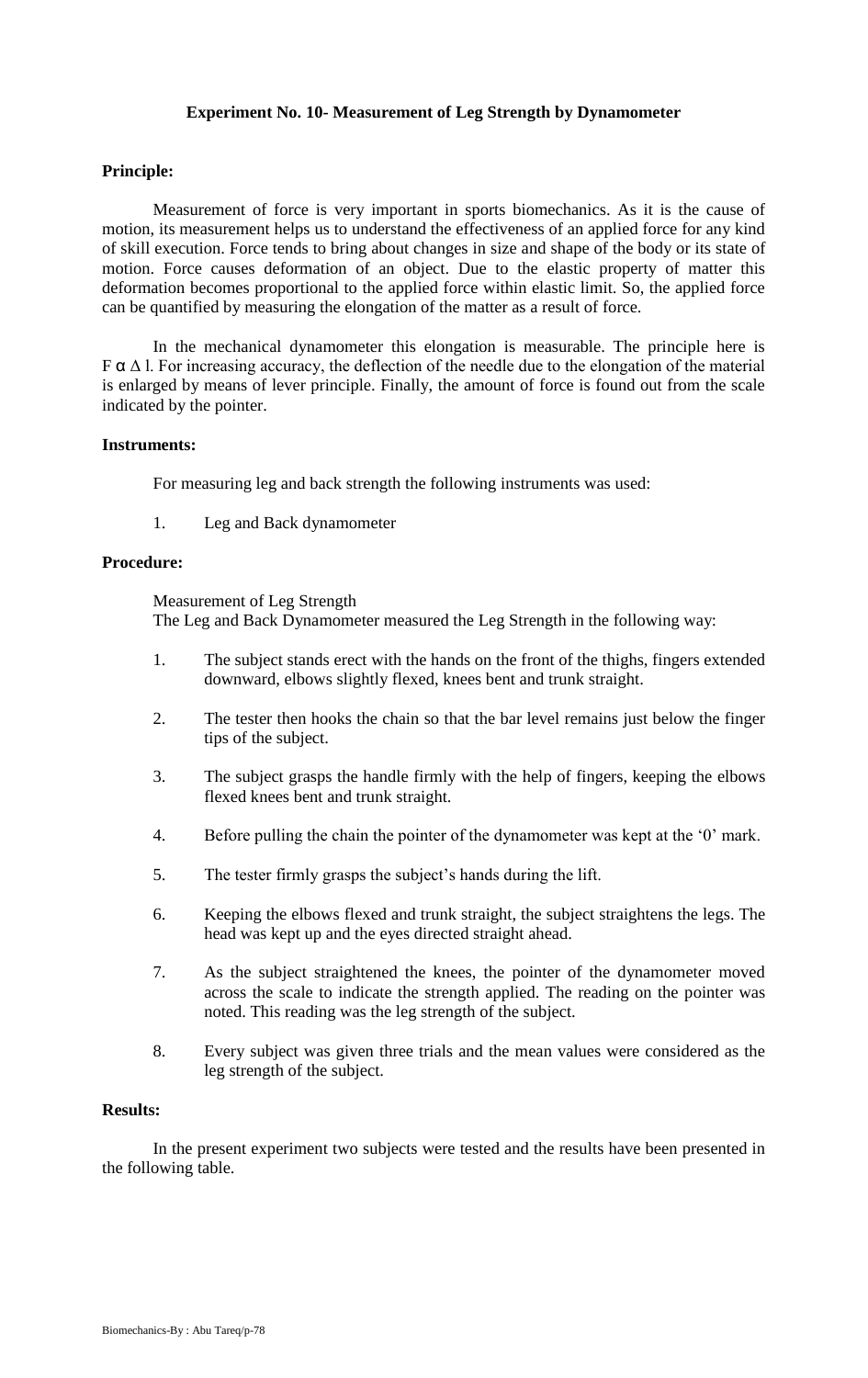## **Table 1**

| <b>Subject Name</b> | Trial No.   Initial Reading | <b>Final Reading</b> | <b>Mean Value</b>          | <b>Rank</b> |
|---------------------|-----------------------------|----------------------|----------------------------|-------------|
|                     | (kg)                        | (kg)                 | $\left(\mathrm{kg}\right)$ |             |
| Mizan               |                             | 85                   | 93.33                      |             |
|                     |                             | 100                  |                            |             |
|                     |                             | 95                   |                            |             |
| Amin                |                             | 105                  | 111.67                     |             |
|                     |                             | 120                  |                            |             |
|                     |                             | 110                  |                            |             |

# **Leg Strength of Subjects as Measured by Leg and Back Dynamometer**

## **Conclusion:**

From the results of the present experiment, the following conclusion is drawn:

1. The leg strength of Amin is more than the leg strength of Mizan.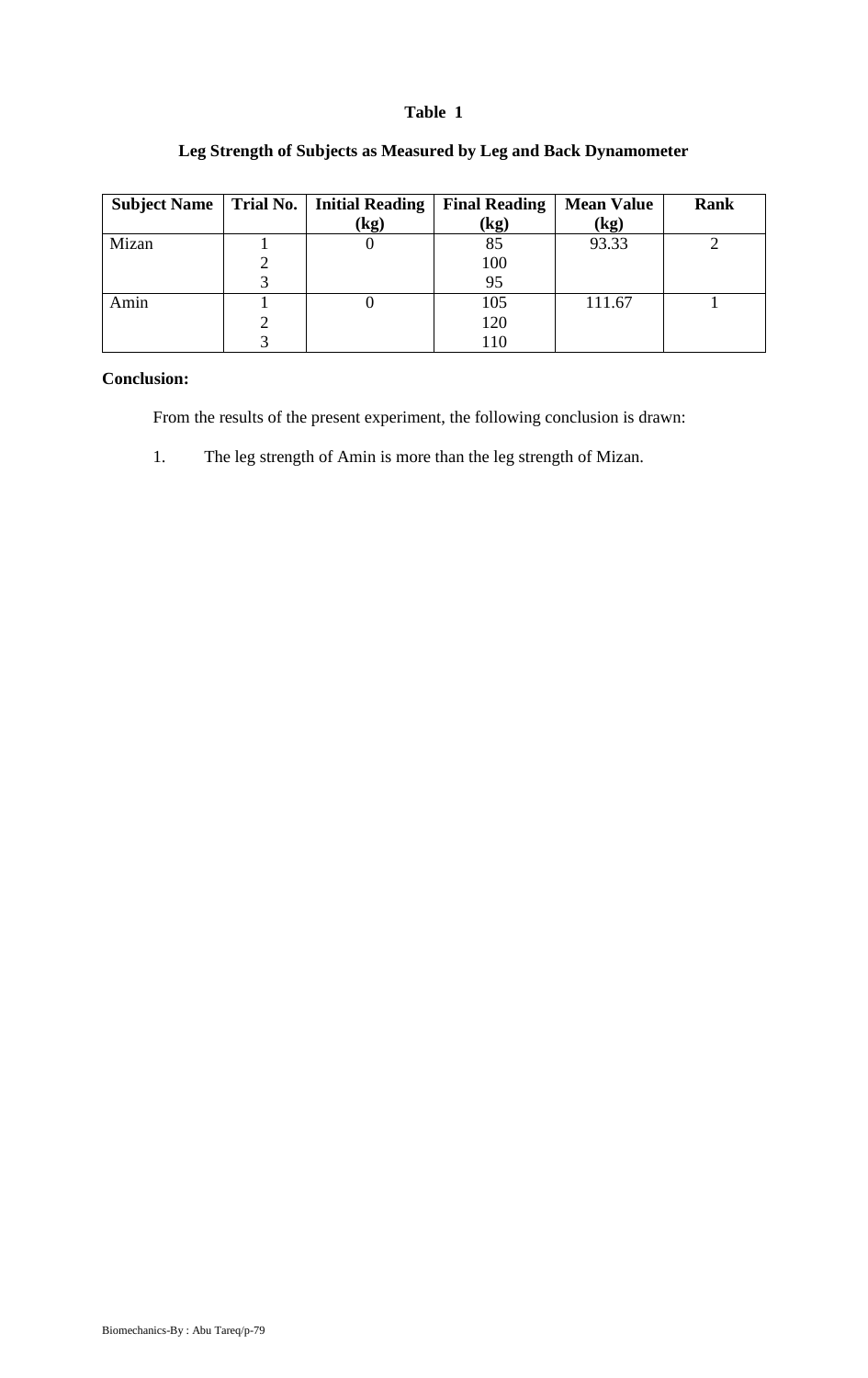### **Experiment No. 11- Measurement of Back Strength by Dynamometer**

### **Principle:**

Measurement of force is very important in sports biomechanics. As it is the cause of motion, its measurement helps us to understand the effectiveness of an applied force for any kind of skill execution. Force tends to bring about changes in size and shape of the body or its state of motion. Force causes deformation of an object. Due to the elastic property of matter this deformation becomes proportional to the applied force within elastic limit. So, the applied force can be quantified by measuring the elongation of the matter as a result of force.

In the mechanical dynamometer this elongation is measurable. The principle here is  $F \alpha \Delta 1$ . For increasing accuracy, the deflection of the needle due to the elongation of the material is enlarged by means of lever principle. Finally, the amount of force is found out from the scale indicated by the pointer.

#### **Instruments:**

For measuring leg and back strength the following instruments was used:

### 1. Leg and Back dynamometer

### **Procedure:**

Measurement of Back Strength

The Leg and Back Dynamometer measured the Back Strength in the following way:

- 1. The subject stands erect with the hands on the front of the thighs, fingers extended downward, elbows and knees straight and trunk slightly flexed at the waist.
- 2. The tester then hooks the chain so that the bar level remains just below the fingertips of the subject.
- 3. The subject grasps the handle firmly with the help of fingers, keeping the elbows and knees straight and trunk bent.
- 4. Before pulling the chain the pointer of the dynamometer was kept at the '0' mark.
- 5. The tester firmly grasps the subject's hands during the lift.
- 6. Keeping the elbows straight and trunk flexed, the subject straightens the trunk. The head was kept up and the eyes directed straight ahead.
- 7. As the subject straightened the trunk, the pointer of the dynamometer moved across the scale to indicate the strength applied. The reading on the pointer was noted. This reading was the leg strength of the subject.
- 8. Every subject was given three trials and the mean values were considered as the back strength of the subject.

### **Results:**

In the present experiment two subjects were tested and the results have been presented in the following table.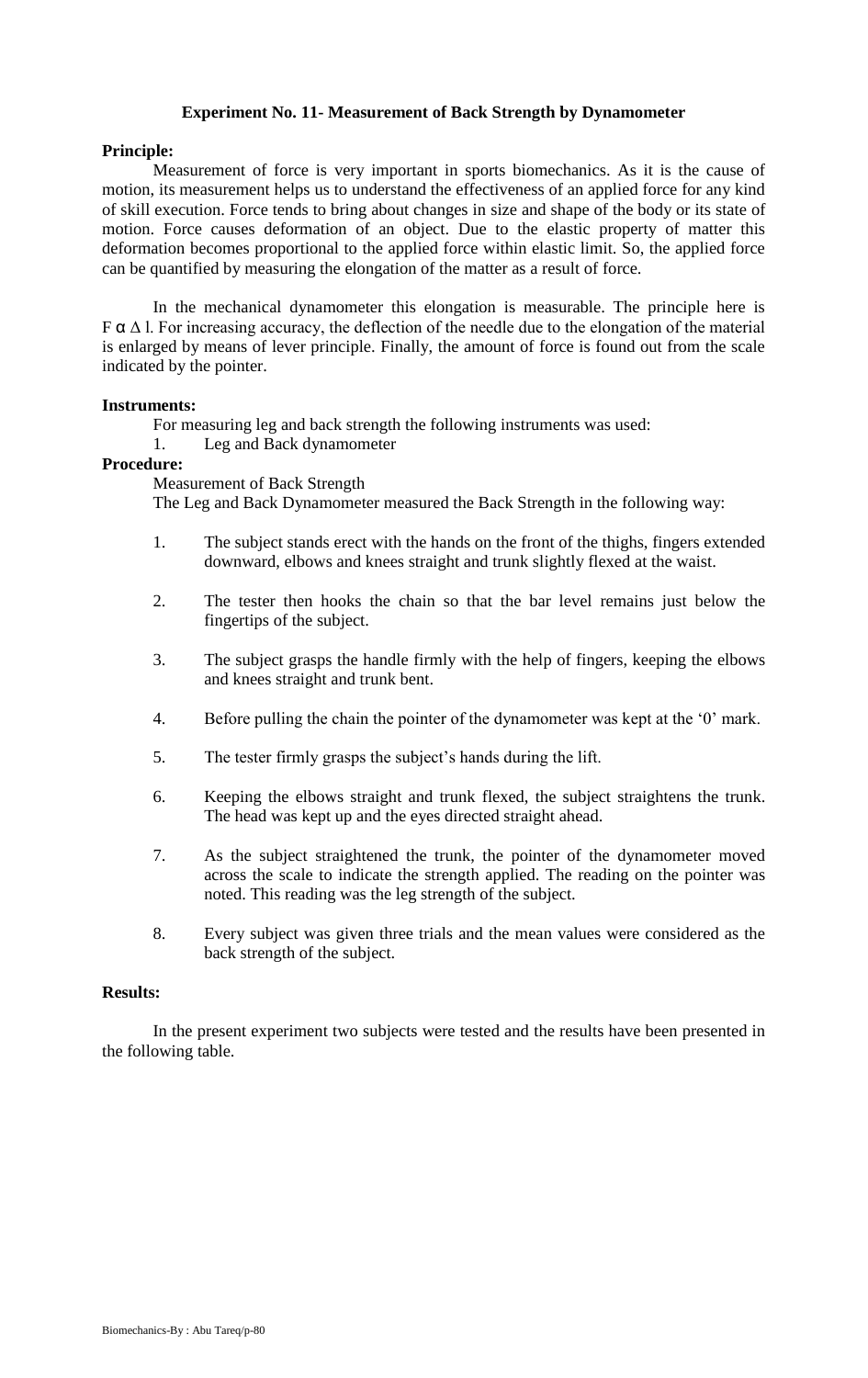## **Table 1**

| <b>Subject Name</b> | Trial No.   Initial Reading | <b>Final Reading</b>       | <b>Mean Value</b> | Rank |
|---------------------|-----------------------------|----------------------------|-------------------|------|
|                     | $\left(\mathbf{kg}\right)$  | $\left(\mathbf{kg}\right)$ | (kg)              |      |
| Mizan               |                             | 90                         | 98.33             |      |
|                     |                             | 105                        |                   |      |
|                     |                             | 100                        |                   |      |
| Amin                |                             | 110                        | 116.67            |      |
|                     |                             | 125                        |                   |      |
|                     |                             |                            |                   |      |

# **Back Strength of Subjects as Measured by Leg and Back Dynamometer**

# **Conclusion:**

From the results of the present experiment, the following conclusion is drawn:

1. The back strength of Amin is more than the back strength of Mizan.